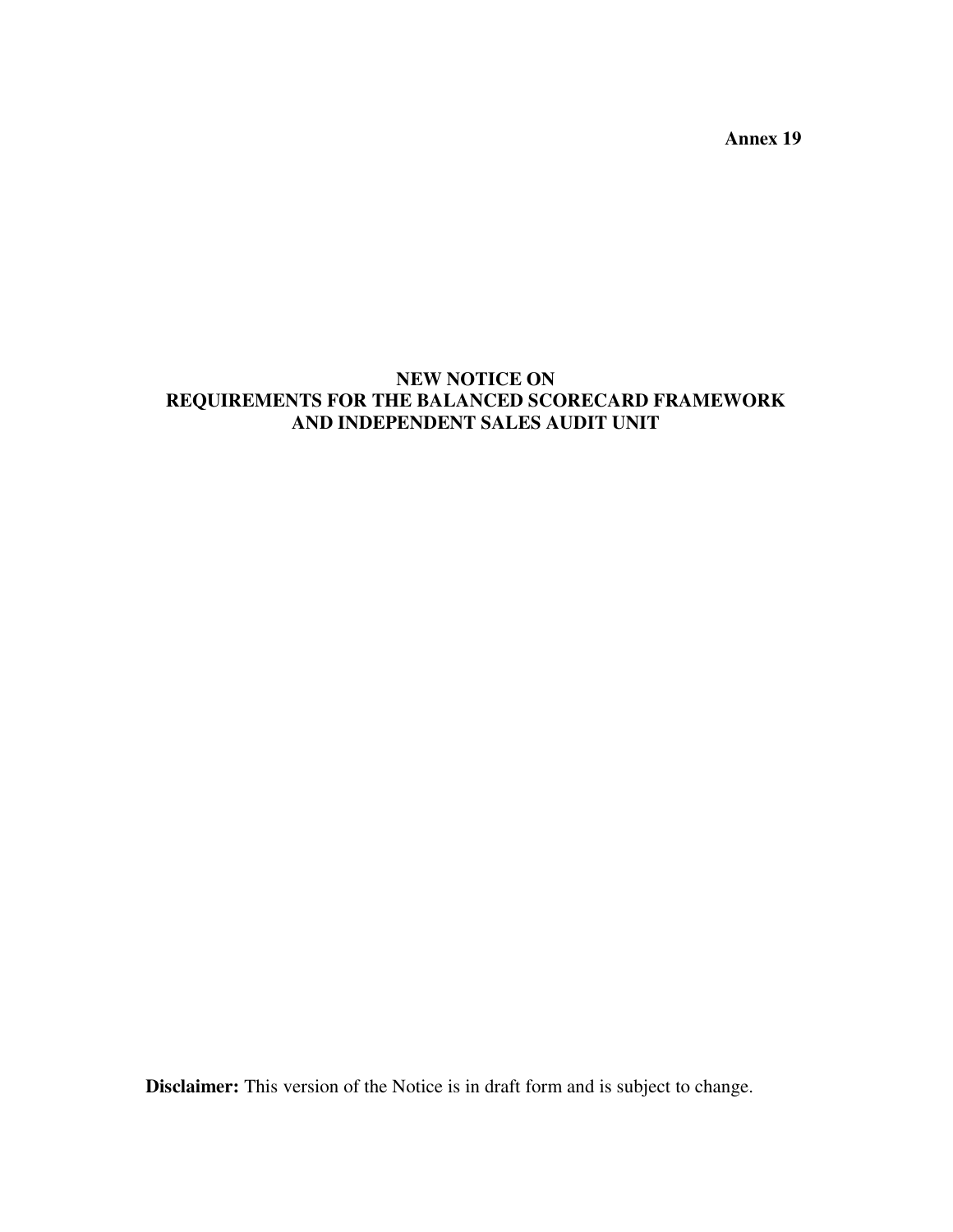**Notice No: FAA-Nxx Issue Date: xxx** 

### **NOTICE ON REQUIREMENTS FOR THE BALANCED SCORECARD FRAMEWORK AND INDEPENDENT SALES AUDIT UNIT**

### **CONTENTS**

| $\mathbf{1}$   | Introduction                                                                                                                                                                             | $\mathbf{1}$   |  |
|----------------|------------------------------------------------------------------------------------------------------------------------------------------------------------------------------------------|----------------|--|
| $\overline{2}$ | Definitions                                                                                                                                                                              | $\mathbf{1}$   |  |
| 3              | The Independent Sales Audit Unit ("ISA Unit")                                                                                                                                            | $\overline{4}$ |  |
|                | 3.1 Persons comprising the ISA Unit                                                                                                                                                      | $\overline{4}$ |  |
|                | 3.2 Requirements of ISA Unit in relation to the balanced scorecard<br>framework                                                                                                          | 5              |  |
| 4              | Requirements of the<br>balanced<br>scorecard<br>framework<br>for<br>representatives of a financial adviser                                                                               | 5              |  |
|                | 4.2 Non-Sales Key Performance Indicators ("non-sales KPIs")                                                                                                                              | 6              |  |
|                | 4.3 Specified variable income                                                                                                                                                            | 6              |  |
|                | methods<br>4.4 Processes<br>and<br>for<br>reviewing<br>and<br>assessing<br>representative's performance<br>in his provision of financial<br>advisory services against the non-sales KPIs | $\overline{7}$ |  |
|                | 4.5 Classification of infractions: Category 1 infraction or Category 2<br>infraction                                                                                                     | 9              |  |
|                | 4.6 Grading Table for Representatives ("Representatives' Grading<br>Table")                                                                                                              | 10             |  |
| 5              | Requirements of the Balanced Scorecard Framework for supervisors<br>a financial adviser                                                                                                  | 13             |  |
|                | 5.2 Specified variable income                                                                                                                                                            | 14             |  |
|                | 5.3 Percentage of specified variable income which supervisors are<br>entitled to in a calendar quarter                                                                                   | 15             |  |
|                | 5.4 Grading Table for Supervisors (Supervisors' Grading Table")                                                                                                                          | 16             |  |
| 6              | Avenue for Appeal by representatives and supervisors                                                                                                                                     | 18             |  |
| 7              | Record keeping                                                                                                                                                                           | 18             |  |
| 8              | Responsibilities of board and senior management                                                                                                                                          | 18             |  |
| 9              | Submission of reports to the Authority                                                                                                                                                   | 19             |  |
| 10             | Annex 1                                                                                                                                                                                  | 20             |  |
| 11             | Annex 2                                                                                                                                                                                  | 22             |  |
| 12             | Annex <sub>3</sub>                                                                                                                                                                       |                |  |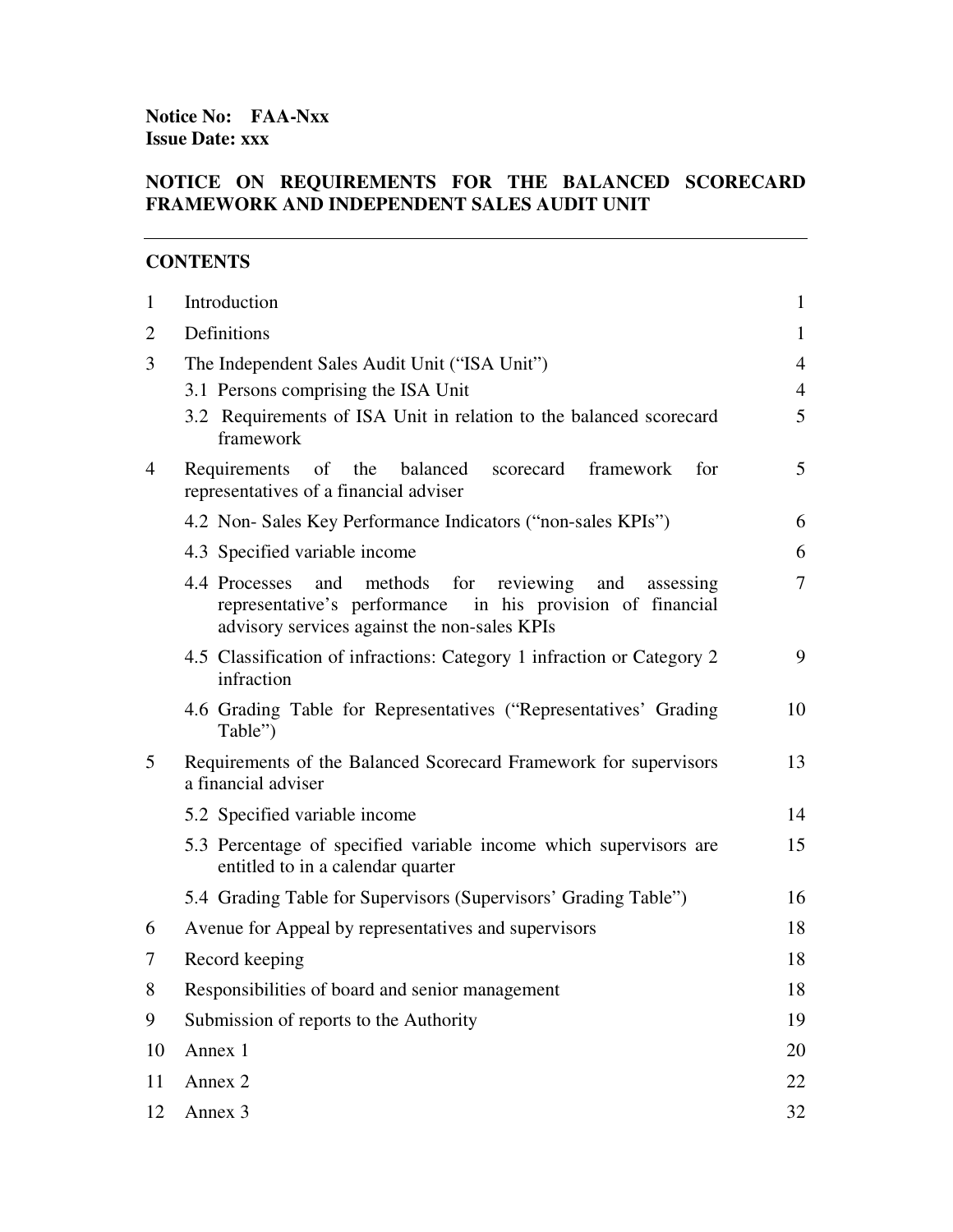**Notice No: FAA-Nxx Issue Date: xxx** 

### **NOTICE ON REQUIREMENTS FOR THE BALANCED SCORECARD FRAMEWORK AND INDEPENDENT SALES AUDIT UNIT**

#### **1 Introduction**

1.1 This Notice is issued pursuant to sections 44A, 44B, 23(4) read with 44A and 23(4) read with 44B of the Financial Advisers Act (Cap. 110) ["the Act"].

1.2 This Notice shall apply to all licensed financial advisers and exempt financial advisers, other than a financial adviser in respect of the activities, recommendations or transactions (as the case may be) set out under regulation 34A of the Financial Advisers Regulations ["FAR"].

1.3 This Notice sets out the requirements for the Independent Sales Audit Unit and the design and operation of the balanced scorecard framework which licensed financial advisers and exempt financial advisers shall put in place in their remuneration structures for their representatives and supervisors.

#### **2 Definitions**

2.1 For the purposes of this Notice, unless the context otherwise requires:

"balanced scorecard grade" means the grade assigned to a representative or supervisor under the Representatives' Grading Table or the Supervisors' Grading Table;

"board" means the board of directors of a financial adviser;

"exempt financial adviser" means a person exempt from holding a financial adviser's licence under section  $23(1)(a)$ , (b), (c), (d) or (e) of the Act;

"financial adviser" means a licensed financial adviser or an exempt financial adviser;

"infraction" in relation to a representative, means a failure by the representative to meet any of the non-sales key performance indicators;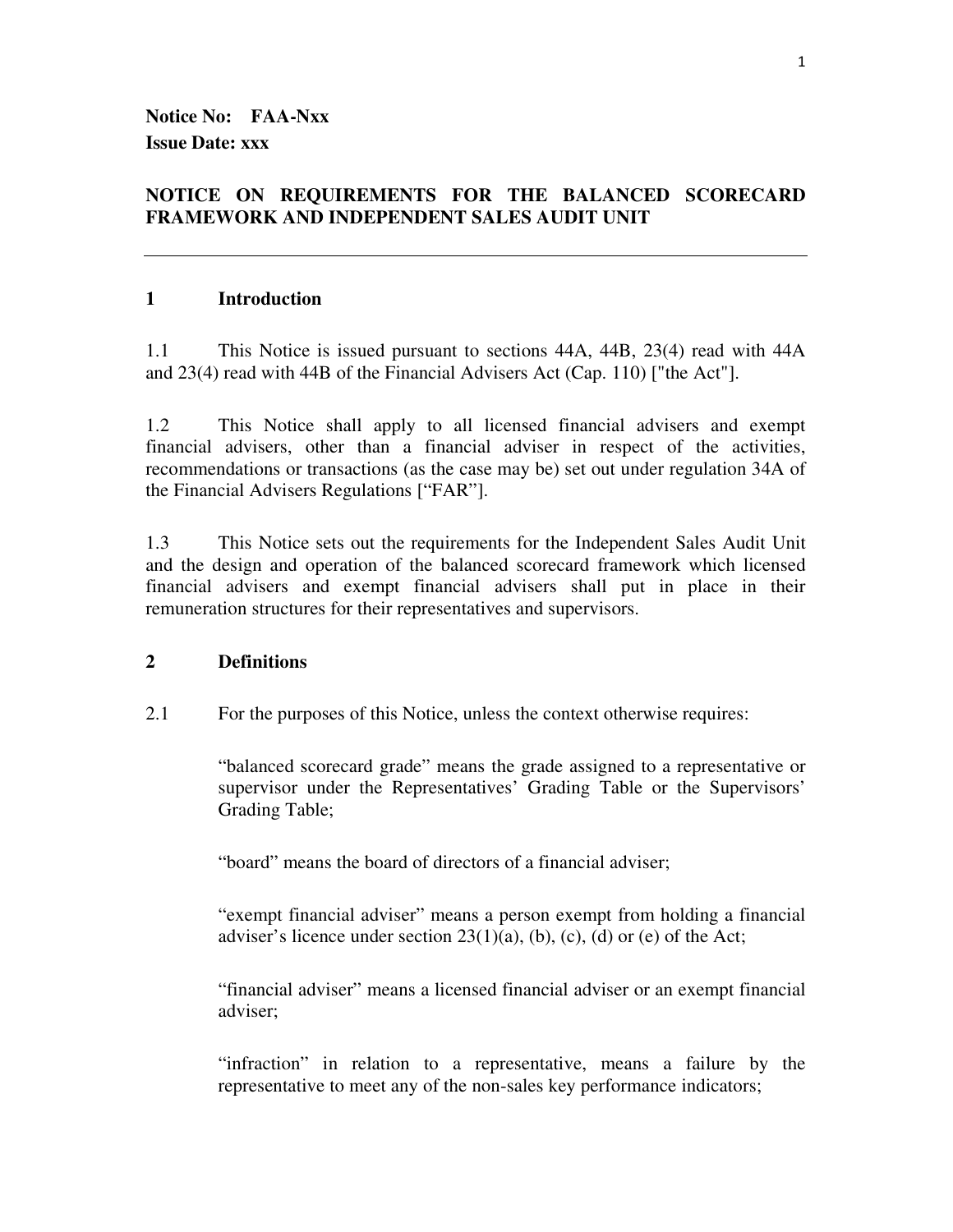"non-sales key performance indicator" or "non-sales KPIs" in relation to a representative, means the four principles as set out in Annex 1 to this Notice that the representative has to meet;

"percentage of total specified variable income" means the percentage of specified variable income determined based on the formula set out in footnote 1 of the Supervisors' Grading Table;

"post-transaction" refers to the period of time from when a client's application for a transaction has been accepted by a product manufacturer;

"Representatives' Grading Table" refers to the table set out in paragraph 4.6.1 for grading a representative under the balanced scorecard framework;

"sampled transaction" in relation to transactions which have been effected in a calendar quarter, means a transaction which has been sampled by the Independent Sales Audit Unit to fulfil the requirements of the minimum sampling size as set out in paragraph 4.4.2.2;

"selected representative" means a representative –

- (a) who has been assigned a balanced scorecard grade B or worse under the balanced scorecard framework in the preceding 12 months;
- (b) who has adverse records in the preceding 5 years;
- (c) who has a two-year persistency rate that is lower than 75% for the sale of any contract of insurance in respect of life policies; or
- (d) who is subject to close supervision by his principal in relation to his provision of financial advisory services.

"specified variable income" –

- (a) in relation to a representative, means the proportion of variable income of the representative referred to in paragraph 4.3.1 which is measured against the non-sales key performance indicators; and
- (b) in relation to a supervisor, means the proportion of variable income of the supervisor referred to in paragraph 5.2.1 which is measured against the performance of the representatives of the supervisor under the balanced scorecard framework;

 "Supervisors' Grading Table" refers to the table set out in paragraph 5.4.1 for grading a supervisor under the balanced scorecard framework;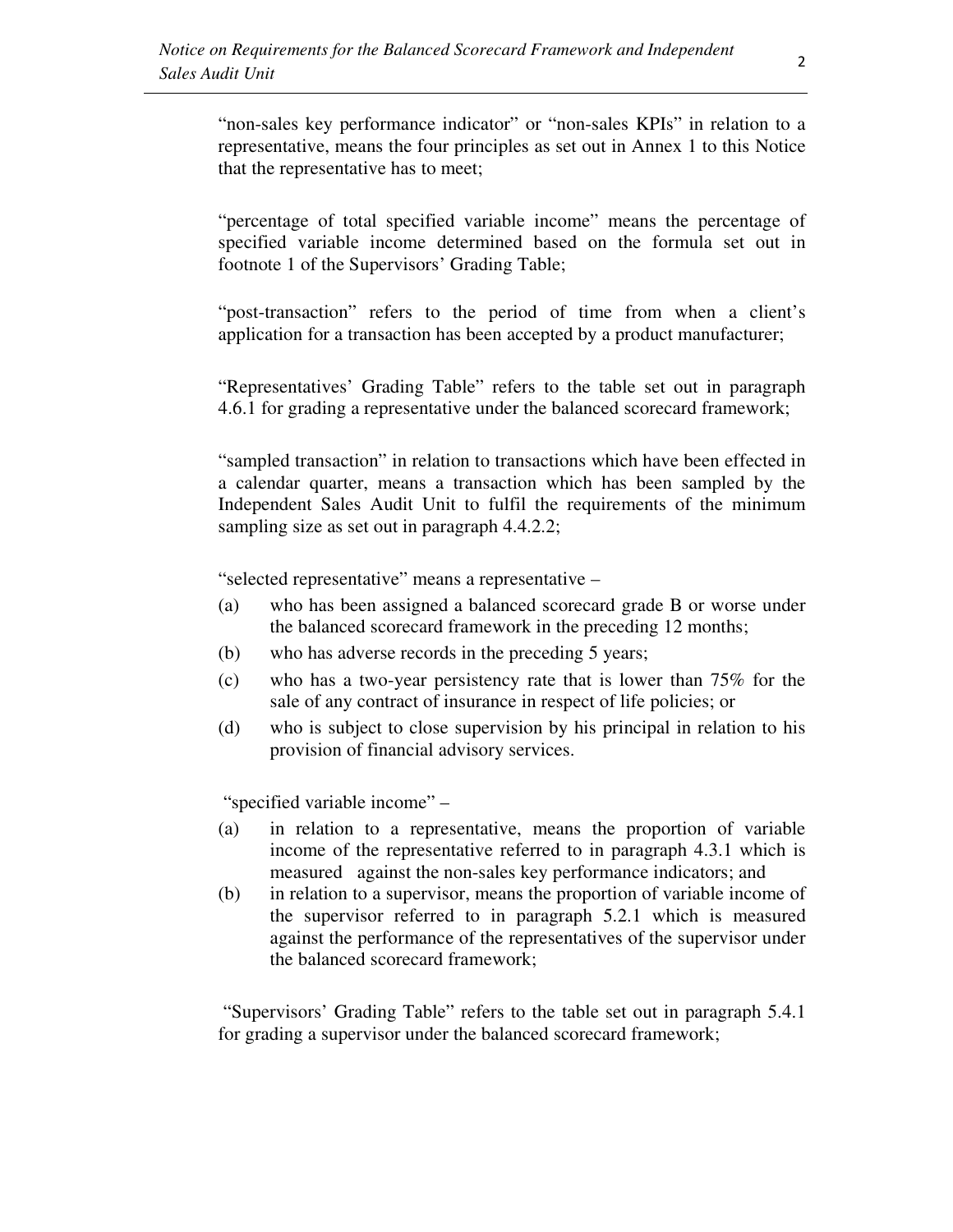"transaction" means any purchase or sale of, or other dealings in connection with an investment product by a client, such as partial sales, redemptions or changes in the sum assured of a life policy;

"two-year persistency rate" means the annualised premiums still in force<sup>1</sup> from policies issued in a calendar year, i.e. year X, at the end of the subsequent calendar year, i.e. year  $X+1$ , as a percentage of the annualised new business premium in year X; and

"variable income" in relation to –

 $\overline{a}$ 

- (a) a representative, means the amount of remuneration provided or to be provided to the representative, whether on a periodic basis or otherwise, which varies and is directly dependent, wholly or partly, on one or more of the following –
	- (i) the volume or value of investment products in relation to which financial advisory services are provided by the representative to clients;
	- (ii) the volume or value of agreements, transactions or arrangements relating to any investment product, entered into by clients to whom the representative provided any financial advisory service;
	- (iii) the volume of fees or charges relating to any investment product, paid by clients to whom the representative provided any financial advisory service; or
	- (iv) the volume of premiums relating to any life policy, paid by clients to whom the representative provided any financial advisory service; and
- (b) a supervisor, means the amount of remuneration provided or to be provided to the supervisor, whether on a periodic basis or otherwise, which varies and is directly dependent, wholly or partly, on –
	- (i) the volume or value of investment products, in relation to which financial advisory services are provided by a representative, who is under the supervision or management of the supervisor or any other person whom the supervisor manages or supervises, to clients;
	- (ii) the volume or value of agreements, transactions or arrangements relating to any investment product, entered into by clients to whom a representative, who is under the supervision or management of the supervisor or any other

<sup>&</sup>lt;sup>1</sup> In calculating the annualised premiums, a financial adviser shall not include premiums from single premium policies. A policy is also considered to be no longer in force if the premium due is not paid by the end of the grace period allowed under the terms and conditions of the policy. However, if the lapsed policy is reinstated before  $1<sup>st</sup>$  February in the following year, it is a policy in force.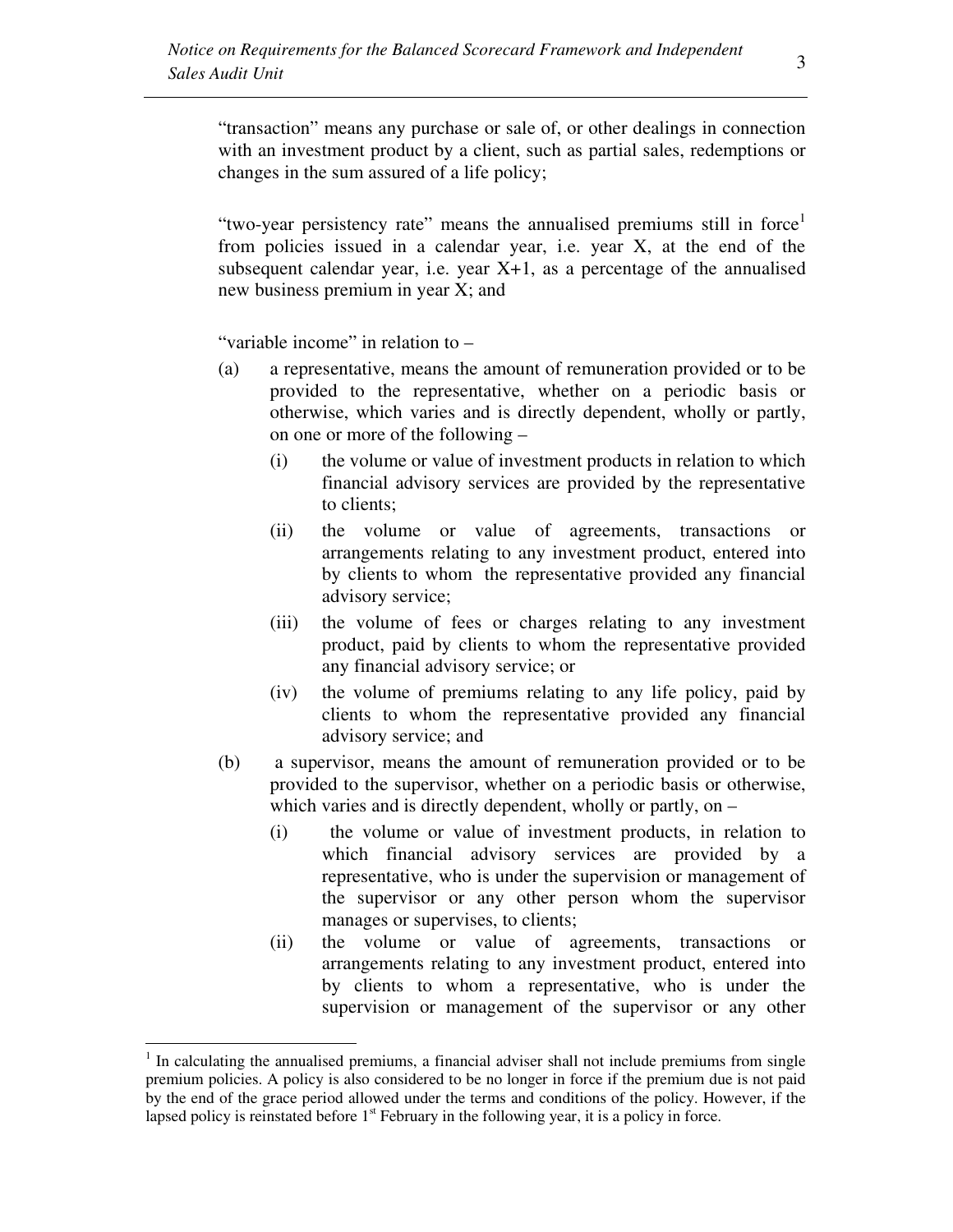person whom the supervisor manages or supervises, provided financial advisory services;

- (iii) the volume of fees or charges relating to any investment product, paid by clients to whom a representative, who is under the supervision or management of the supervisor or any other person whom the supervisor manages or supervises, provided financial advisory services; or
- (iv) the volume of premiums relating to any life policy, paid by clients to whom a representative, who is under the supervision or management of the supervisor or any other person whom the supervisor manages or supervises, provided financial advisory services.

2.2 The expressions used in this Notice shall, except where expressly defined in this Notice or where the context otherwise requires, have the same respective meanings as in the Act and the FAR.

# **3 The Independent Sales Audit Unit ("ISA Unit")**

### **3.1** *Persons comprising the ISA Unit*

- 3.1.1 A financial adviser shall have an ISA Unit comprising persons–
	- (a) who are independent of the financial advisory services unit of the financial adviser;
	- (b) who do not supervise or manage the conduct and performance of any representative or class of representatives of the financial adviser; and
	- (c) who are competent in reviewing and assessing the quality of the financial advisory services provided by the representatives of the financial adviser, against the non-sales KPIs, and determining if infractions have been committed by the representatives.
- 3.1.2 A financial adviser may
	- (a) utilise its compliance or risk management function to carry out the responsibilities of the ISA Unit; or
	- (b) outsource the responsibilities of the ISA Unit to a third party provider, if and only if–
	- (a) its compliance or risk management function or the third party provider, as the case may be, satisfies paragraph 3.1.1; and
	- (b) the financial adviser ensures that its compliance or risk management function, or the third party provider, as the case may be, complies with the requirements of this Notice which applies to the ISA Unit.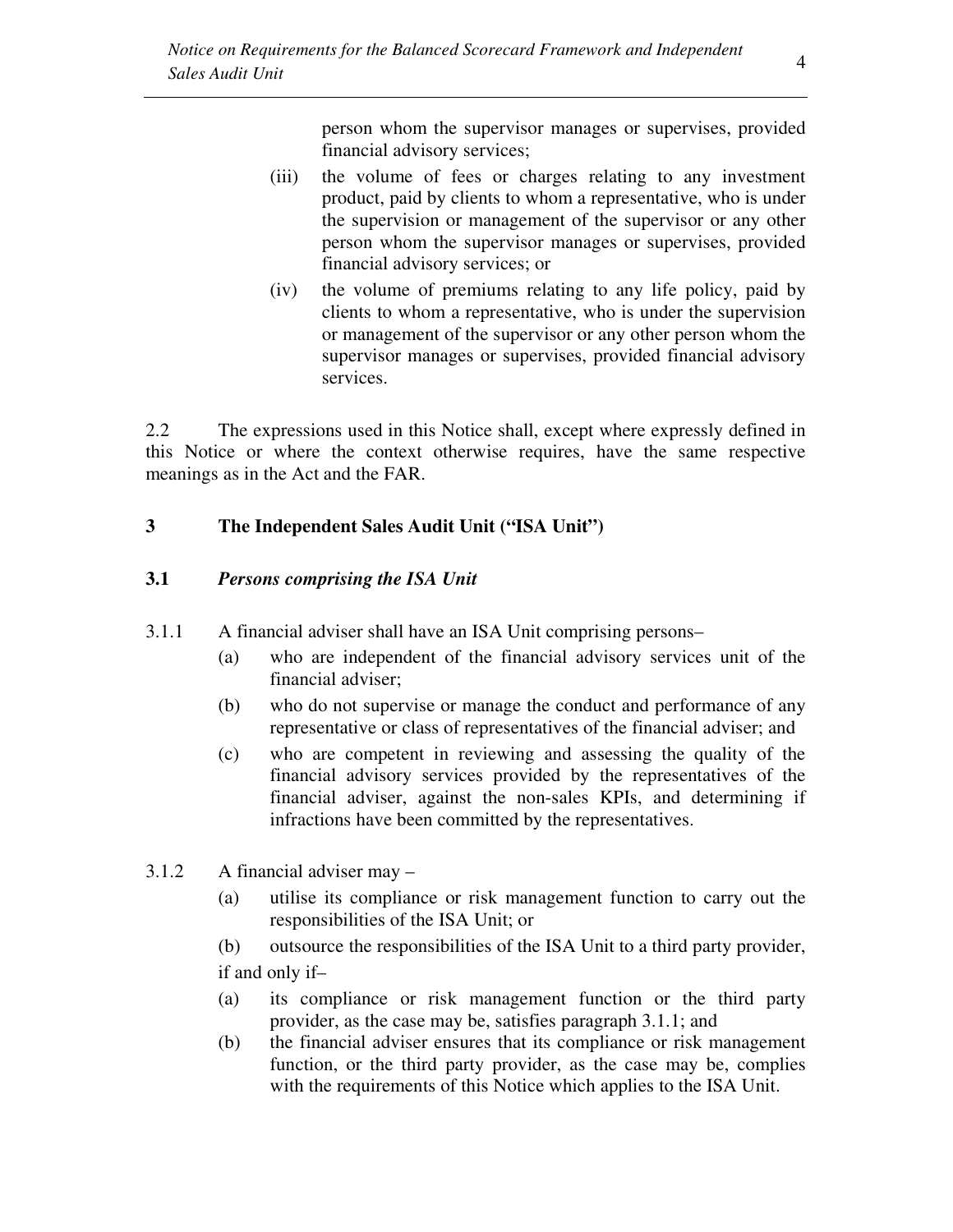### **3.2** *Requirements of ISA Unit in relation to the balanced scorecard framework*

3.2.1 In relation to the balanced scorecard framework, a financial adviser shall ensure that the ISA Unit carries out the post-transaction checks as set out in paragraph 4.4.1, and samples transactions in accordance with the sampling methodology as set out in paragraph 4.4.2.

3.2.2 A financial adviser shall require the ISA Unit to submit reports on its audit of the quality of financial advisory services provided in every calendar quarter by the representatives of the financial adviser, directly to the board and chief executive officer of the financial adviser as at the end of the immediately subsequent calendar quarter.

### **4 Requirements of the balanced scorecard framework for representatives of a financial adviser**

4.1 A financial adviser shall, for every of its representatives and for every calendar quarter, –

- (a) ensure that the ISA Unit reviews and assesses the quality of financial advisory services provided by a representative in respect of the sampled transactions, against the non-sales KPIs, and determines if the representative has committed any infraction in respect of the sampled transactions, in accordance with the processes and methods as set out in paragraphs 4.4.1 and 4.4.2;
- (b) review and assess findings of mystery shopping exercises and complaints in relation to the performance of representatives, against the non-sales KPIs as set out in paragraphs 4.4.3 and 4.4.4;
- (c) ensure that the ISA Unit classifies the infraction(s) committed by the representative, as set out in paragraph 4.5;
- (d) determine the percentage or number of cases with infraction(s), as set out in the Representative's Grading Table;
- (e) assign the balanced scorecard grade to the representative under the Representative's Grading Table, which corresponds with the percentage or number of cases with infraction(s) referred to in subparagraph (d); and
- (f) if applicable, determine the percentage of specified variable income which the representative is entitled to under the Representative's Grading Table, which corresponds with the percentage or number of cases with infraction(s) referred to in sub-paragraph (d),

by the end of the immediately subsequent calendar quarter.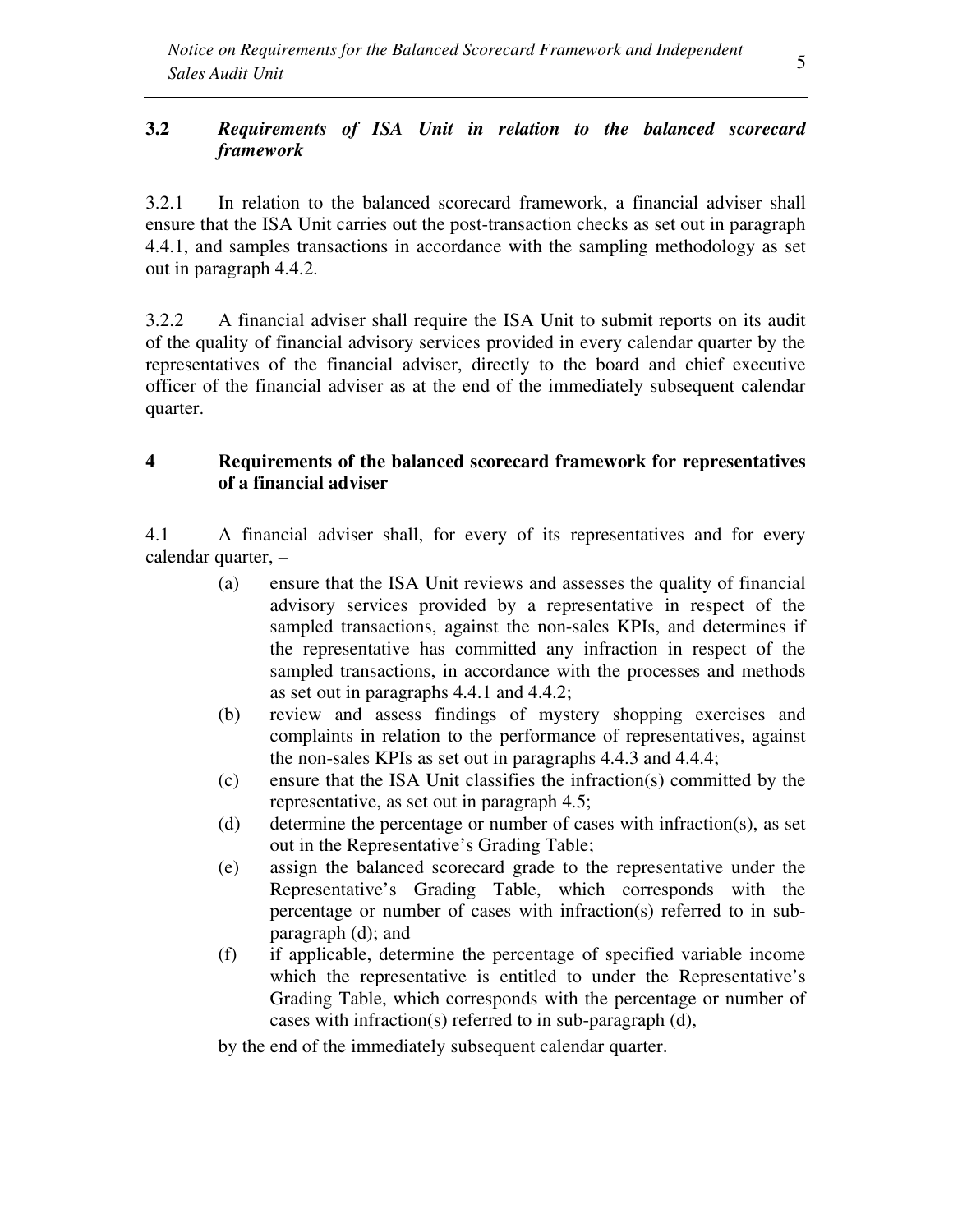## **4.2** *Non-sales KPIs*

4.2.1 Every financial adviser shall incorporate the non-sales KPIs into its balanced scorecard framework.

4.2.2 In addition to the non-sales KPIs, a financial adviser may incorporate other key performance indicators in its balanced scorecard framework to meet its specific business objectives. However, the financial adviser shall not measure the specified variable income against the other key performance indicators.

# **4.3** *Specified variable income*

–

4.3.1 Subject to paragraph 4.3.3, in a calendar quarter, where a financial adviser remunerates a representative for his provision of financial advisory services by way of

- (a) variable income only, the financial adviser shall measure only 60% of the variable income provided or to be provided to the representative in the calendar quarter against the non-sales KPIs; or
- (b) a fixed salary and a variable income component, the financial adviser shall measure all of the variable income provided or to be provided to the representative in the calendar quarter against the non-sales KPIs.

4.3.2 Where a financial adviser does not remunerate a representative for his provision of financial advisory services by way of any variable income in a calendar quarter, the financial adviser shall comply with paragraph 4.1(a) to (e), and factor the balanced scorecard grade assigned to the representative in the representative's appraisal, including the representative's remuneration and promotion reviews (if any).

4.3.3 Where any specified variable income of a representative has been measured against the non-sales KPIs for any calendar quarter, the financial adviser shall not measure the specified variable income against the non-sales KPIs in any other calendar quarter. For example, in relation to the calendar quarter of April to June 2016, if a representative has arranged a life policy on behalf of a client in June 2016 and in respect of this transaction, he is entitled to receive S\$1,500 of the specified variable income under the balanced scorecard framework but he will only be paid S\$1,000 in June 2016 and S\$500 in June 2017; the financial adviser must not measure the deferred payment of S\$500 in June 2017 against the non-sales KPIs in the calendar quarter of April to June 2017.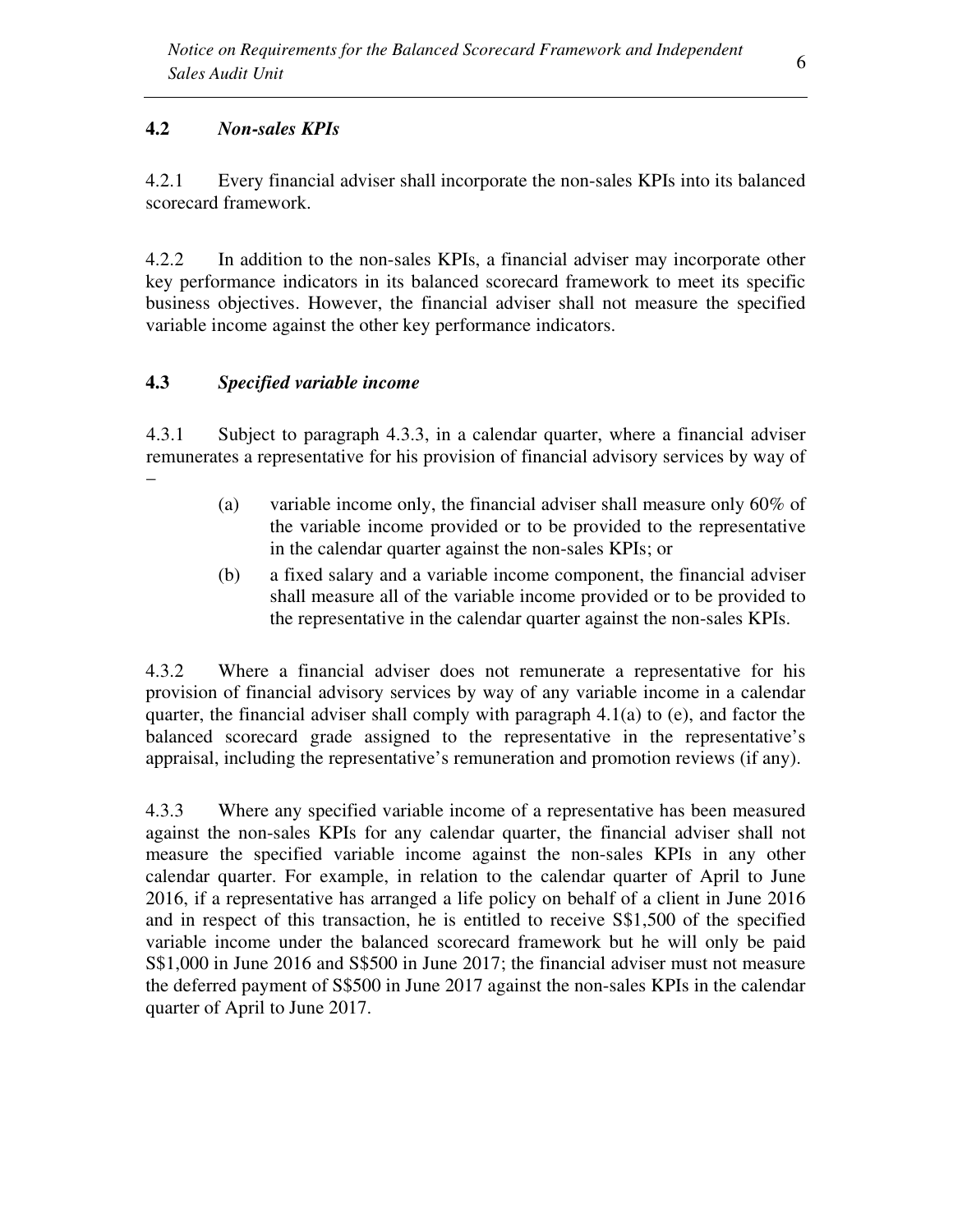### **4.4** *Processes and methods for reviewing and assessing representative's performance in his provision of financial advisory services against nonsales KPIs*

### 4.4.1 *Post-transaction checks by the ISA Unit*

4.4.1.1 A financial adviser shall, for each of its representatives, require the ISA Unit to carry out and complete the following checks ("post-transaction checks") on the sampled transactions in every calendar quarter in order to review and assess the quality of financial advisory services provided by the representative, by no later than the end of the immediately subsequent calendar quarter ("assessment quarter")<sup>2</sup> –

- (a) *Documentation review*: The ISA Unit must review all documentation, including fact-find, needs analysis and basis of recommendation, of every sampled transaction;
- (b) *Client surveys*: The ISA Unit must conduct client surveys on every sampled transaction.

4.4.1.2 In relation to the post-transaction checks, the ISA Unit should refer to the Guidelines on the Balanced Scorecard Framework, Reference Checks and Pre-Transaction Checks (FAA-GXXFAXX) on the Authority's expectations.

### 4.4.2 *Sampling methodology of the ISA Unit and sampled transactions*

4.4.2.1 A financial adviser shall ensure that the ISA Unit carries out up to three rounds of post-transaction checks in every calendar quarter.

4.4.2.2 In respect of each round of post-transaction checks referred to in paragraph 4.4.2.1, a financial adviser shall ensure that the ISA Unit samples –

- (a) the respective minimum sample sizes of all transactions which have been effected in the calendar quarter, as set out in paragraph 4.4.2.3; or
- (b) a minimum of one transaction which has been effected in the calendar quarter,

whichever is the higher, unless there are no transactions effected in the calendar quarter.

4.4.2.3 In any calendar quarter –

 $\overline{a}$ 

 $2^{2}$  For example, in relation to the transactions effected in the calendar quarter of 1 January to 31 March 2016, the ISA Unit must carry out and complete the post-transaction checks on every sampled transaction by no later than the end of June 2016.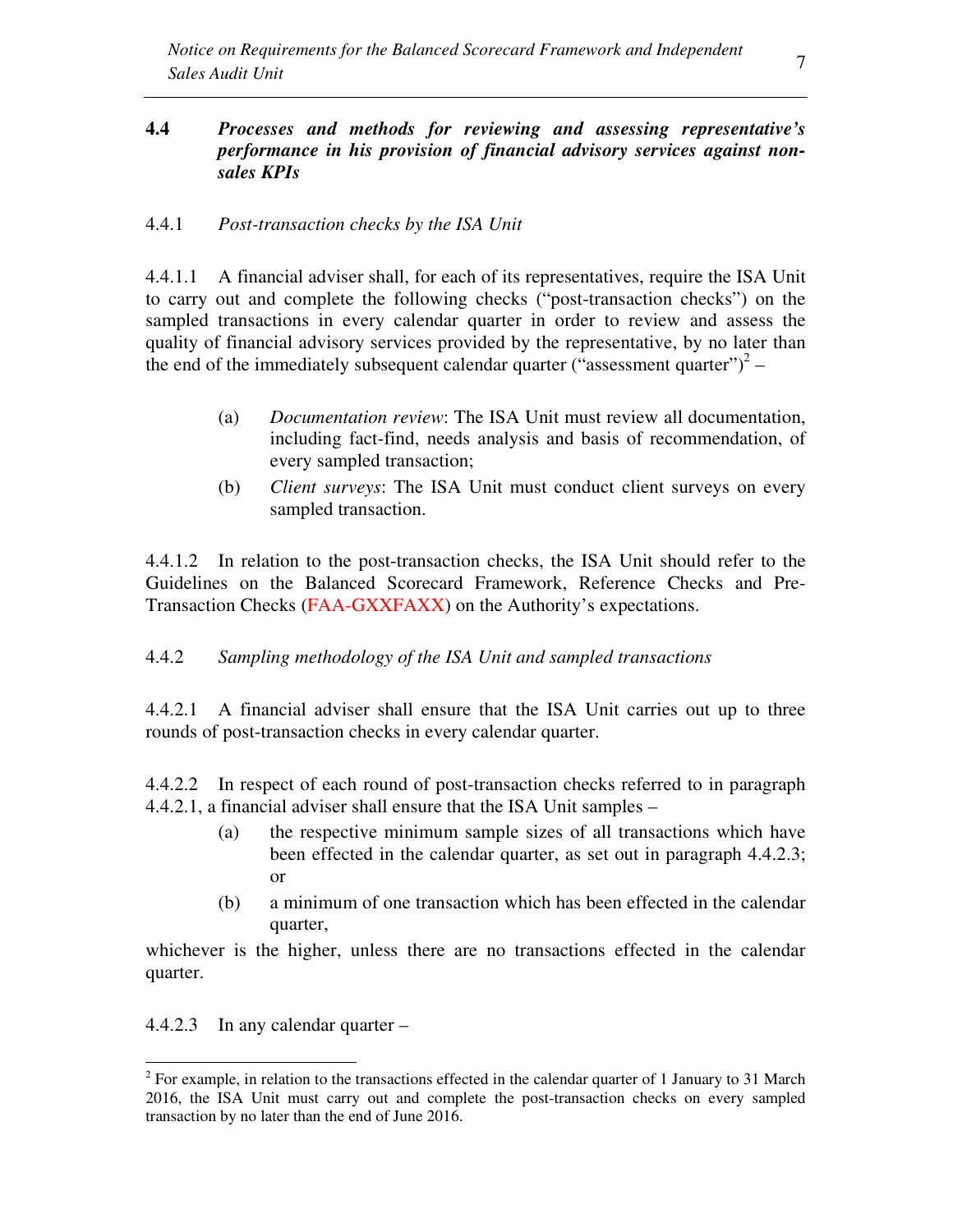- (a) First round of post-transaction checks the financial adviser shall ensure that –
	- (i) in relation to a selected representative, the ISA Unit samples a minimum of 10% of all transactions effected in the calendar quarter by the selected representative; and
	- (ii) in relation to any other representative, the ISA Unit samples a minimum of 5% for all transactions effected in the calendar quarter by the representative;
- (b) Second round of post-transaction checks where the ISA Unit has discovered that any representative (including a selected representative) has committed one or more cases<sup>3</sup> with infraction(s) (regardless of the categorisation of the infraction as set out in paragraphs 4.5.1 to 4.5.4) in the first round of post-transaction checks, the financial adviser shall ensure that the ISA Unit –
	- (i) conducts a second round of post-transaction checks by sampling a minimum of an additional 10% of all transactions effected in the calendar quarter by the representative; and
	- (ii) samples transactions which are distinct from all sampled transactions in paragraph  $(a)(i)$  or  $(ii)$  (as the case may be); and
- (c) Third round of post-transaction checks where the ISA Unit has discovered that any representative (including a selected representative) has committed one or more cases with infraction(s) (regardless of the categorisation of the infraction as set out in paragraphs 4.5.1 to 4.5.4) in the second round of post-transaction checks, the financial adviser shall ensure that the ISA Unit –
	- (i) conducts a third round of post-transaction checks by sampling a minimum of an additional 20% of all transactions effected in the calendar quarter by the representative; and
	- (ii) samples transactions which are distinct from all the sampled transactions in paragraph  $(b)(i)$  and paragraph  $(a)(i)$  or  $(ii)$  (as the case may be).

4.4.2.4 For the avoidance of doubt, a financial adviser shall not count any rider attached to any life policy as a separate transaction from the life policy for purposes of the post-transaction checks.

<u>.</u>

 $3$  Please refer to footnote 2 of the Representatives' Grading Table as set out in paragraph 4.6.1.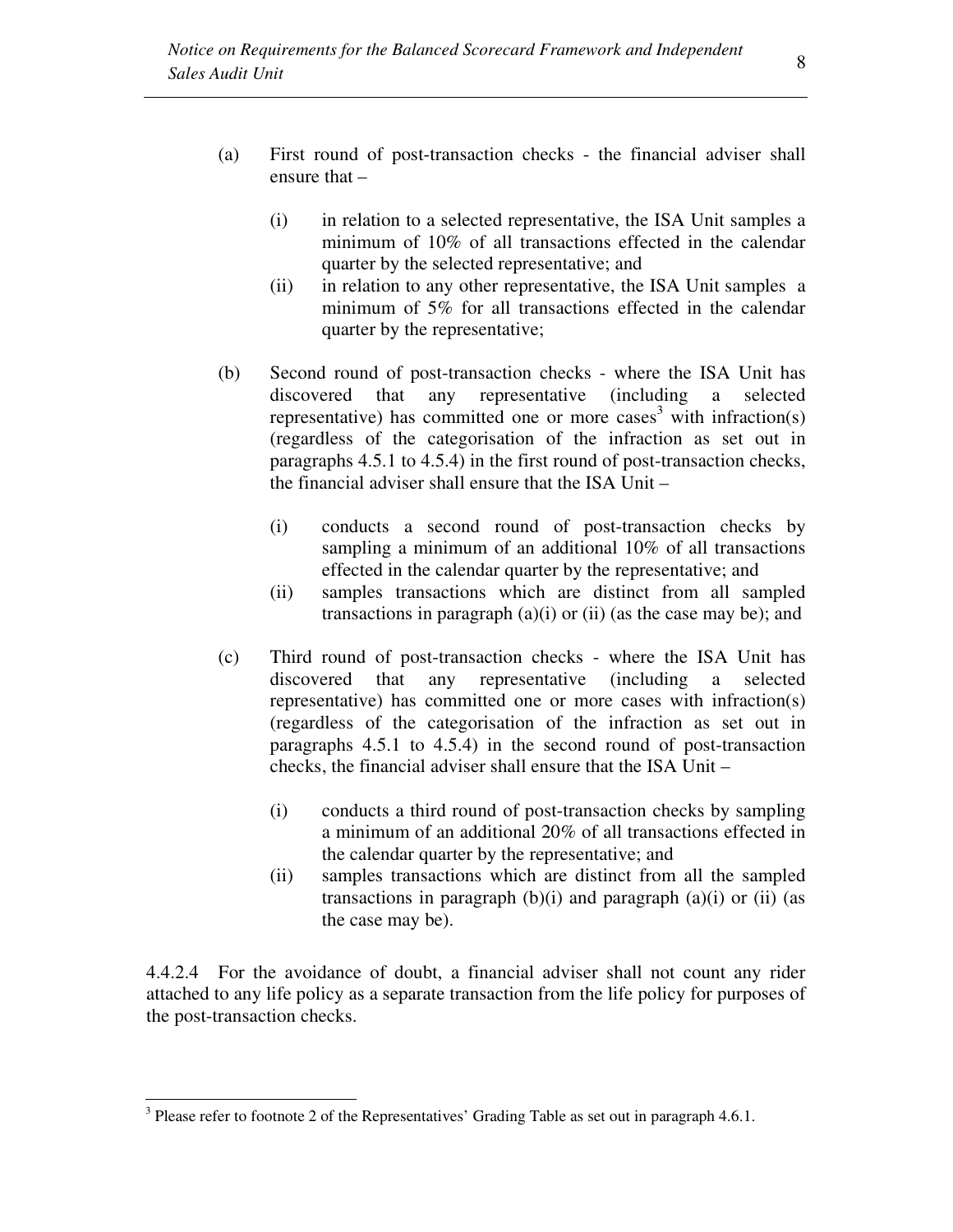# 4.4.3 *Findings from Mystery Shopping Exercises*

4.4.3.1 Where a financial adviser conducts any mystery shopping exercise or receives any information in relation to the findings of any mystery shopping exercise conducted by the Authority or any industry association, the financial adviser shall review and assess the findings of its mystery shopping exercise or the information received from the Authority or industry association, in relation to the quality of financial advisory services provided by its representatives, against the non-sales KPIs, so as to determine whether its representatives have committed any infraction in any calendar quarter.

### 4.4.4 *Substantiated Complaints*

4.4.4.1 A financial adviser shall investigate every complaint lodged against a representative arising from any incident that occurs on or after [*date of issuance of Notice*]. Where a financial adviser is satisfied that a complaint against a representative is substantiated, the financial adviser shall review and assess the complaint in relation to the quality of financial advisory services provided by the representative, against the non-sales KPIs, so as to determine whether the representative has committed any infraction in any calendar quarter.

# **4.5** *Classification of infractions: Category 1 infraction or Category 2 infraction*

4.5.1 A financial adviser shall ensure that the ISA Unit classifies every infraction committed by a representative as a Category 1 infraction or Category 2 infraction, by assessing the facts and circumstances (including any aggravating or mitigating factors) of the infraction.

4.5.2 A financial adviser should have regard to the examples of Category 1 infractions as set out in the Guidelines on the Balanced Scorecard Framework, Reference Checks and Pre-Transaction Checks (FAA-Gxx).

### 4.5.3 *Category 1 infraction*

4.5.3.1 In relation to a sampled transaction of a client, a finding from a mystery shopping exercise or a substantiated complaint, a financial adviser shall ensure that the ISA Unit classifies an infraction as a Category 1 infraction if the ISA Unit determines that in relation to the financial advisory services provided by a representative to the client, the infraction –

- (a) has a material impact on the interests of the client; or
- (b) impinges on the fitness and propriety of the representative.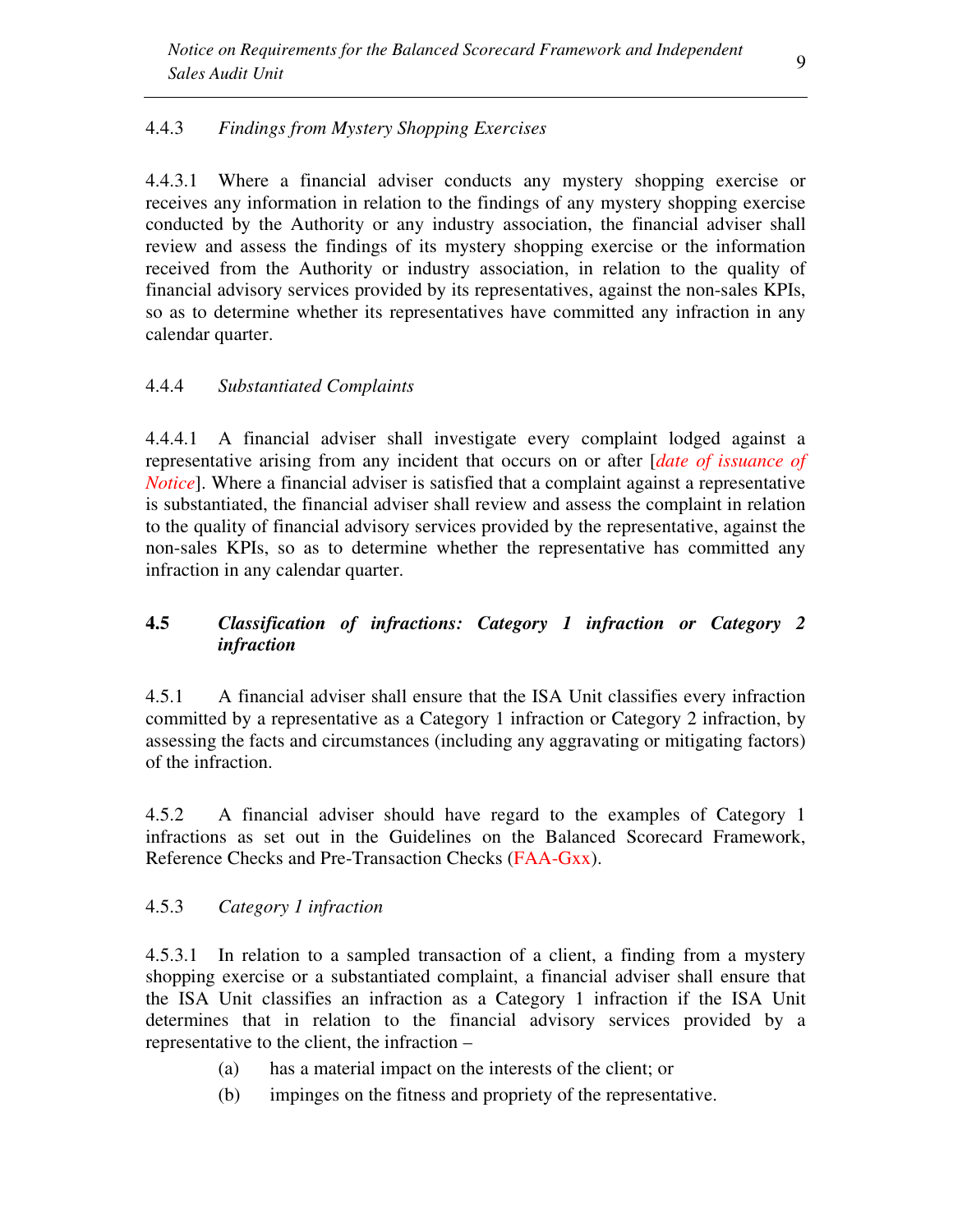4.5.3.2 The Authority considers the following circumstances as having a material impact on the interests of a client or impinging on the fitness and propriety of the representative in relation to his provision of financial advisory services (as the case may be) –

- (a) where the representative recommends an investment product or class of investment products that is clearly unsuitable for a client, based on the information provided by the client to the representative during the fact-find process;
- (b) where the representative recommends that a client switches from one investment product to another investment product and the switch to the other investment product is unnecessary and wholly or partly for the representative's benefit;
- (c) where the representative fails to provide or explain information, or both, as the case may be, on an investment product to a client which, if had been disclosed to the client, would have resulted in the client not purchasing the investment product;
- (d) in relation to the provision of financial advisory services, where the representative fails to execute the client's instructions without valid cause and the representative's failure to do so results in the client incurring losses; or
- (e) in relation to the provision of financial advisory services, where the representative has carried out any act of misrepresentation, gross negligence, or serious misconduct.

# 4.5.4 *Category 2 infraction*

4.5.4.1 A financial adviser shall ensure that the ISA Unit classifies any infraction which is not a Category 1 infraction, as a Category 2 infraction.

# 4.5.5 *Rectification of infractions*

4.5.5.1 A financial adviser shall rectify all infractions uncovered by the ISA Unit.

### **4.6** *Grading Table for Representatives ("Representatives' Grading Table")*

4.6.1 A financial adviser shall incorporate the following Representatives' Grading Table in its balanced scorecard framework: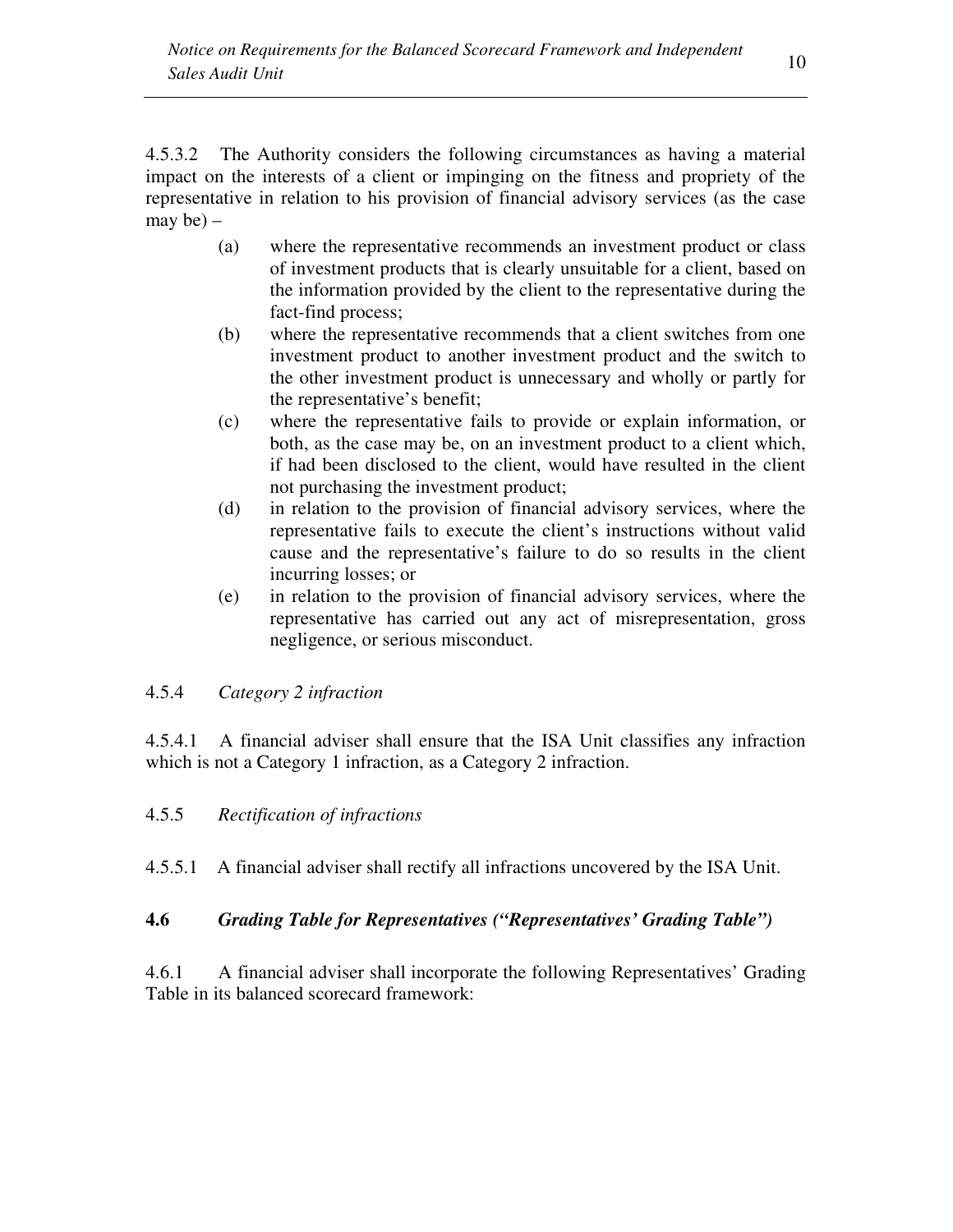| <b>Balanced</b><br>scorecard<br>grade for a<br>representative<br>for a calendar<br>quarter | Percentage <sup><math>\perp</math></sup> ("X") or number<br>Percentage of specified<br>of cases <sup>2</sup> with infractions in a<br>variable income<br>calendar quarter $3$<br>representative is entitled to<br>for a calendar quarter |                          |  |
|--------------------------------------------------------------------------------------------|------------------------------------------------------------------------------------------------------------------------------------------------------------------------------------------------------------------------------------------|--------------------------|--|
| $\mathbf{A}$                                                                               | $X < 5\%$ or 1 case with Category<br>2 infractions                                                                                                                                                                                       | 100%                     |  |
| B                                                                                          | $5\% \leq X < 10\%$ or 2 cases with<br>Category 2 infractions                                                                                                                                                                            | 75% to less than $100\%$ |  |
| $\mathbf C$                                                                                | $10\% \leq X < 20\%$ or 3 cases with<br>Category 2 infractions                                                                                                                                                                           | 50\% to less than $75\%$ |  |
| D                                                                                          | $20\% \le X < 30\%$ or 4 cases with<br>Category 2 infractions                                                                                                                                                                            | 25\% to less than 50\%   |  |
| E                                                                                          | (a) $X \geq 30\%$ or 5 cases with<br>Category 2 infractions; or<br>(b) 1<br>more<br>with<br><b>or</b><br>cases<br>Category 1 infractions                                                                                                 | 0% to less than 25%      |  |

*Representatives' Grading Table* 

<sup>1</sup> The denominator to be used in the computation of the percentage of cases<sup>2</sup> with Category 2 infractions is calculated based on the sum of –

- (a) the total number of cases that would have been sampled in all three rounds of sampling under paragraph 4.4.2.3, notwithstanding that the ISA Unit may not have progressed to the second or third round of sampling of transactions in respect of a representative; and
- (b) the number of cases referred to under paragraphs (b) and (c) of footnote 2.

The financial adviser may refer to the worked examples as set out in Annex 3 for guidance.

 $2^2$ A "case" means –

(a) a sampled transaction;

- (b) a substantiated finding which arises from any mystery shopping exercise in relation to a transaction, referred to in paragraph 4.4.3; or
- (c) a substantiated complaint in relation to a transaction, referred to in paragraph 4.4.4.

The calculation is based on the number of cases with infractions, and not the number of infractions uncovered by the ISA Unit in relation to a representative. For example, a case with multiple Category 2 infractions will be considered as one case with Category 2 infractions, whilst a case with one Category 1 infraction and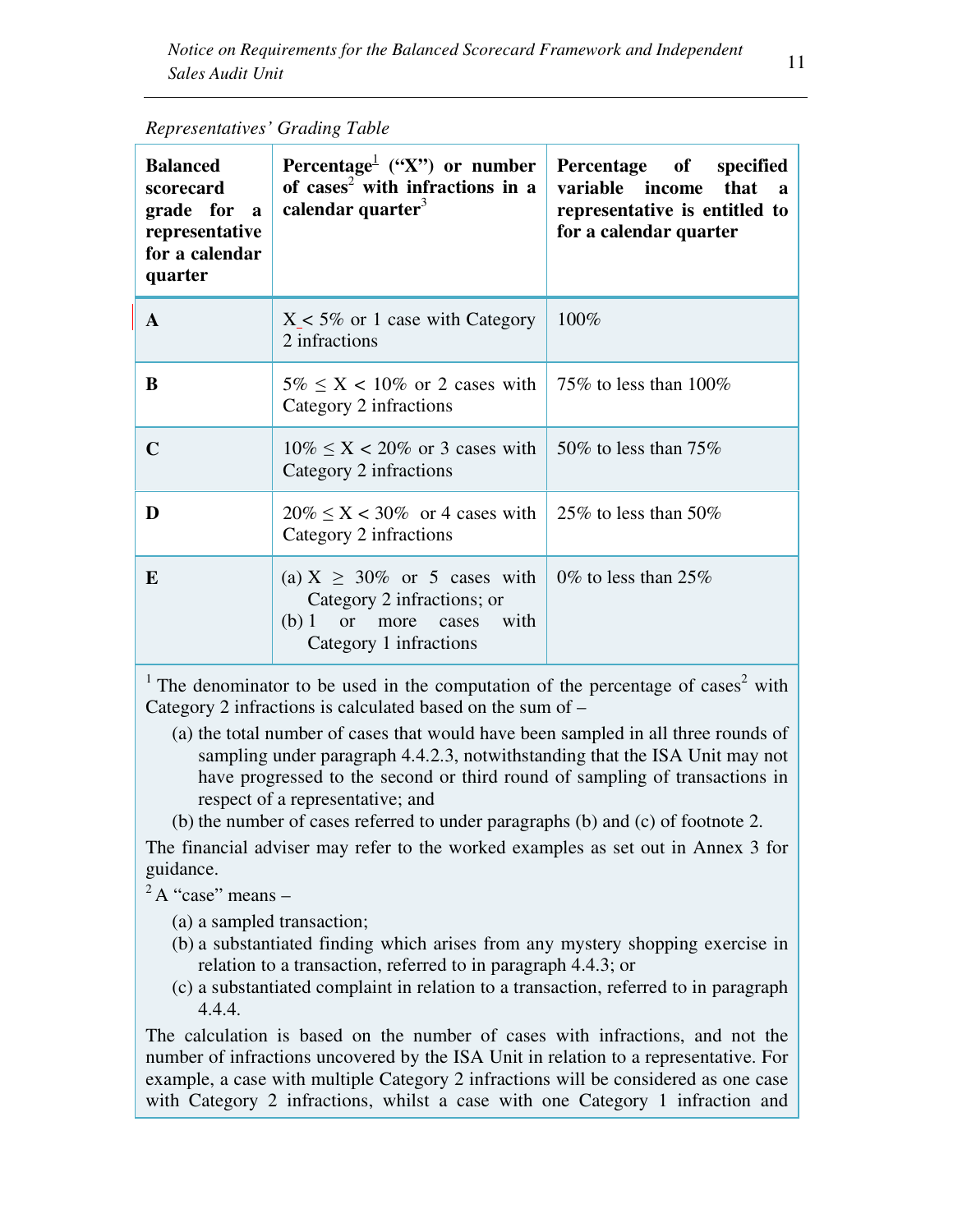multiple Category 2 infractions will be considered as one case with a Category 1 infraction.

 $3$  Where a representative has committed only Category 2 infraction(s), the financial adviser shall calculate the percentage and the number of cases with infractions in a calendar quarter. Where the percentage of cases with Category 2 infractions and the number of cases with Category 2 infractions determined in a calendar quarter, corresponds to two different balanced scorecard grades under the Representatives' Grading Table respectively, the financial adviser shall assign the better of the two balanced scorecard grades to the representative. For example, in relation to a representative, where 2 out of 10 cases are found to have Category 2 infractions, and the financial adviser determines that a balanced scorecard grade D would be assigned in respect of the percentage of cases and a balanced scorecard grade B would be assigned in respect of the number of cases with infractions, the financial adviser shall assign the better of the two balanced scorecard grades i.e. grade B, to the representative for that calendar quarter.

4.6.2 A financial adviser shall, for every of its representatives and for every calendar quarter –

- (a) determine the percentage of cases with Category 2 infraction(s) or the number of cases with Category 1 infraction(s) or Category 2 infraction(s), based on footnotes 1 and 2 of the Representative's Grading Table;
- (b) subject to footnote 3 of the Representatives' Grading Table, assign the balanced scorecard grade to the representative as set out in the first column of the Representatives' Grading Table, which corresponds with the determined percentage of cases with Category 2 infraction(s) or number of cases with Category 1 infraction(s) or Category 2 infraction(s) referred to in sub-paragraph (a); and
- (c) determine the percentage of specified variable income that the representative is entitled to, based on the balanced scorecard grade assigned to the representative under sub-paragraph (b).

4.6.3 Where a financial adviser has paid any variable income in relation to a transaction to a representative for any calendar quarter before determining the percentage of specified variable income in relation to that transaction which the representative is entitled to for that calendar quarter under the balanced scorecard framework, the financial adviser shall only recover the percentage of specified variable income which the representative is not entitled to for that calendar quarter from the amount of variable income in relation to the transaction which has been paid to the representative, by no later than the end of the immediately subsequent calendar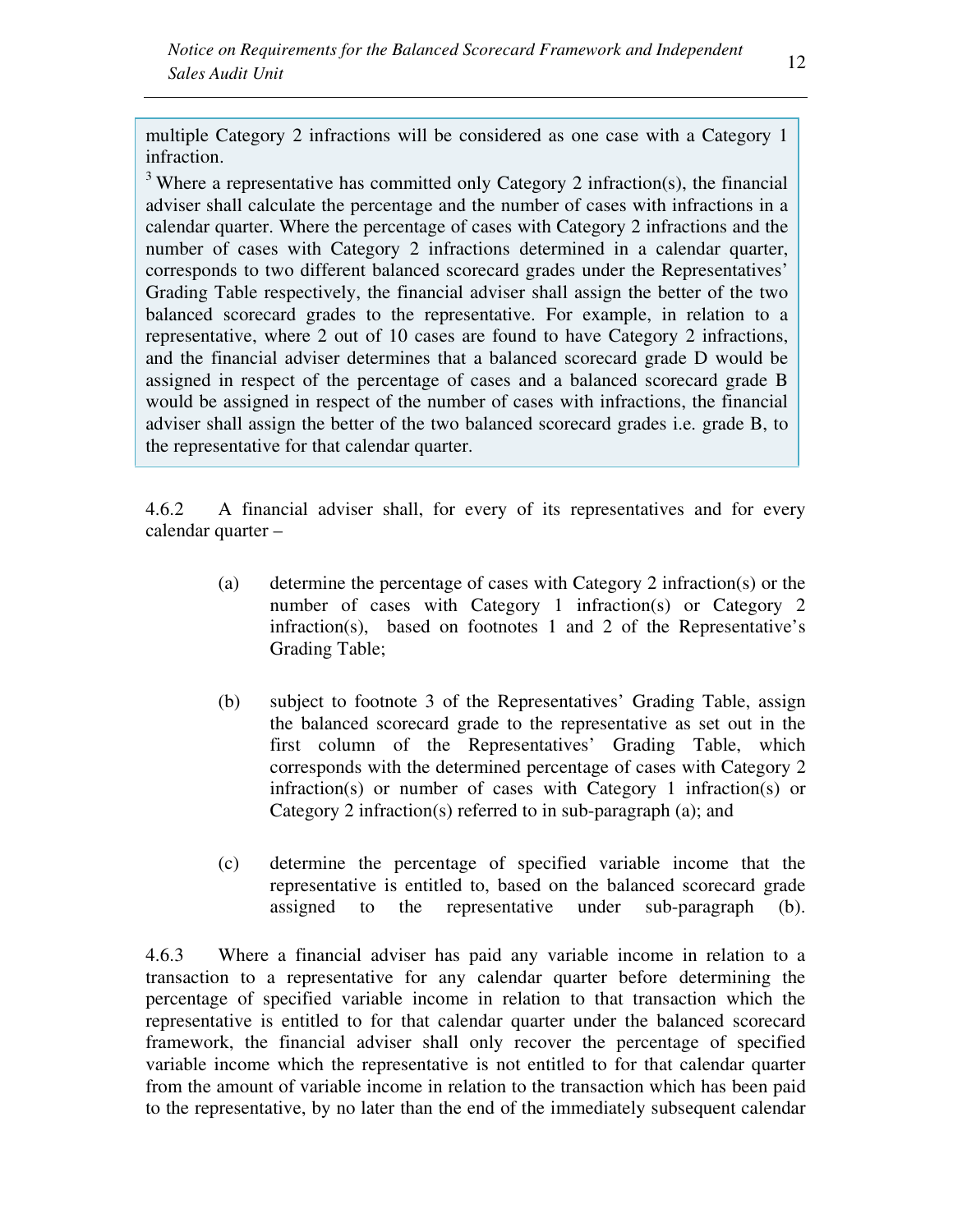quarter<sup>4</sup>. For example, where a representative is remunerated by way of variable income only and his variable income from the arrangement of a life policy for a client in January 2016 is S\$10,000 (i.e. the specified variable income measured against the non-sales KPIs is S\$6,000 for the calendar quarter of January to March 2016). The financial adviser pays the representative S\$2,000 (i.e. specified variable income paid out is S\$1,200) in relation to the transaction in February 2016 before determining in April 2016 that the representative is actually entitled to only 50% of his specified variable income (i.e. S\$3,000) in relation to the transaction for the calendar quarter of January to March 2016. The financial adviser shall recover 50% of S\$1,200(i.e. S\$600), which has been paid to the representative, by the end of June 2016.

4.6.4 Where the payment of any amount of specified variable income is made in relation to financial advisory services provided by the representative over more than one calendar quarter (such as bonuses which are paid annually), the financial adviser shall apportion such specified variable income using any reasonable method over the calendar quarters. The financial adviser shall then determine the percentage of the apportioned specified variable income which the representative is entitled to in each calendar quarter based on the performance of the representative against the non-sales KPIs in the same calendar quarter. Please refer to worked examples 1 and 4 in Annex 3 for guidance.

4.6.5 For the avoidance of doubt, where a financial adviser has determined the percentage of specified variable income which a representative is entitled to for a calendar quarter but the payment of any amount of specified variable income is deferred by a financial adviser (including where bonuses are paid on an annual basis or commissions earned are spread and paid out over a number of years), the financial adviser shall only pay out the amount of specified variable income that the representative is entitled to.

### **5 Requirements of the balanced scorecard framework for supervisors of a financial adviser**

5.1 A financial adviser shall for every of its supervisors and for every calendar quarter –

- (a) determine the percentage of specified variable income which the supervisor is entitled to based on the percentage of specified variable income which a representative under his supervision or management is entitled to in the calendar quarter; and
- (b) assign the balanced scorecard grade to the supervisor set out in the first column of the Supervisors' Grading Table, based on the

 $\overline{a}$ 

<sup>&</sup>lt;sup>4</sup> For the avoidance of doubt, a financial adviser may recover the percentage of specified variable income which the representative is not entitled to for that calendar quarter after the immediately subsequent calendar quarter, but the financial adviser will do so in breach of the requirement under paragraph 4.6.3.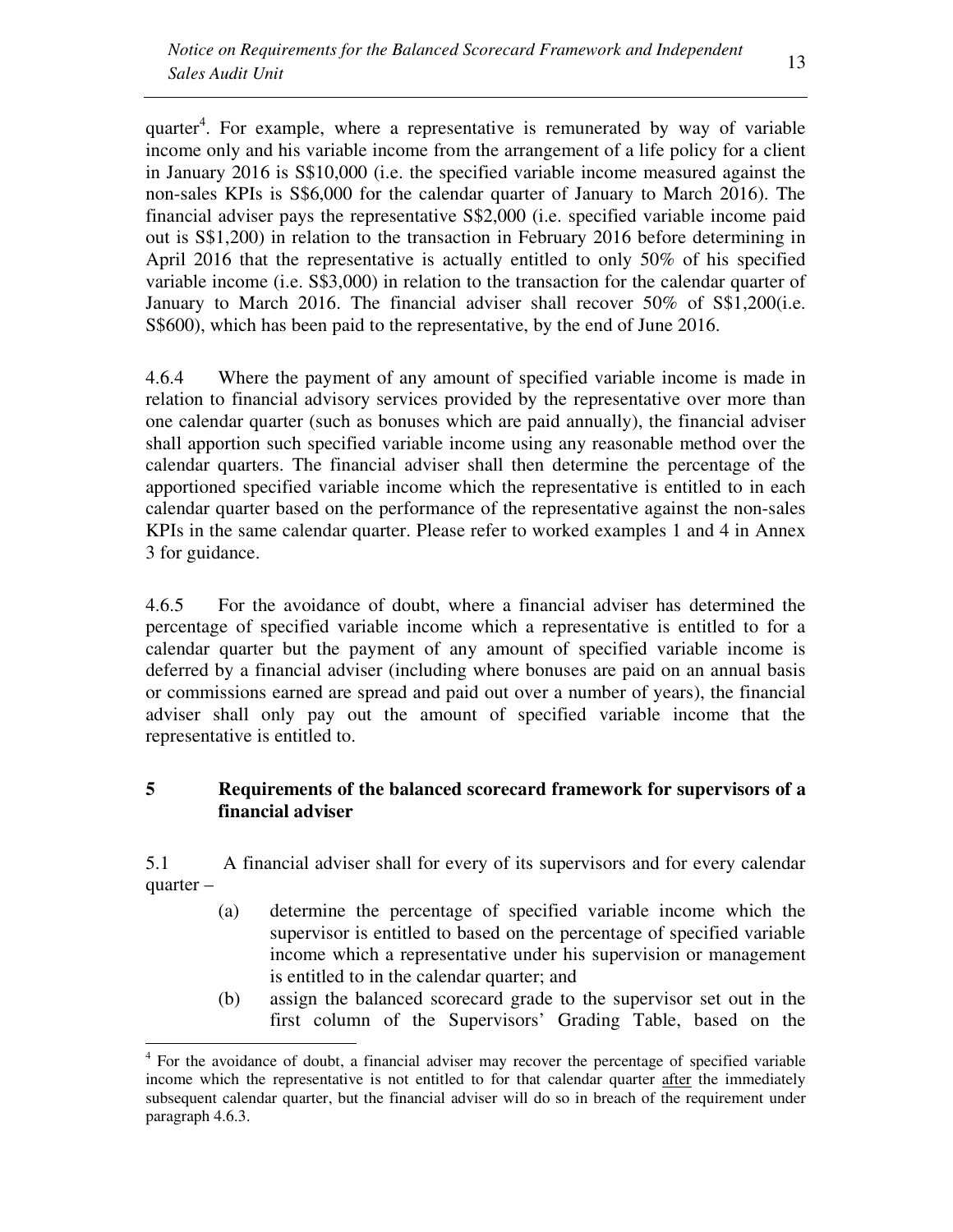percentage of total specified variable income which is calculated based on the formula in footnote 1 of the Supervisors' Grading Table,

by the end of the immediately subsequent calendar quarter. For the avoidance of doubt, where a financial adviser operates a tier structure for its representatives and supervisors, any supervisor who belongs to a second or higher tier and receives any variable income in relation to financial advisory services provided by a representative, shall be deemed to be a supervisor who is responsible for the supervision or management of the conduct and performance of that representative for the purpose of paragraphs (a) and (b).

### **5.2** *Specified variable income*

5.2.1 Subject to paragraph 5.2.3, where a financial adviser remunerates a supervisor by way of  $-$ 

- (a) variable income only in any calendar quarter and the representatives under the supervision or management of the supervisor are –
	- (i) remunerated by way of variable income, whether wholly or partly, the financial adviser shall measure only 60% of the variable income provided or to be provided to the supervisor in the calendar quarter against his representatives' performance under the balanced scorecard framework in the same calendar quarter; or
	- (ii) not remunerated by way of any variable income, the financial adviser shall assess the supervisor's performance in a calendar quarter against the performance of his representatives under the balanced scorecard framework in the same calendar quarter and factor the assessment into any appraisal of the supervisor, including variable income and promotion reviews; or
- (b) a fixed salary and variable income component in any calendar quarter, and the representatives under the supervision or management of the supervisor are –
	- (i) remunerated by way of variable income, whether wholly or partly, the financial adviser shall measure all variable income provided or to be provided to the supervisor in the calendar quarter against the representatives' performance under the balanced scorecard framework in the same calendar quarter; or
	- (ii) not remunerated by way of any variable income, the financial adviser shall assess the supervisor's performance in a calendar quarter against the performance of the representatives under the balanced scorecard framework in the same calendar quarter and factor the assessment into any appraisal of the supervisor, including variable income and promotion reviews.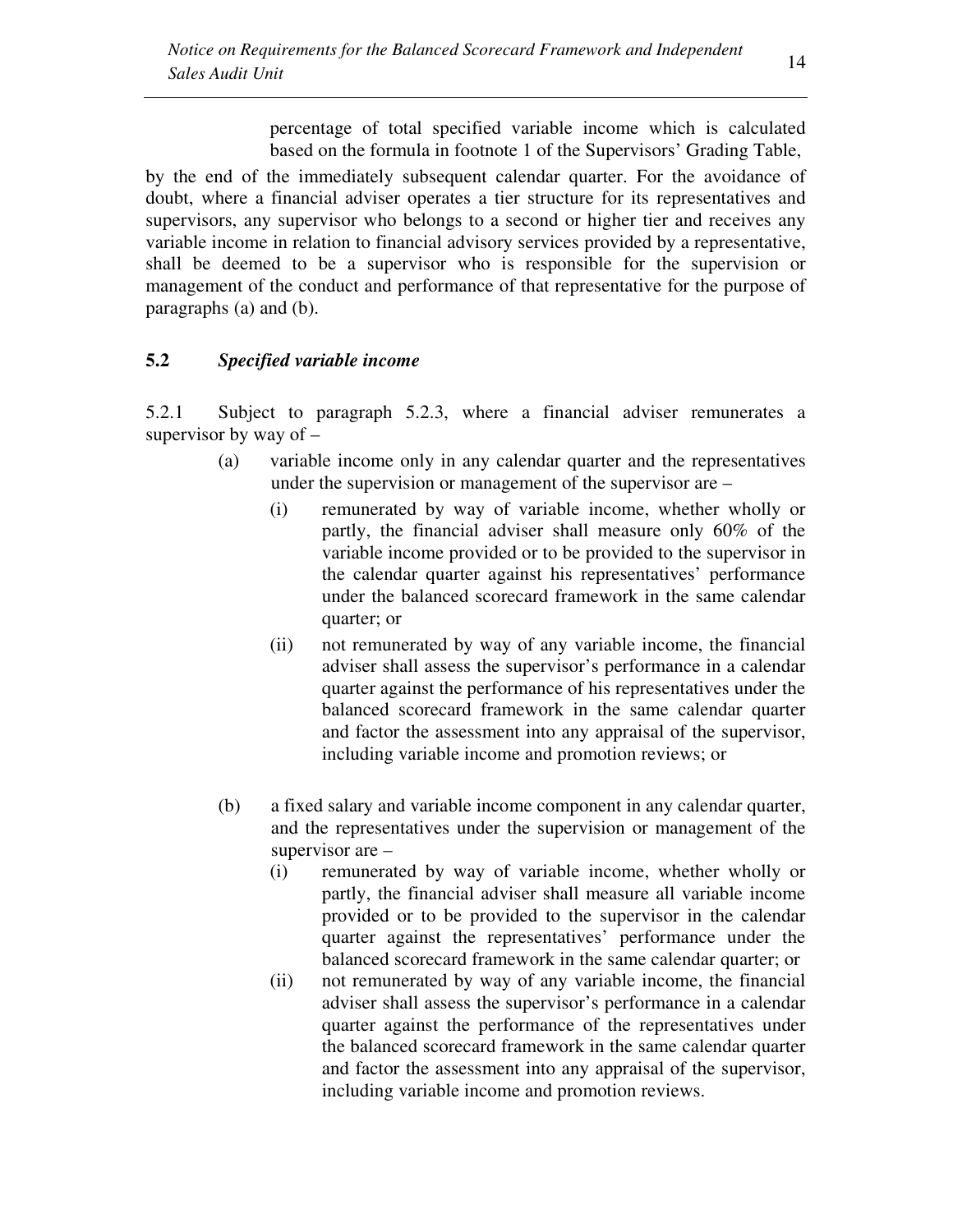5.2.2 Where a financial adviser does not remunerate a supervisor by way of any variable income and regardless of how the representatives under his supervision or management are remunerated, the financial adviser shall assess the supervisor's performance in a calendar quarter against the performance of his representatives under the balanced scorecard framework in the same calendar quarter and factor the assessment into any appraisal of the supervisor, including remuneration and promotion reviews.

5.2.3 Where any specified variable income of a supervisor has been measured against the performance of any of his representatives under the balanced scorecard framework in any calendar quarter, the financial adviser shall not measure the specified variable income of the supervisor against the performance of any his representatives under the balanced scorecard framework in any other calendar quarter. For example, based on the percentage of specified variable income which a representative is entitled to in the calendar quarter of April to June 2016, a supervisor is entitled to receive an amount of specified variable income of S\$1,500, but he will only be paid S\$1,000 in June 2016 and S\$500 in June 2017; the financial adviser must not measure the deferred payment of S\$500 to be paid to the supervisor in June 2017 against the performance of his representative under the balanced scorecard framework in the calendar quarter of April to June 2017.

# **5.3** *Percentage of specified variable income which supervisors are entitled to in a calendar quarter*

5.3.1 A financial adviser shall, for every calendar quarter and in respect of any variable income payable to a supervisor in relation to a transaction effected by a representative, whose supervision or management the supervisor is responsible for, pay the supervisor the percentage of specified variable income which is the same as the percentage of specified variable income which the representative is entitled to in relation to that transaction in the calendar quarter under the balanced scorecard framework, by the end of the immediately subsequent calendar quarter. For example, if a representative is entitled to 75% of the specified variable income in relation to a transaction effected in the calendar quarter of April to June 2016 under the balanced scorecard framework, the supervisor is entitled to 75% of the specified variable income in relation to the same transaction in the same calendar quarter; or if a representative is entitled to the full amount of the specified variable income in relation to a transaction effected in the calendar quarter of April to June 2016, the supervisor is entitled to the full amount of specified variable income in relation to the same transaction in the same calendar quarter.

5.3.2 Where a financial adviser has paid any variable income in relation to a transaction to a supervisor for any calendar quarter before determining the percentage of specified variable income in relation to that transaction which the supervisor is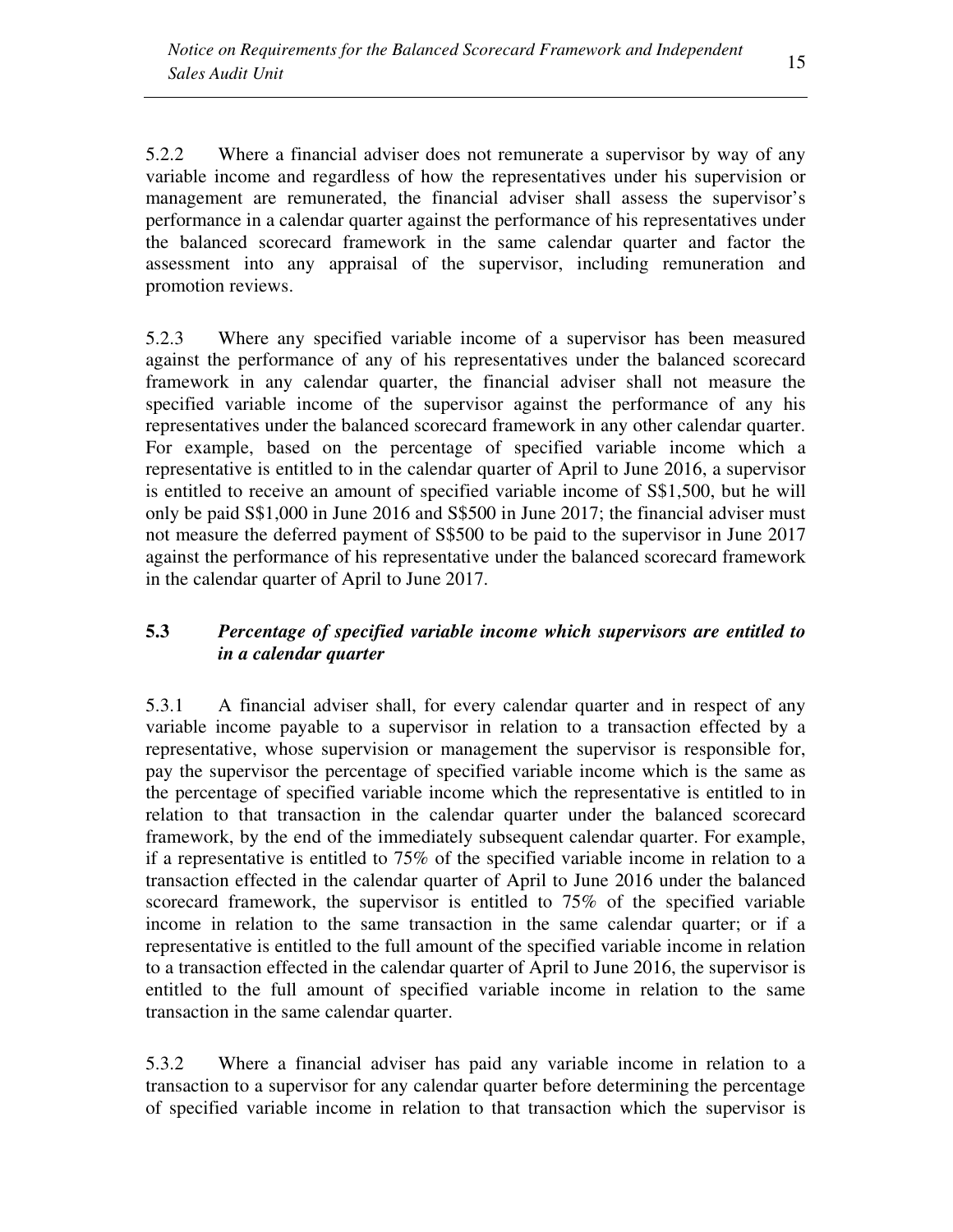entitled to for that calendar quarter under the balanced scorecard framework, the financial adviser shall only recover the percentage of specified variable income which the supervisor is not entitled to for that calendar quarter from the amount of variable income in relation to that transaction which has been paid to the supervisor, by no later than the end of the immediately subsequent calendar quarter<sup>5</sup>. For example, where a supervisor is remunerated by way of variable income only and his variable income in relation to the arrangement of a life policy for a client by a representative under his supervision or management in January 2016 is S\$10,000 (i.e. the amount of specified variable income of the supervisor in relation to the transaction which is measured against the performance of his representative under the balanced scorecard framework is S\$6,000 for the calendar quarter of January to March 2016). The financial adviser pays the supervisor S\$2,000 (i.e. specified variable income paid out is S\$1,200) in relation to the transaction in February 2016 before determining in April 2016 that the representative under the supervisor's supervision is actually entitled to only 50% of his specified variable income in relation to the transaction for the calendar quarter of January to March 2016, and correspondingly, the supervisor is entitled to only 50% of his specified variable income in relation to that transaction (i.e. S\$3,000). The financial adviser shall recover 50% of S\$1,200 (i.e. S\$600), which has been paid to the supervisor, by the end of June 2016.

5.3.3 Where the payment of any amount of specified variable income is made to a supervisor in relation to financial advisory services provided by representatives under the supervision or management of the supervisor over more than one calendar quarter (such as bonuses which are paid annually), the financial adviser shall apportion such specified variable income using any reasonable method over the calendar quarters. The financial adviser shall then determine the percentage of the apportioned specified variable income which the supervisor is entitled to in each calendar quarter based on his representatives' performance under the balanced scorecard framework in the same calendar quarter. Please refer to worked examples 2 and 5 in Annex 3 for guidance.

5.3.4 For the avoidance of doubt, where the financial adviser has determined the percentage of specified variable income which the representative is entitled to for that calendar quarter but the payment of any amount of specified variable income is deferred by a financial adviser (including where bonuses are paid on an annual basis or commissions earned are spread and paid out over a number of years), the financial adviser shall only pay out the amount of specified variable income that the supervisor is entitled to.

## **5.4** *Grading table for supervisors ("Supervisors' Grading Table")*

 $\overline{a}$ 

<sup>&</sup>lt;sup>5</sup> For the avoidance of doubt, a financial adviser may recover the percentage of specified variable income which the supervisor is not entitled to for that calendar quarter after the immediately subsequent calendar quarter, but the financial adviser will do so in breach of the requirement under paragraph 5.3.2.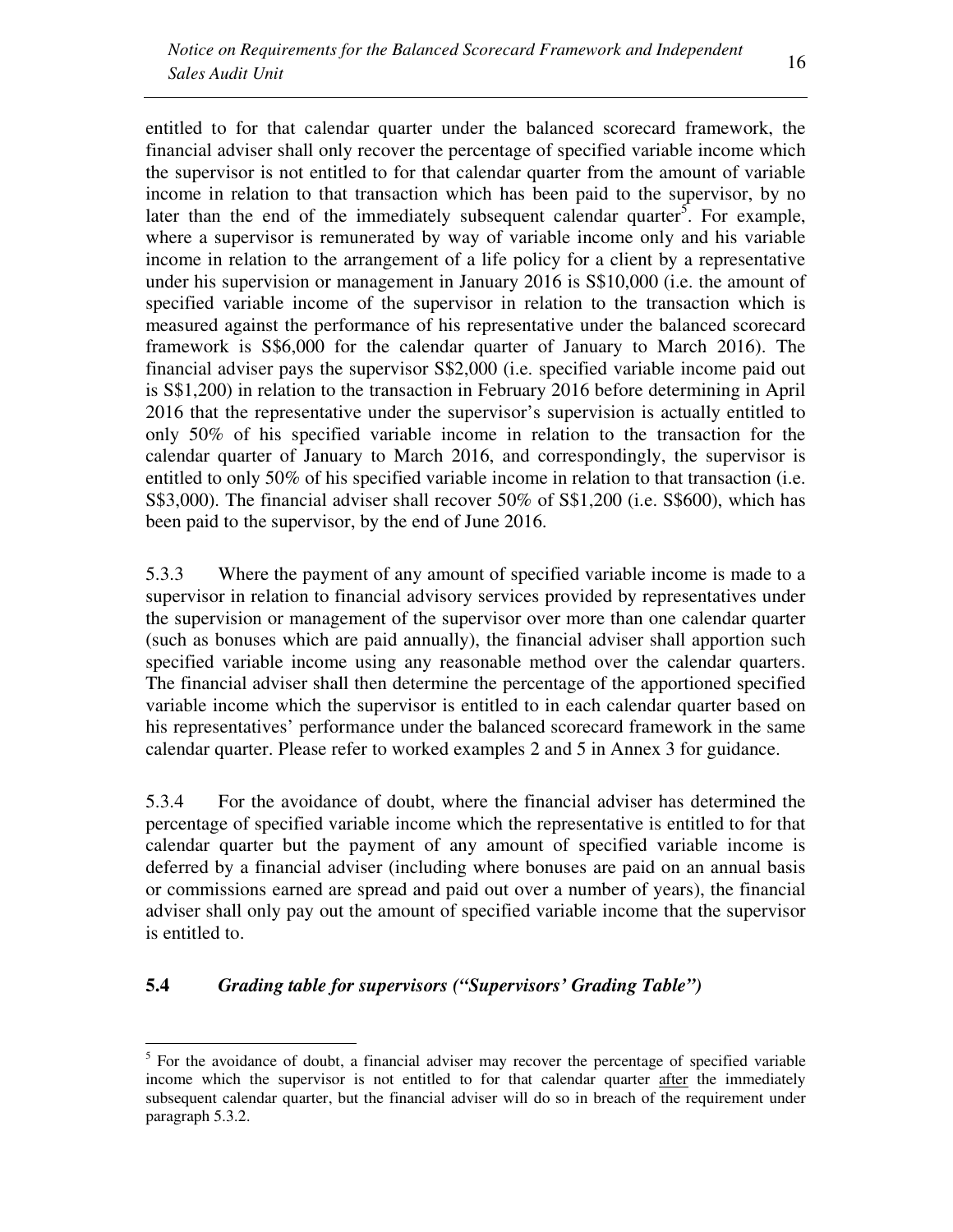5.4.1 A financial adviser shall incorporate the following Supervisors' Grading Table in the balanced scorecard framework:

#### *Supervisors' Grading Table*

| <b>Balanced</b><br>scorecard<br>grade for a<br>supervisor<br>for<br>$\boldsymbol{a}$<br>calendar<br>quarter | Percentage of total specified variable income <sup>1</sup> from all<br>representatives under his supervision that a supervisor is<br>entitled to in a calendar quarter |
|-------------------------------------------------------------------------------------------------------------|------------------------------------------------------------------------------------------------------------------------------------------------------------------------|
| A                                                                                                           | 100%                                                                                                                                                                   |
| B                                                                                                           | 75\% to less than $100\%$                                                                                                                                              |
| $\mathbf C$                                                                                                 | 50\% to less than $75\%$                                                                                                                                               |
| D                                                                                                           | 25\% to less than 50\%                                                                                                                                                 |
| E                                                                                                           | 0\% to less than 25\%                                                                                                                                                  |

 $<sup>1</sup>$  A financial adviser shall compute the percentage of total specified variable income</sup> that the supervisor is entitled to in a calendar quarter as follows:

*Percentage of total specified variable income* 

*= (Sum of specified variable income which a supervisor is entitled to in a calendar quarter under the balanced scorecard framework, in respect of every representative under his supervision or x 100% management)* 

*(Sum of specified variable income of the supervisor in the same calendar quarter which is subject to the balanced scorecard framework, in respect of every representative under his supervision or management)* 

For example, where the specified variable income of a supervisor is S\$5,000 and S\$10,000 from Representatives A and B respectively in the calendar quarter of April to June 2016; if Representative A is entitled to 75% of his specified variable income while Representative B is entitled to 100% of his specified variable income in the calendar quarter of April to June 2016, then the supervisor is entitled to S\$13,750 (i.e. 75% of S\$5,000 from Representative A and 100% of S\$10,000 from Representative B) in the same calendar quarter; the percentage of total specified variable income that the supervisor is entitled to in that calendar quarter will be 91.6% (i.e. S\$13,750/S\$15,000 x 100%).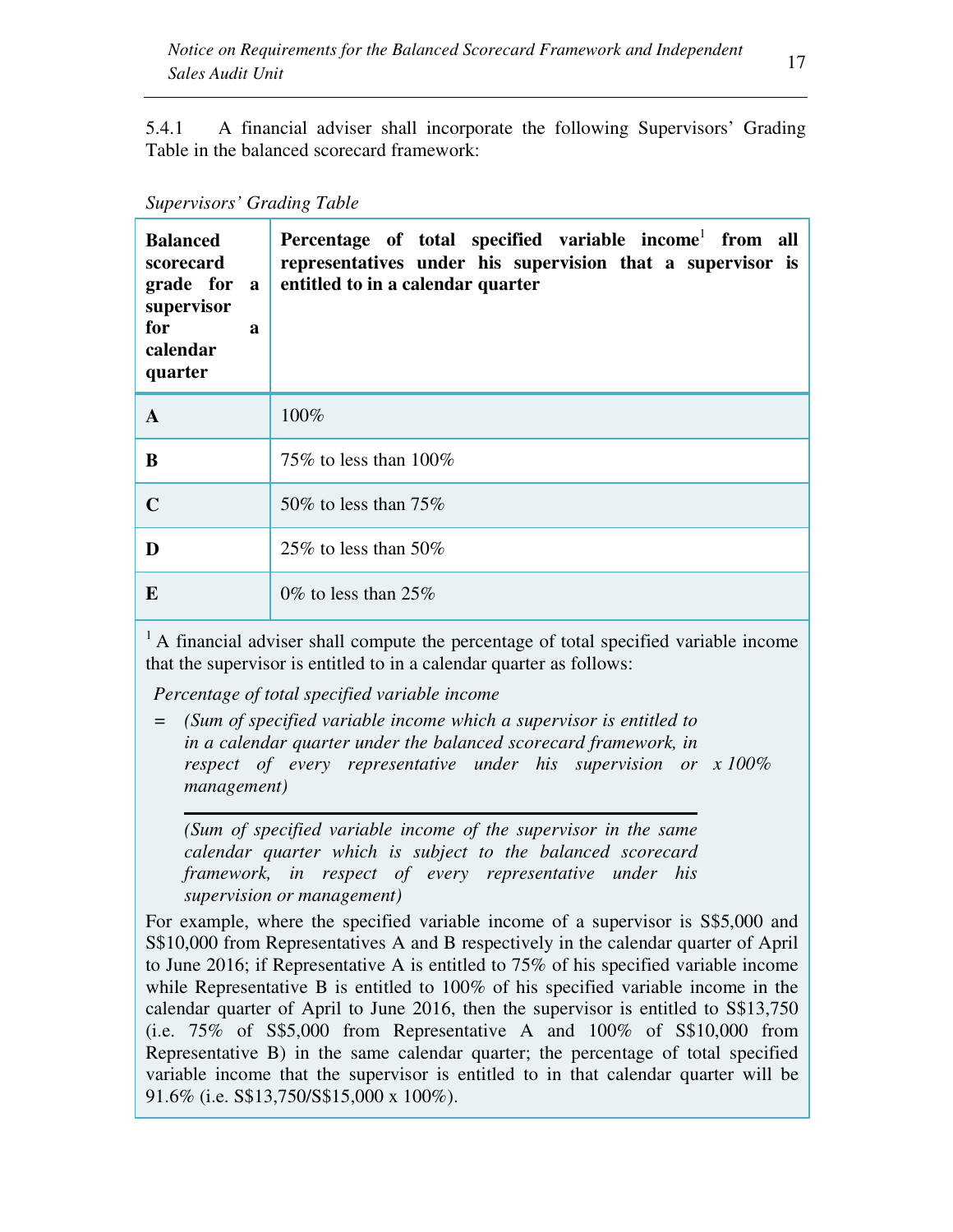5.4.2 A financial adviser shall, for every calendar quarter, assign to a supervisor the balanced scorecard grade as set out in the first column of the Supervisors' Grading Table which corresponds with the percentage of total specified variable income as set out in the second column of the Supervisors' Grading Table.

# **6 Avenue for appeal by representatives and supervisors**

6.1 A financial adviser shall put in place a process for addressing any appeal made by any representative or supervisor in relation to the balanced scorecard framework, including any appeal in relation to –

- (a) the review and assessment of the performance of the representative in relation to his provision of financial advisory services, against the non-sales KPIs and the determination of any infraction;
- (b) the classification of the infractions committed by the representative;
- (c) the percentage or number of cases of Category 1 or Category 2 infraction(s) committed by the representative;
- (d) the percentage or amount of specified variable income that the representative or supervisor is entitled to under the balanced scorecard framework;
- (e) the percentage of the total specified variable income of the supervisor; or
- (f) the balanced scorecard grade assigned to the representative or supervisor.

# **7 Record keeping**

7.1 A financial adviser shall keep records of its processes and methods undertaken, and every assessment and determination made under or in relation to the balanced scorecard framework for a period of not less than five years.

# **8 Responsibilities of board and senior management**

8.1 A financial adviser shall establish a management information framework for purposes of the board's and the senior management's monitoring of the operations of the balanced scorecard framework.

8.2 A financial adviser shall put in place measures, such as training or coaching to ensure that –

- (a) its representatives meet the non-sales KPIs; and
- (b) its supervisors carry out their duties or functions in their supervision or management of the conduct and performance of their representatives in a proper manner.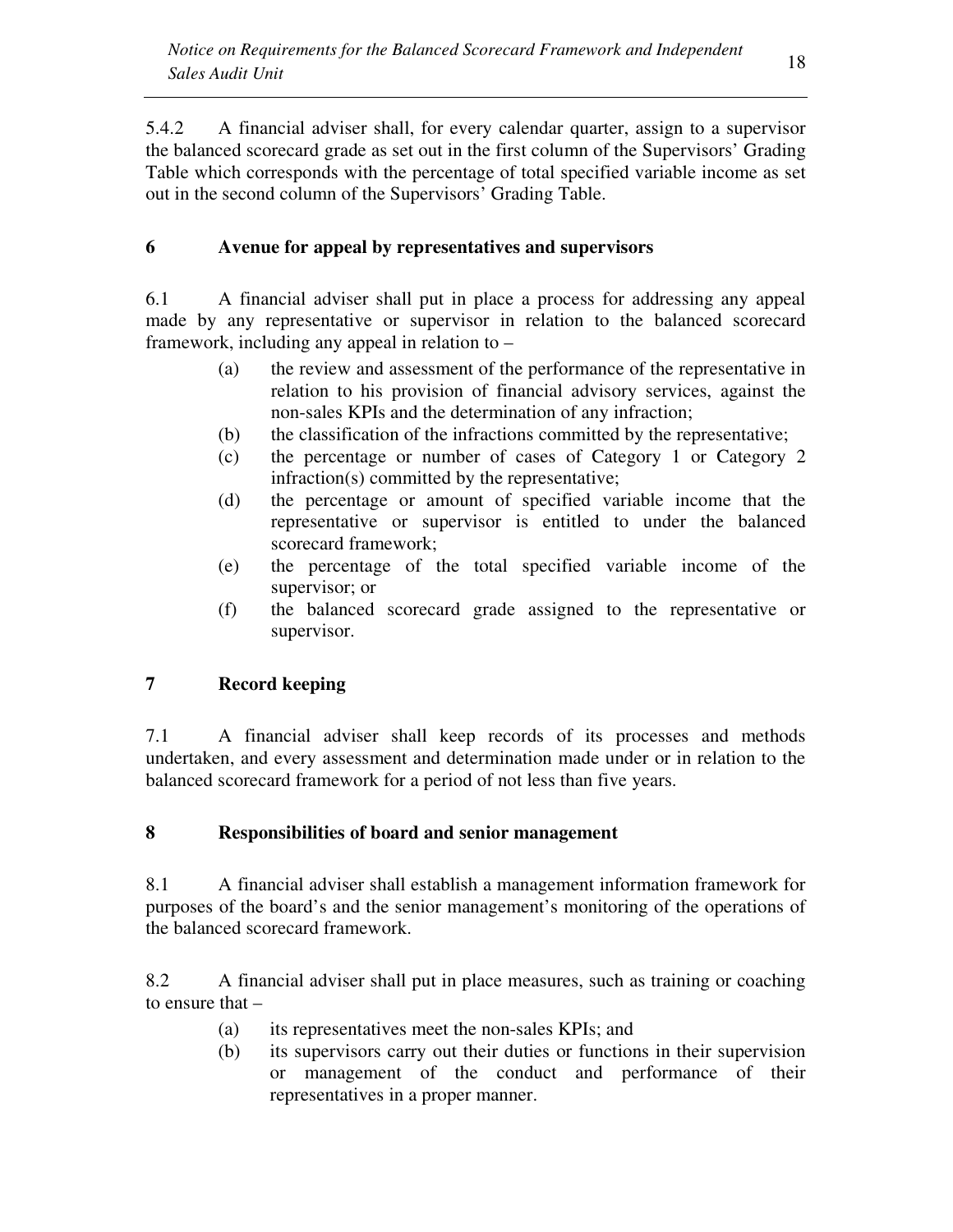### **9 Submission of reports to the Authority**

9.1 A financial adviser shall submit the following reports to the Authority in accordance with the respective formats as set out in Annex 2 to this Notice, within 14 days after the end of every assessment quarter or such longer period as the Authority may approve –

- (a) a report on the number of representatives who have been assigned balanced scorecard grades;
- (b) a report on the number of selected representatives and number of representatives who have been placed under close supervision;
- (c) a report on the details of representatives who have been recruited by the financial adviser with balanced scorecard grades of B or worse in the immediately preceding 12 months (including balanced scorecard grades assigned by previous principals of the representatives and the names of the previous principals);
- (d) a report on the balanced scorecard grades assigned to representatives of the financial adviser for any calendar quarter;
- (e) a report on the number of appeals made by representatives to the financial adviser in relation to the balanced scorecard framework, including the number of rejected, outstanding and successful appeals, and the outcomes of successful appeals;
- (f) a report on the details of the infractions committed by representatives (including the classification of the infractions and names of the representatives who committed the infraction) and the percentages or amounts of specified variable income which the representatives are not entitled to for any calendar quarter;
- (g) a report on the number of supervisors who have been assigned balanced scorecard grades;
- (h) a report on the details of supervisors who have been recruited by the financial adviser with balanced scorecard grades of B or worse in the immediately preceding 12 months (including balanced scorecard grades assigned by previous principals of the supervisors and the names of the previous principals);
- (i) a report on the balanced scorecard grades assigned to supervisors of the financial adviser for any calendar quarter;
- (j) a report on the amounts of specified variable income which the supervisors are not entitled to for any calendar quarter;
- (k) a report on the number of appeals made by supervisors to the financial adviser in relation to the balanced scorecard framework, including the number of rejected, outstanding and successful appeals, and the outcomes of successful appeals; and
- (l) a report on the statistics for client surveys conducted by the ISA Unit on sampled transactions for any calendar quarter.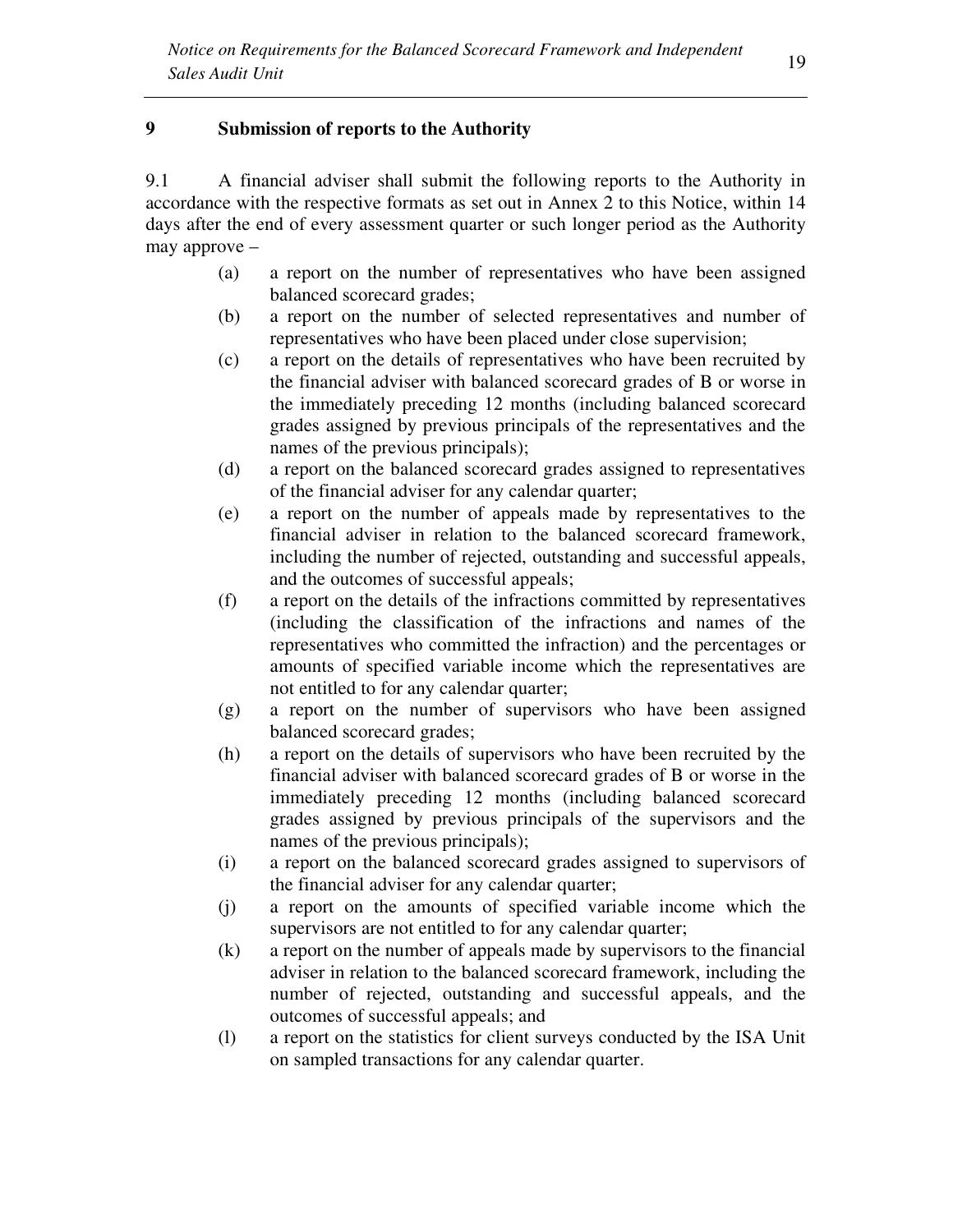# **ANNEX 1**

### *Non-sales Key Performance Indicators*

### **Non-sales KPI 1: Understanding a client's needs**

- A representative must conduct sufficient fact-find to understand the circumstances and needs of his clients.
- In determining if a representative has conducted sufficient fact-find to understand the circumstances and needs of a client, a financial adviser shall take into account the following list of factors (which are non-exhaustive) –
	- (a) whether the representative properly collected all pertinent information from the client and correctly documented all the information collected from the fact-find process;
	- (b) whether the representative conducted the fact-find with the client before or after giving advice or making a recommendation, or both (as the case may be);
	- (c) whether the representative influenced the client's inputs or responses during the fact-find stage.

# **Non-sales KPI 2: Suitability of product recommendations**

• A representative must have a reasonable basis for any recommendation made to a client and take into account the client's financial objectives, investment horizon, risk profile, financial situation and particular circumstances and needs.

# **Non-sales KPI 3: Adequacy of information disclosure**

- A representative must have highlighted, explained and provided all material information in relation to the investment product or class of investment products to the client.
- A representative must ensure that any statement or representation to the client is not false or misleading**.**
- Material information to be highlighted, explained and provided to clients shall include, but is not limited to, the terms and conditions of the investment product, the benefits to be or likely to be derived from or the risks that may arise from purchasing the investment product, the premium, costs, expenses, investment horizon, fees and other charges that may be imposed in relation to the investment product, and the identity of the product manufacturer of the investment product.
- Financial advisers and their representatives should make reference to the Notice on Information to Clients and Product Information Disclosure (FAA-N03) on the type of information that must be disclosed to clients.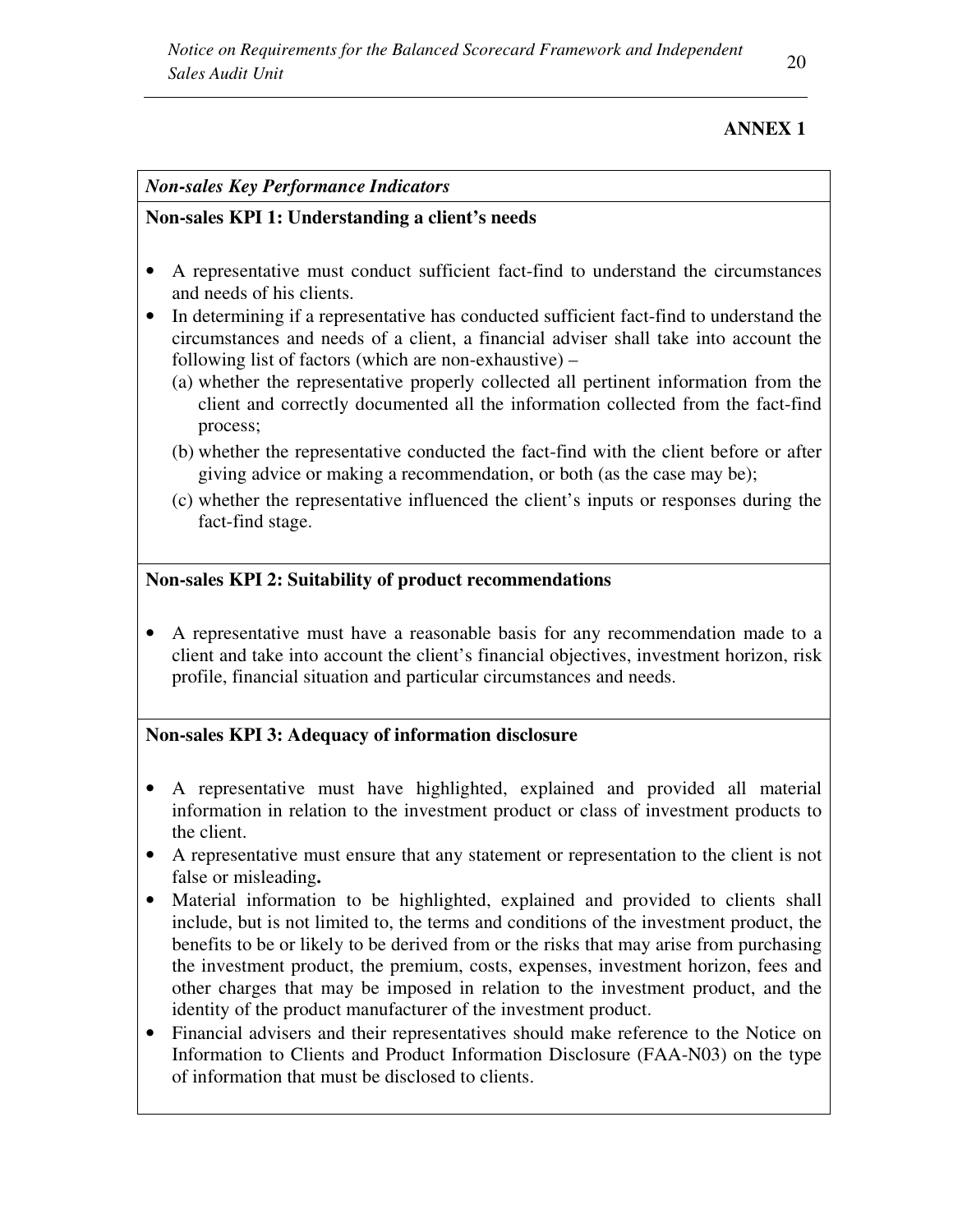# **Non-sales KPI 4: Standards of professionalism and ethical conduct in relation to the provision of financial advisory services**

- A representative must provide financial advisory services in a professional and ethical manner, and must not have engaged in any unprofessional or unethical acts.
- Unprofessional or unethical acts, other than those under non-sales KPIs 1 to 3, refer  $to -$ 
	- (i) acts involving fraud, dishonesty, or other offences of a similar nature, misrepresentation, or acts involving non-compliance with regulatory requirements or serious breach of the financial adviser's internal policy or code of conduct which would render the representative liable to demotion, suspension or termination of the representative's employment or arrangement with the financial adviser; and
	- (ii) acts that impinge on the fitness and propriety of representatives as set out in the Guidelines on Fit and Proper Criteria (FSG-G01).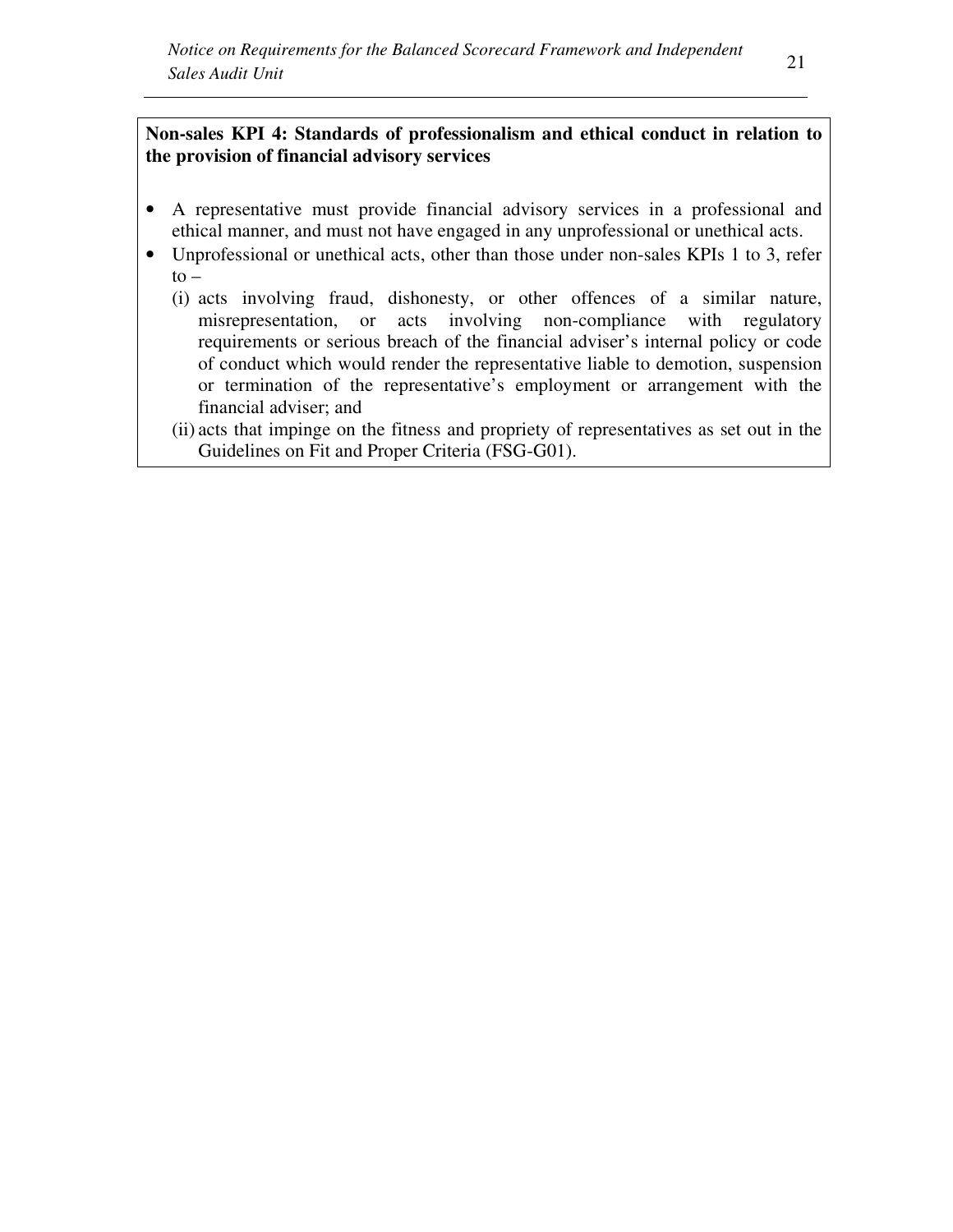# **ANNEX 2**

# **NAME OF FINANCIAL ADVISER: REPORT FOR CALENDAR QUARTER FROM: \_\_\_\_\_ to \_\_\_\_\_**

# **SECTION A: FOR REPRESENTATIVES**

**Table 1 – Number of representatives**

|                   |                                                                                           | Total number of appointed representatives and provisional<br>representatives (collectively referred to as "representatives")                                                                               |  |  |
|-------------------|-------------------------------------------------------------------------------------------|------------------------------------------------------------------------------------------------------------------------------------------------------------------------------------------------------------|--|--|
| <b>Breakdown:</b> |                                                                                           |                                                                                                                                                                                                            |  |  |
|                   | 1) Number of representatives who have been assigned<br>balanced scorecard grades and are: |                                                                                                                                                                                                            |  |  |
|                   | $\mathbf{i}$                                                                              | remunerated by way of variable income only                                                                                                                                                                 |  |  |
|                   | $\rm ii)$                                                                                 | remunerated by way of a fixed salary and variable<br>income component                                                                                                                                      |  |  |
|                   | $\overline{iii}$                                                                          | not remunerated by way of variable income                                                                                                                                                                  |  |  |
|                   |                                                                                           | 2) Number of representatives who have not been assigned<br>balanced scorecard grades due to the following reasons:                                                                                         |  |  |
|                   | $\mathbf{i}$                                                                              | non-applicability of the balanced scorecard framework to<br>the financial adviser in relation to the activity or<br>activities, transactions or recommendations as set out in<br>regulation 34A of the FAR |  |  |
|                   | $\mathbf{ii}$                                                                             | other reasons, please state:                                                                                                                                                                               |  |  |

### **Table 2(a) –**

# **(I) Number of selected representatives**

|               | Total number of selected representatives in the calendar quarter                                                                                                      |  |  |  |  |
|---------------|-----------------------------------------------------------------------------------------------------------------------------------------------------------------------|--|--|--|--|
|               | <b>Breakdown:</b>                                                                                                                                                     |  |  |  |  |
| $\rm i)$      | Number of representatives who has been assigned a<br>balanced scorecard grade of 'B' or worse under the<br>balanced scorecard framework in the preceding 12<br>months |  |  |  |  |
| $\mathbf{ii}$ | Number of representatives with adverse records in the<br>preceding 5 years                                                                                            |  |  |  |  |
| iii)          | Number of representatives with a two-year persistency<br>rate that is lower than 75% for the sale of any contract of                                                  |  |  |  |  |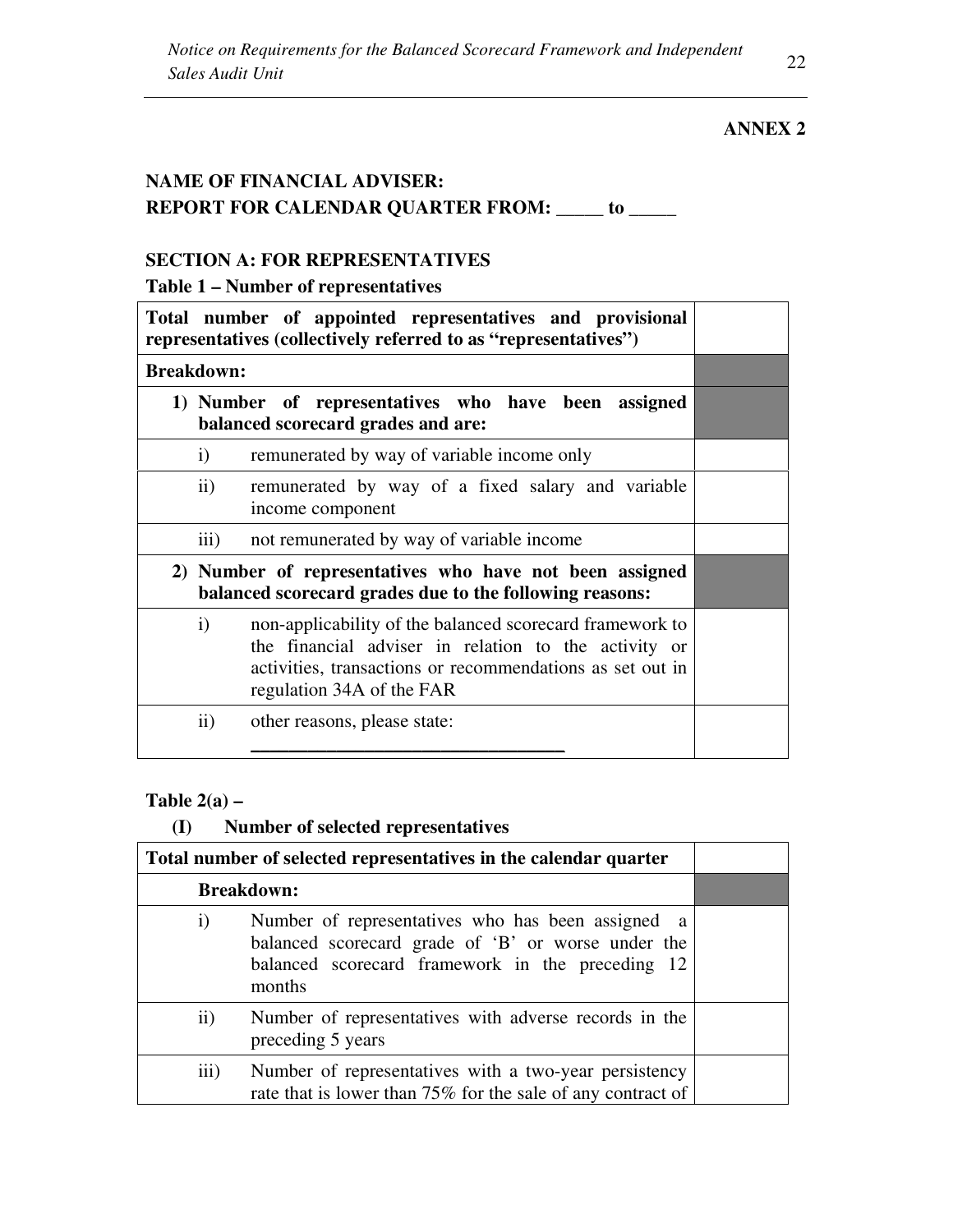|     | insurance in respect of life policies                                                                                                                       |  |
|-----|-------------------------------------------------------------------------------------------------------------------------------------------------------------|--|
| iv) | Number of representatives who are subject to close<br>supervision by the financial adviser in relation to their<br>provision of financial advisory services |  |
| V)  | Number of representatives who fall under more than one<br>of the categories (i) to (iv) listed above                                                        |  |

### **(II) Number of representatives to be placed under close supervision**

**Number of representatives to be placed under close supervision<sup>6</sup> by the financial adviser for a minimum period of three months based on their performance under the balanced scorecard framework in this calendar quarter**

**Table 2(b) – Recruitment of representatives with balanced scorecard grades of B or worse in the immediately preceding 12 months** 

| $\mathrm{Name}^7$<br>representative | of   Name of<br>principal(s) | former   Balanced scorecard grades in<br>the immediately preceding 12<br>months |
|-------------------------------------|------------------------------|---------------------------------------------------------------------------------|
|                                     |                              |                                                                                 |
|                                     |                              |                                                                                 |
|                                     |                              |                                                                                 |
|                                     |                              |                                                                                 |

*Tables 3(a), (b) and (c) are only applicable to representatives who are remunerated by way of variable income, whether wholly or partly*

**Table 3(a) – Number of representatives based on each balanced scorecard grade and range of percentage of specified variable income that the representatives are entitled to under each grade** *(e.g. If there are 10 representatives who obtained a balanced scorecard grade of B, and they are entitled to 80 – 90% of the specified variable income, please indicate "10 (80-90%)". If there are 10 representatives who are not remunerated by way of any variable income, and have obtained a balanced scorecard grade of B, please indicate "10(N.A.)")* 

| <b>Balanced</b> | <b>Categories</b> | <b>Number</b> | of |  |
|-----------------|-------------------|---------------|----|--|
|                 |                   |               |    |  |

<sup>6</sup> The financial adviser should refer to the Guidelines on the Balanced Scorecard Framework, Reference Checks and Pre-Transaction Checks (FAA-Gxx) on the Authority's expectations in relation to close supervision of representatives.

<sup>&</sup>lt;sup>7</sup> Name as reflected in MAS' Register of Representatives.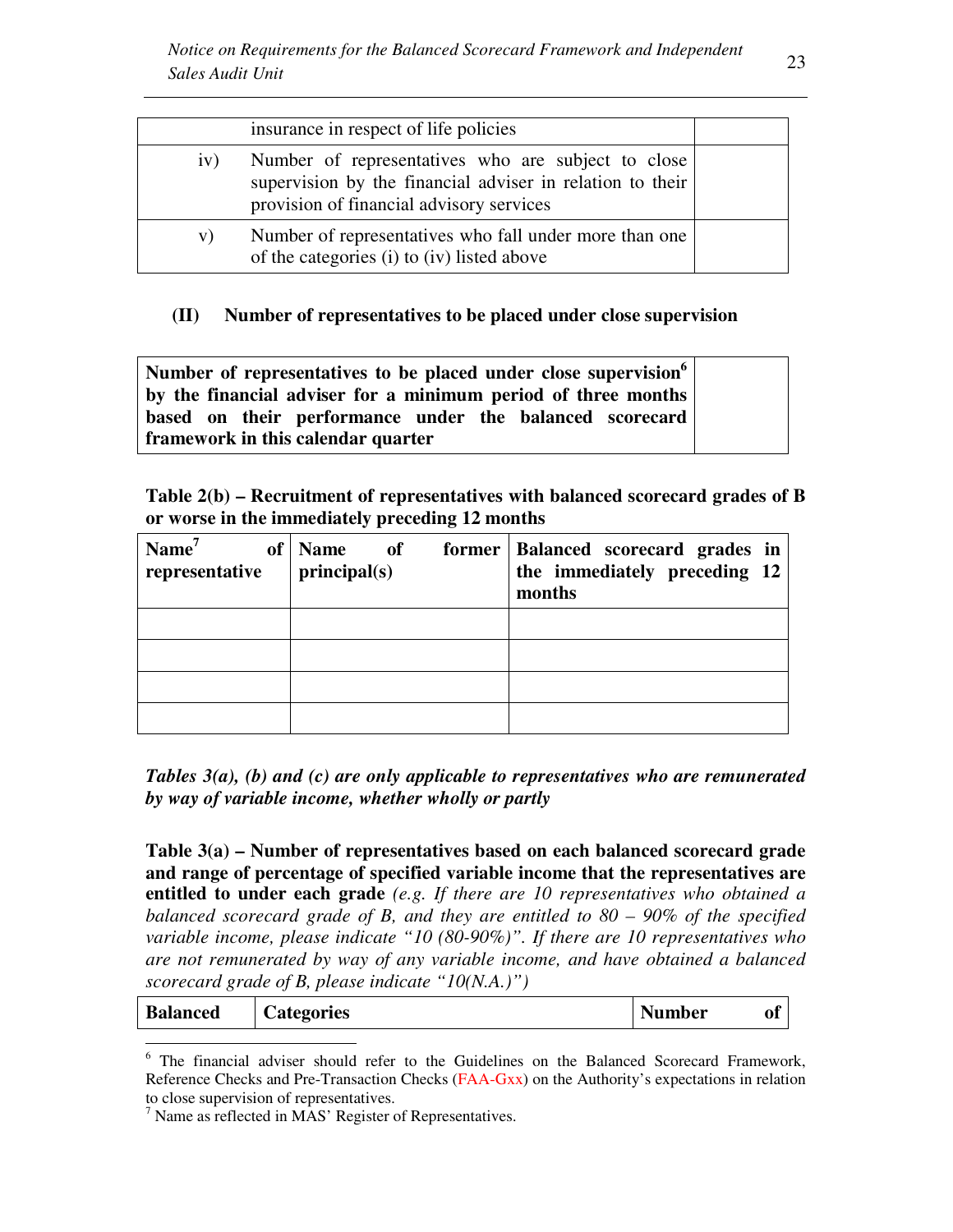| scorecard<br>grade |                                                                                                  | representatives |
|--------------------|--------------------------------------------------------------------------------------------------|-----------------|
| A                  | No infraction<br>$\ddot{i}$                                                                      |                 |
|                    | ii) $X < 5\%$<br>with<br>Category<br>of<br>2<br>cases<br>infraction(s)                           |                 |
|                    | iii) One case with Category $2$ infraction(s)                                                    |                 |
|                    | iv) Satisfies both categories (ii) and (iii)                                                     |                 |
| B                  | $5\% \leq X < 10\%$ of cases with Category 2<br>$\ddot{i}$<br>infraction(s)                      |                 |
|                    | Two cases with Category 2 infraction(s)<br>$\rm ii)$                                             |                 |
|                    | iii) Satisfies both categories (i) and (ii)                                                      |                 |
| $\mathbf C$        | $10\% \leq X < 20\%$ of cases with Category 2<br>$\mathbf{i}$<br>infraction(s)                   |                 |
|                    | Three cases with Category 2 infraction(s)<br>$\rm ii)$                                           |                 |
|                    | iii) Satisfies both categories (i) and (ii)                                                      |                 |
| D                  | $20\% \le X < 30\%$ of cases with Category 2<br>$\mathbf{i}$<br>infraction(s)                    |                 |
|                    | ii) Four cases with Category 2 infraction(s)                                                     |                 |
|                    | iii) Satisfies both categories (i) and (ii)                                                      |                 |
| E                  | $X \ge 30\%$ cases with Category 2 infractions<br>$\mathbf{i}$                                   |                 |
|                    | Five cases with Category 2 infraction(s)<br>$\mathbf{ii}$                                        |                 |
|                    | iii) Satisfies both categories (i) and (ii)                                                      |                 |
|                    | iv) One<br>more cases with Category<br><sub>or</sub><br>-1<br>infraction(s)                      |                 |
|                    | more cases with Category<br>One<br>1<br>or<br>V)<br>$infraction(s)$ and Category 2 infraction(s) |                 |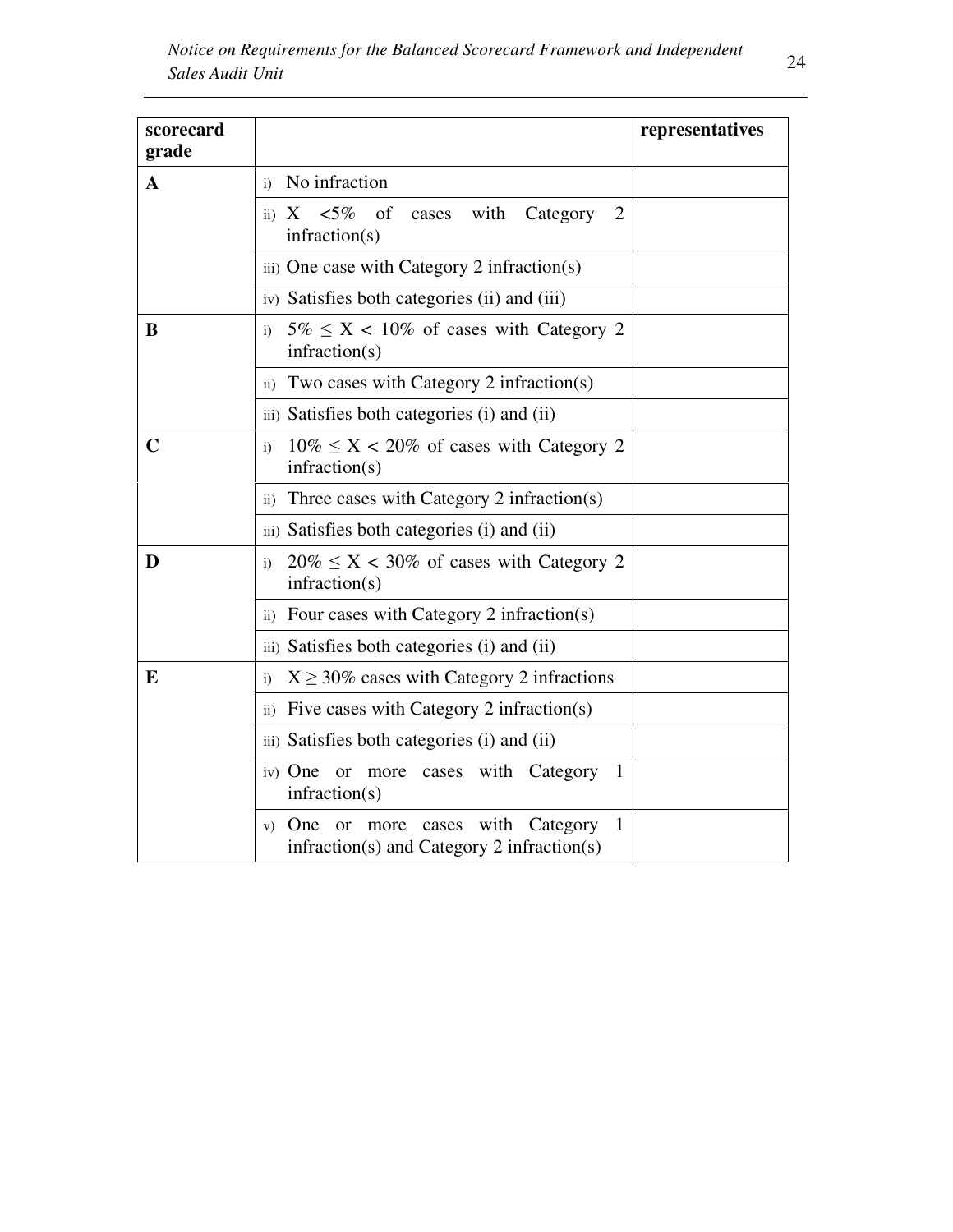| Table $3(b)$ – Number of appeals handled by the financial adviser in the calendar |  |  |  |
|-----------------------------------------------------------------------------------|--|--|--|
| quarter                                                                           |  |  |  |

| Total number of outstanding appeals by representatives at the<br>beginning of the calendar quarter                                                             |                                                                                         |                                                                                                                           |  |  |  |
|----------------------------------------------------------------------------------------------------------------------------------------------------------------|-----------------------------------------------------------------------------------------|---------------------------------------------------------------------------------------------------------------------------|--|--|--|
|                                                                                                                                                                | <b>Breakdown:</b>                                                                       |                                                                                                                           |  |  |  |
|                                                                                                                                                                |                                                                                         | 1) Number of successful appeals which involve:                                                                            |  |  |  |
|                                                                                                                                                                | $\mathbf{i}$                                                                            | a reassignment from a balanced scorecard grade B or<br>worse to grade A                                                   |  |  |  |
|                                                                                                                                                                | $\rm ii)$                                                                               | a reassignment to a better balanced scorecard grade,<br>other than as described in (i)                                    |  |  |  |
|                                                                                                                                                                | iii)                                                                                    | no reassignment of balanced scorecard grades but an<br>increase in percentage entitlement to specified variable<br>income |  |  |  |
|                                                                                                                                                                | iv)                                                                                     | others, please describe:                                                                                                  |  |  |  |
|                                                                                                                                                                |                                                                                         | 2) Number of rejected appeals                                                                                             |  |  |  |
|                                                                                                                                                                |                                                                                         | 3) Number of outstanding appeals pending final outcome                                                                    |  |  |  |
|                                                                                                                                                                |                                                                                         |                                                                                                                           |  |  |  |
| Total number of appeals submitted by representatives against the<br>financial adviser's assignment of balanced scorecard grades<br>during the calendar quarter |                                                                                         |                                                                                                                           |  |  |  |
| <b>Breakdown:</b>                                                                                                                                              |                                                                                         |                                                                                                                           |  |  |  |
|                                                                                                                                                                | 1) Number of successful appeals which involve:                                          |                                                                                                                           |  |  |  |
|                                                                                                                                                                | $\mathbf{i}$<br>a reassignment from a balanced scorecard grade B or<br>worse to grade A |                                                                                                                           |  |  |  |
|                                                                                                                                                                | $\rm ii)$                                                                               | a reassignment to a better balanced scorecard grade,<br>other than as described in (i)                                    |  |  |  |
|                                                                                                                                                                | iii)                                                                                    | no reassignment of balanced scorecard grade but an<br>increase in percentage entitlement to specified variable<br>income  |  |  |  |
|                                                                                                                                                                | iv)                                                                                     | others, please describe:                                                                                                  |  |  |  |
|                                                                                                                                                                |                                                                                         | 2) Number of rejected appeals                                                                                             |  |  |  |
|                                                                                                                                                                |                                                                                         | 3) Number of outstanding appeals pending final outcome                                                                    |  |  |  |
|                                                                                                                                                                |                                                                                         |                                                                                                                           |  |  |  |
| <b>Total</b>                                                                                                                                                   | amount                                                                                  | specified<br>variable<br>of<br>income<br>returned<br>to                                                                   |  |  |  |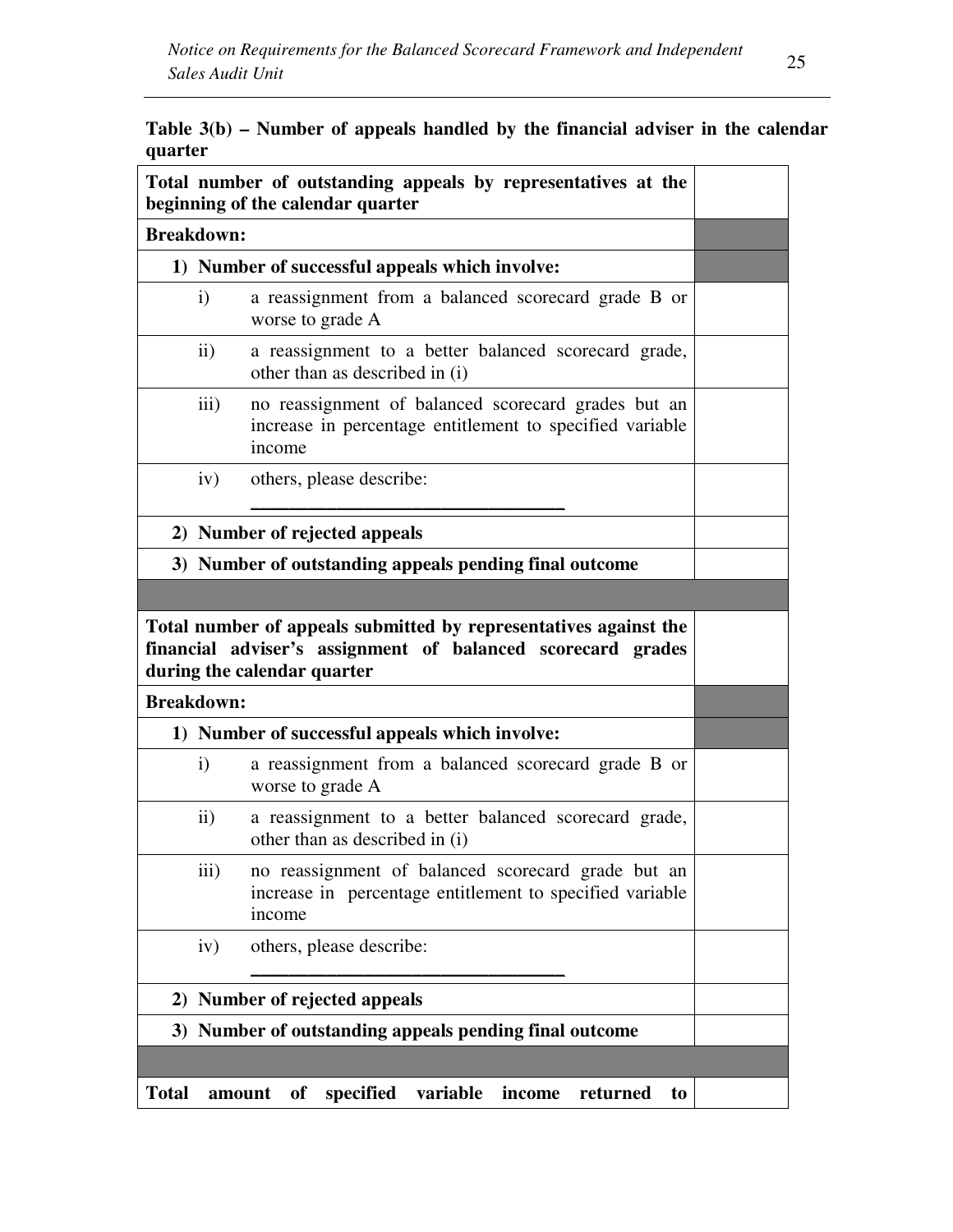|     | v<br>i            |
|-----|-------------------|
| . . | ×<br>٦<br>×<br>۰, |

| representatives in successful appeal cases (S\$) |  |
|--------------------------------------------------|--|
|--------------------------------------------------|--|

| Table $3(c)$ – Details of Category 1 infractions and 2 infractions committed by |  |  |  |  |  |
|---------------------------------------------------------------------------------|--|--|--|--|--|
| representatives                                                                 |  |  |  |  |  |

| Name <sup>8</sup><br>of<br>representative | <b>Balanced</b><br>scorecard<br>grade | Category<br>in fraction(s)<br>brief<br>description<br>infraction(s) | of<br>$\prime$<br>of | <b>Misconduct</b><br>report<br>number (if<br>applicable) | Percentage of<br>specified<br>variable<br>income<br>that<br>the<br>representative<br>is not entitled<br>to | of<br>Amount<br>specified<br>variable<br>that<br>income<br>the<br>representative<br>is not entitled<br>to $(S$)$ |
|-------------------------------------------|---------------------------------------|---------------------------------------------------------------------|----------------------|----------------------------------------------------------|------------------------------------------------------------------------------------------------------------|------------------------------------------------------------------------------------------------------------------|
|                                           |                                       |                                                                     |                      |                                                          |                                                                                                            |                                                                                                                  |
|                                           |                                       |                                                                     |                      |                                                          |                                                                                                            |                                                                                                                  |
|                                           |                                       |                                                                     |                      |                                                          |                                                                                                            |                                                                                                                  |
|                                           |                                       |                                                                     |                      |                                                          |                                                                                                            |                                                                                                                  |
| entitled to (S\$)                         |                                       |                                                                     |                      |                                                          | Total amount of specified variable income that the representatives are not                                 |                                                                                                                  |

*Tables 4(a), (b) and (c) are only applicable to representatives who are not remunerated by way of any variable income* 

**Table 4(a) – Number of representatives by balanced scorecard grade** 

| <b>Balanced</b><br>scorecard<br>grade | <b>Categories</b>                                                             | <b>Number</b><br>of<br>representatives |
|---------------------------------------|-------------------------------------------------------------------------------|----------------------------------------|
| A                                     | No infraction<br>i)                                                           |                                        |
|                                       | ii) $X \le 5\%$ of cases with Category<br>2<br>infraction(s)                  |                                        |
|                                       | iii) One case with Category 2 infraction(s)                                   |                                        |
|                                       | iv) Satisfies both categories (ii) and (iii)                                  |                                        |
| B                                     | $5\% \leq X < 10\%$ of cases with Category 2<br>$\mathbf{i}$<br>infraction(s) |                                        |
|                                       | ii) Two cases with Category 2 infraction(s)                                   |                                        |
|                                       | iii) Satisfies both categories (i) and (ii)                                   |                                        |

<sup>&</sup>lt;sup>8</sup> Name as reflected in MAS' Register of Representatives.

<u>.</u>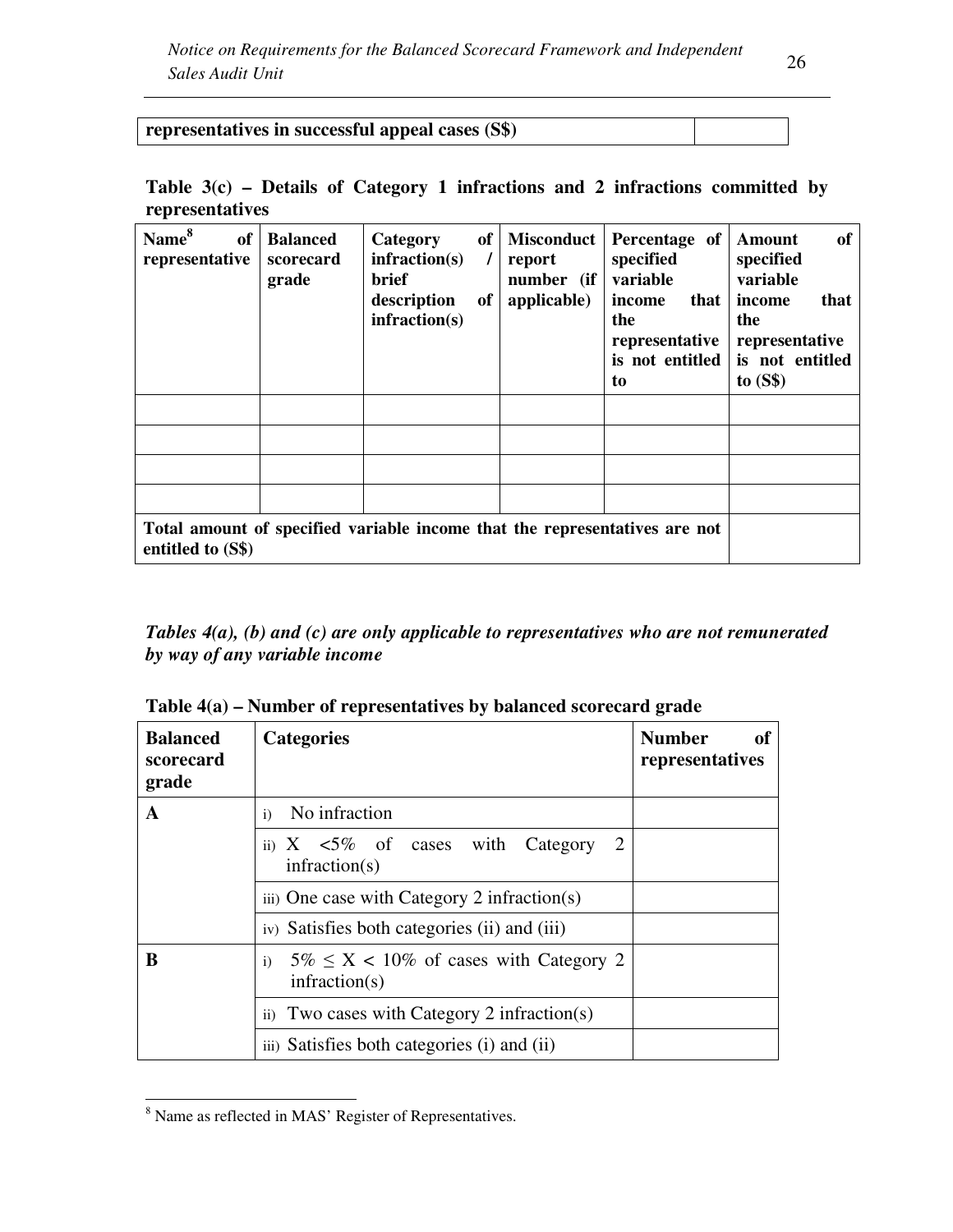|   | $10\% \le X < 20\%$ of cases with Category 2<br>i)<br>infraction(s)                |
|---|------------------------------------------------------------------------------------|
|   | ii) Three cases with Category 2 infraction(s)                                      |
|   | iii) Satisfies both categories (i) and (ii)                                        |
| D | $20\% \le X < 30\%$ of cases with Category 2<br>$\mathbf{i}$<br>infraction(s)      |
|   | ii) Four cases with Category 2 infraction(s)                                       |
|   | iii) Satisfies both categories (i) and (ii)                                        |
| E | $X \geq 30\%$ cases with Category 2 infractions<br>i)                              |
|   | Five cases with Category 2 infraction(s)<br>$\rm ii)$                              |
|   | iii) Satisfies both categories (i) and (ii)                                        |
|   | iv) One or more cases with Category<br>infraction(s)                               |
|   | v) One or more cases with Category<br>$infraction(s)$ and Category 2 infraction(s) |

# **Table 4(b) – Number of appeals handled by the financial adviser in the calendar quarter**

| Total number of outstanding appeals by representatives at the<br>beginning of the calendar quarter                                                             |                                                                                        |  |  |  |
|----------------------------------------------------------------------------------------------------------------------------------------------------------------|----------------------------------------------------------------------------------------|--|--|--|
| <b>Breakdown:</b>                                                                                                                                              |                                                                                        |  |  |  |
|                                                                                                                                                                | 1) Number of successful appeals which involve:                                         |  |  |  |
| $\mathbf{i}$                                                                                                                                                   | a reassignment from a balanced scorecard grade B or<br>worse to grade A                |  |  |  |
| $\mathbf{ii}$                                                                                                                                                  | a reassignment to a better balanced scorecard grade,<br>other than as described in (i) |  |  |  |
| iii)                                                                                                                                                           | others, please describe:                                                               |  |  |  |
| 2) Number of rejected appeals                                                                                                                                  |                                                                                        |  |  |  |
| 3) Number of outstanding appeals pending final outcome                                                                                                         |                                                                                        |  |  |  |
|                                                                                                                                                                |                                                                                        |  |  |  |
| Total number of appeals submitted by representatives against the<br>financial adviser's assignment of balanced scorecard grades<br>during the calendar quarter |                                                                                        |  |  |  |
| <b>Breakdown:</b>                                                                                                                                              |                                                                                        |  |  |  |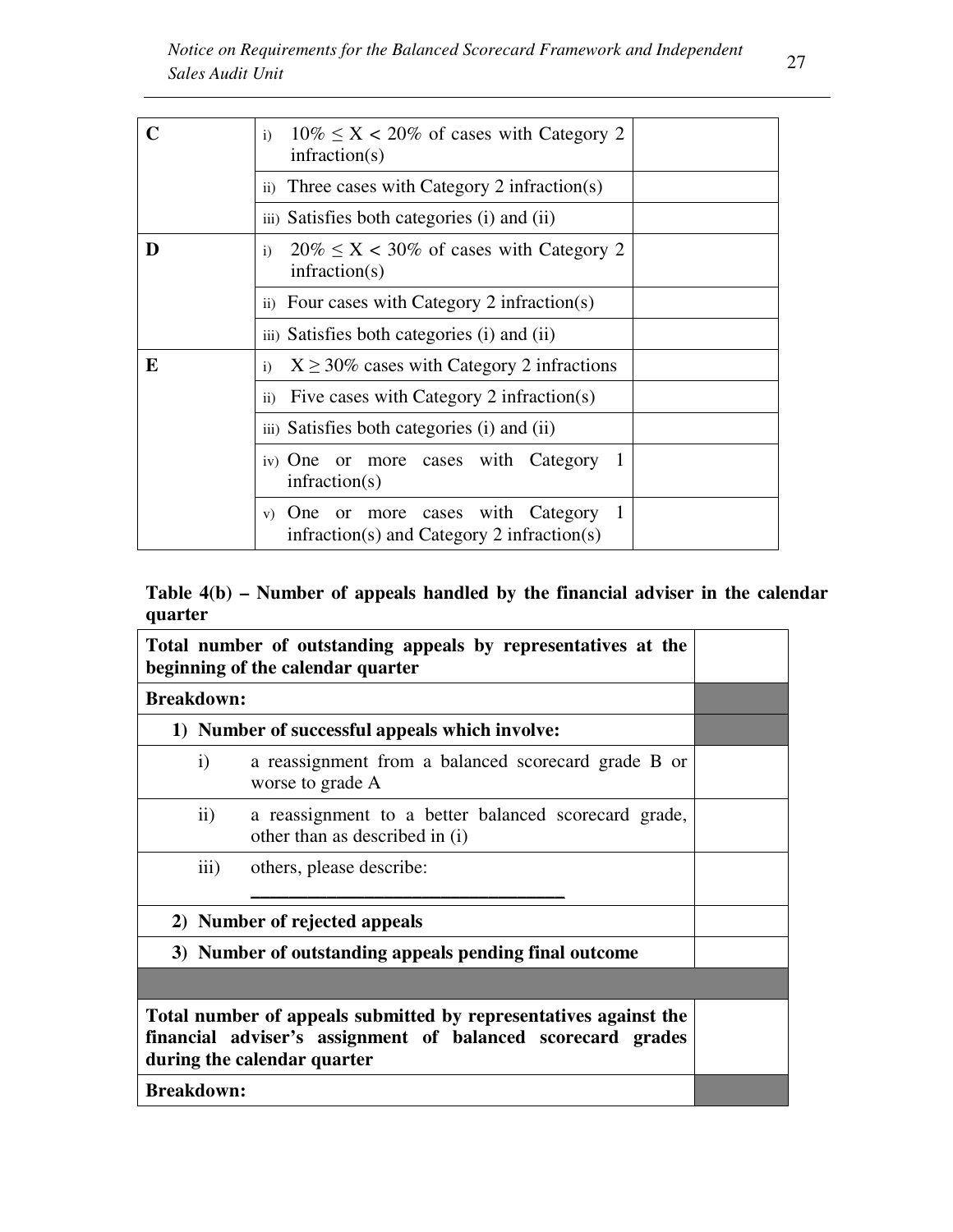|                                                        | 1) Number of successful appeals which involve:                                         |  |  |
|--------------------------------------------------------|----------------------------------------------------------------------------------------|--|--|
| $\mathbf{i}$                                           | a reassignment from a balanced scorecard grade B or<br>worse to grade A                |  |  |
| $\rm ii)$                                              | a reassignment to a better balanced scorecard grade,<br>other than as described in (i) |  |  |
| 111)                                                   | others, please describe:                                                               |  |  |
| 2) Number of rejected appeals                          |                                                                                        |  |  |
| 3) Number of outstanding appeals pending final outcome |                                                                                        |  |  |

# **Table 4(c) – Details of Category 1 and 2 infractions committed by representatives**

| Name <sup>9</sup><br><b>of</b><br>representative | <b>Balanced</b><br>scorecard grade | Category of infraction(s)<br>brief description of<br>infraction(s) | <b>Misconduct</b><br>report number<br>(if applicable) |
|--------------------------------------------------|------------------------------------|--------------------------------------------------------------------|-------------------------------------------------------|
|                                                  |                                    |                                                                    |                                                       |
|                                                  |                                    |                                                                    |                                                       |
|                                                  |                                    |                                                                    |                                                       |
|                                                  |                                    |                                                                    |                                                       |
|                                                  |                                    |                                                                    |                                                       |

### **SECTION B: FOR SUPERVISORS**

# **Table 1 – Number of supervisors**

|                                                                                       |                   | <b>Total number of supervisors</b>                                                                                                                                                                     |  |
|---------------------------------------------------------------------------------------|-------------------|--------------------------------------------------------------------------------------------------------------------------------------------------------------------------------------------------------|--|
|                                                                                       | <b>Breakdown:</b> |                                                                                                                                                                                                        |  |
| 1) Number of supervisors who have been assigned balanced<br>scorecard grades and are: |                   |                                                                                                                                                                                                        |  |
|                                                                                       | $\mathbf{i}$      | remunerated by way of variable income only, and have<br>representatives under their supervision who are<br>remunerated by way of variable income, whether wholly<br>or partly.                         |  |
|                                                                                       | $\mathbf{ii}$     | remunerated by way of a fixed salary and variable<br>income component, and have representatives under their<br>supervision who are remunerated by way of variable<br>income, whether wholly or partly. |  |

<sup>&</sup>lt;sup>9</sup> Name as reflected in MAS' Register of Representatives.

<u>.</u>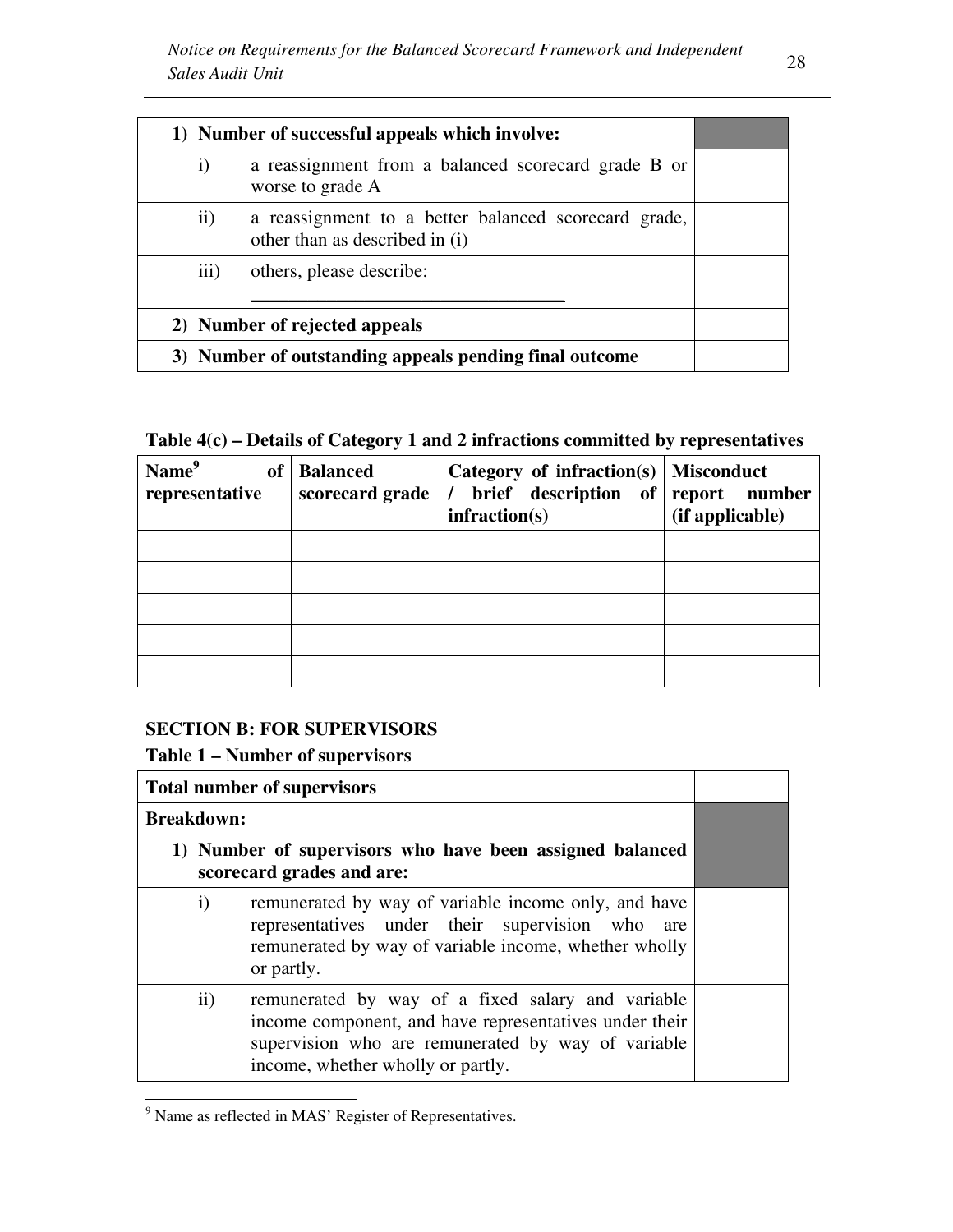|               | 2) Number of supervisors who have not been assigned<br>balanced scorecard grades due to the following reasons:                                                                                                    |  |
|---------------|-------------------------------------------------------------------------------------------------------------------------------------------------------------------------------------------------------------------|--|
| $\mathbf{i}$  | non-applicability of the balanced scorecard framework to<br>the financial adviser in relation to the activity or<br>activities, transactions or recommendations, as set out in<br>regulation 34A of the FAR       |  |
| $\mathbf{ii}$ | supervisors are not remunerated by way of variable<br>income                                                                                                                                                      |  |
| iii)          | supervisors are remunerated by way of variable income,<br>whether wholly or partly, but the representatives under<br>their supervision are not remunerated by way of variable<br>income, whether wholly or partly |  |
| iv)           | other reasons, please state                                                                                                                                                                                       |  |

### **Table 2 – Recruitment of supervisors with balanced scorecard grades of B or worse in the immediately preceding 12 months**

| <b>Name</b><br>supervisor | of   Name of former employer(s) | Balanced scorecard grades in the<br>immediately<br>preceding<br>12<br>months |
|---------------------------|---------------------------------|------------------------------------------------------------------------------|
|                           |                                 |                                                                              |
|                           |                                 |                                                                              |
|                           |                                 |                                                                              |
|                           |                                 |                                                                              |
|                           |                                 |                                                                              |

**Table 3(a) – Number of supervisors for each balanced scorecard grade and range of percentage of total specified variable income that the supervisors is entitled to under each grade** *(e.g. If there are 10 supervisors who have obtained a balanced scorecard grade of B, and they received 80 – 90% of the total variable income that they were entitled to, please indicate "10 (80-90%)")*

| <b>Balanced scorecard grade</b> | Number of supervisors/ Range of<br>percentage of total specified<br>variable income which<br>the<br>supervisors are entitled to under<br>each grade |
|---------------------------------|-----------------------------------------------------------------------------------------------------------------------------------------------------|
|                                 |                                                                                                                                                     |
|                                 |                                                                                                                                                     |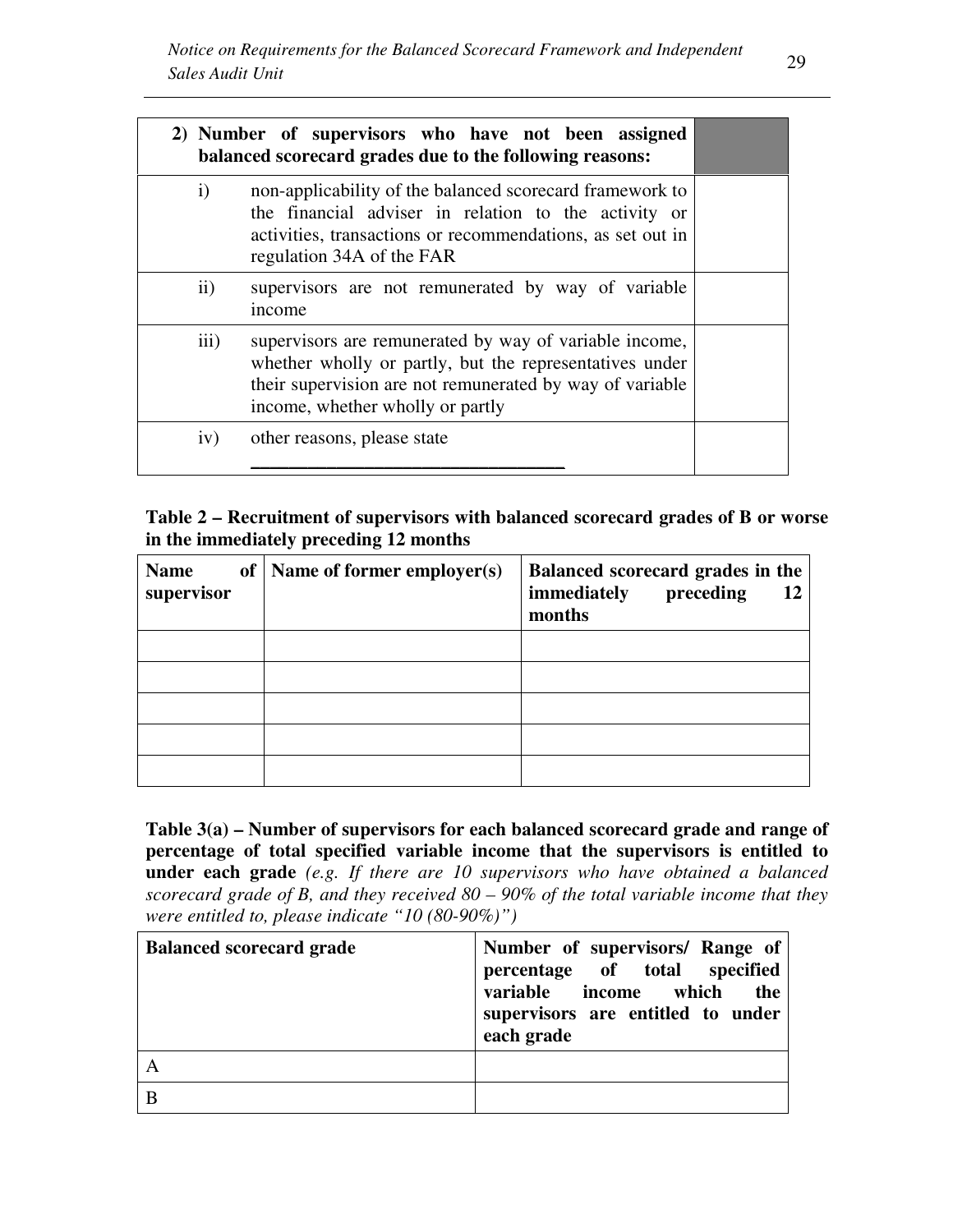| ' ' |  |
|-----|--|
|     |  |
|     |  |

### **Table 3(b) – Amount of specified variable income that the supervisors are not entitled to**

|                                                                                   | <b>Amount (S\$)</b> |
|-----------------------------------------------------------------------------------|---------------------|
| Total amount of specified variable income<br>that supervisors are not entitled to |                     |

# **Table 3(c) – Number of appeals handled by the financial adviser in the calendar quarter**

|                                                |                  | Total number of outstanding appeals by supervisors at the<br>beginning of the calendar quarter                                                             |  |  |  |
|------------------------------------------------|------------------|------------------------------------------------------------------------------------------------------------------------------------------------------------|--|--|--|
| <b>Breakdown:</b>                              |                  |                                                                                                                                                            |  |  |  |
|                                                |                  | 1) Number of successful appeals which involve:                                                                                                             |  |  |  |
|                                                | $\mathbf{i}$     | a reassignment from a balanced scorecard grade B or<br>worse to grade A                                                                                    |  |  |  |
|                                                | $\rm ii)$        | a reassignment to a better balanced scorecard grade,<br>other than as described in (i)                                                                     |  |  |  |
|                                                | $\overline{iii}$ | no reassignment of balanced scorecard grades but an<br>increase in percentage entitlement to variable income                                               |  |  |  |
|                                                | iv)              | others, please describe:                                                                                                                                   |  |  |  |
|                                                |                  | 2) Number of rejected appeals                                                                                                                              |  |  |  |
|                                                |                  | 3) Number of outstanding appeals pending final outcome                                                                                                     |  |  |  |
|                                                |                  |                                                                                                                                                            |  |  |  |
|                                                |                  | Total number of appeals submitted by supervisors against the<br>financial adviser's assignment of balanced scorecard grades<br>during the calendar quarter |  |  |  |
| <b>Breakdown:</b>                              |                  |                                                                                                                                                            |  |  |  |
| 1) Number of successful appeals which involve: |                  |                                                                                                                                                            |  |  |  |
|                                                | $\mathbf{i}$     | a reassignment from a balanced scorecard grade B or<br>worse to grade A                                                                                    |  |  |  |
|                                                | $\rm ii)$        | a reassignment to a better balanced scorecard grade,<br>other than as described in (i)                                                                     |  |  |  |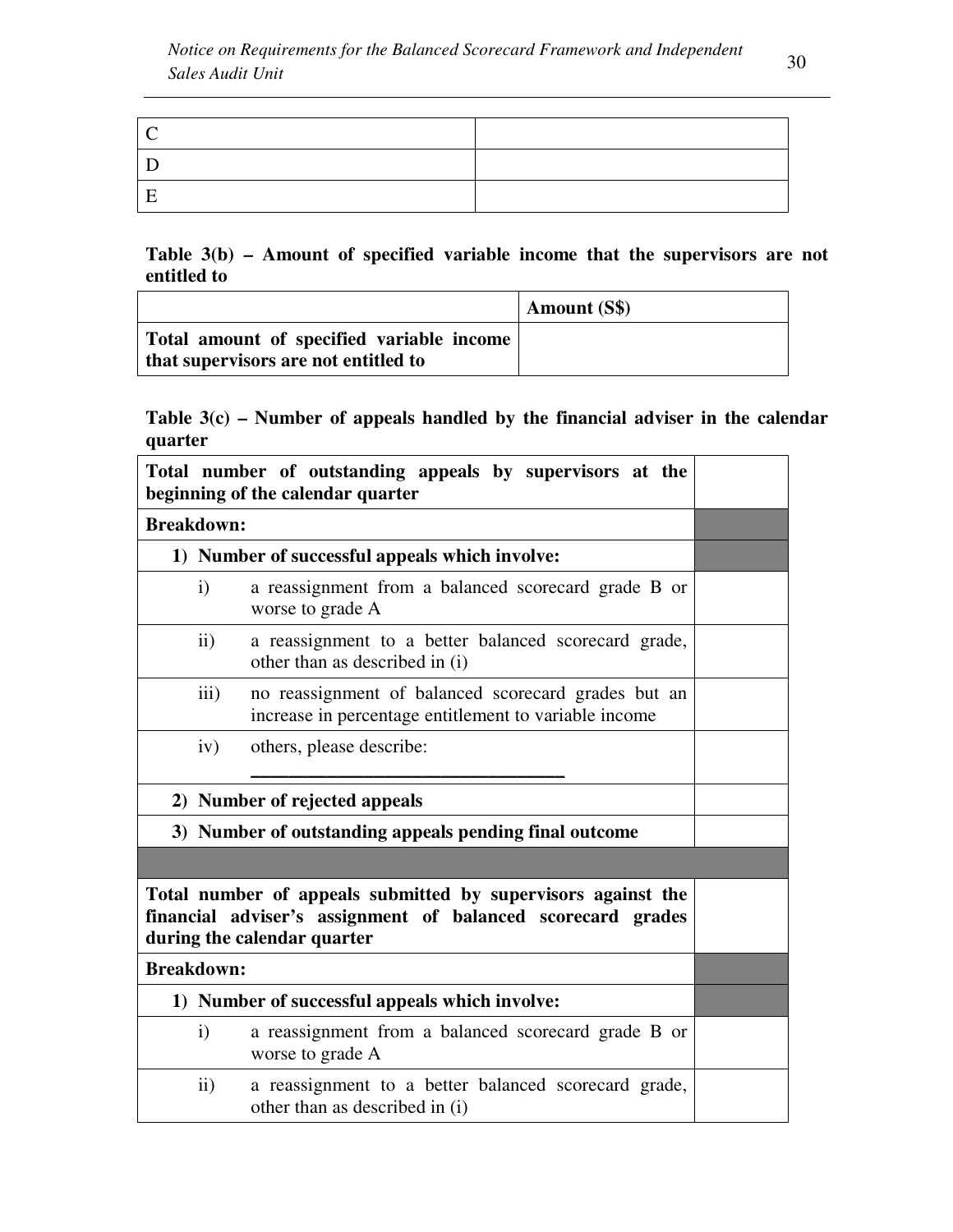| iii) | no reassignment of balanced scorecard grades but an<br>increase in percentage entitlement to variable income |  |
|------|--------------------------------------------------------------------------------------------------------------|--|
| iv)  | others, please describe:                                                                                     |  |
|      | 2) Number of rejected appeals                                                                                |  |
|      | 3) Number of outstanding appeals pending final outcome                                                       |  |
|      |                                                                                                              |  |
|      | Total amount of specified variable income returned to supervisors<br>in successful appeal cases (S\$)        |  |

# **SECTION C: GENERAL**

**Table 1 – Statistics for client surveys conducted by the ISA Unit on sampled transactions in the calendar quarter**

| Number of client surveys conducted using the following methods: |                                                                                              |  |
|-----------------------------------------------------------------|----------------------------------------------------------------------------------------------|--|
| $\mathbf{i}$                                                    | Phone surveys                                                                                |  |
| $\mathbf{ii}$                                                   | Face-to-face interactions                                                                    |  |
| $\overline{111}$                                                | Written surveys                                                                              |  |
| iv)                                                             | others, please describe:                                                                     |  |
|                                                                 |                                                                                              |  |
|                                                                 | Number of responses from clients for client surveys conducted<br>using the following methods |  |
| $\mathbf{i}$                                                    | Phone surveys                                                                                |  |
| $\mathbf{ii}$                                                   | Face-to-face interactions                                                                    |  |
| $\overline{111}$                                                | Written surveys                                                                              |  |
| iv)                                                             | others, please describe:                                                                     |  |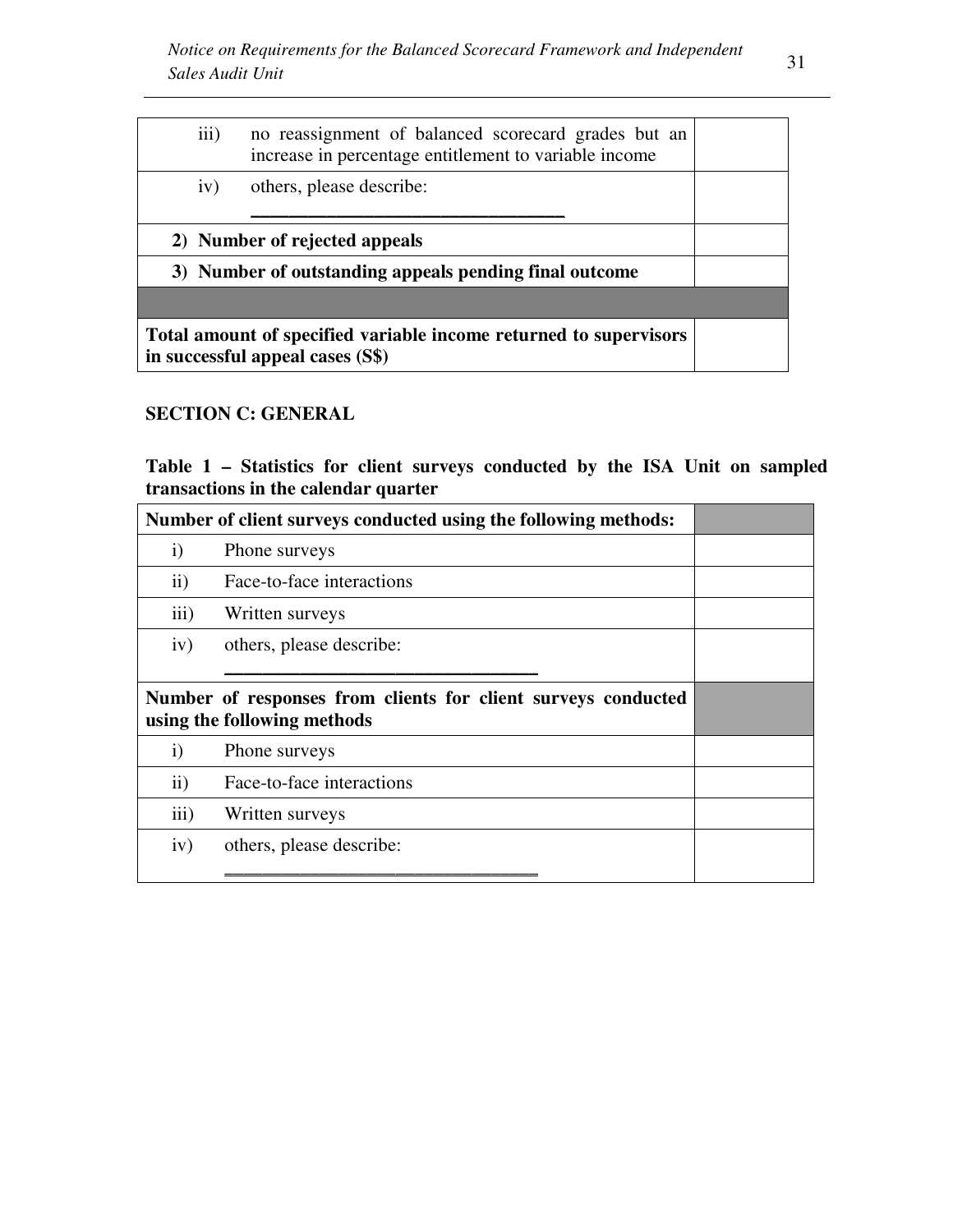# **ANNEX 3**

# **Worked Example 1**

# **Applicable to a representative who is remunerated for his provision of financial advisory services by way of variable income only**

A representative would receive variable income of S\$15,000 from 10 transactions effected in the calendar quarter January to March 2016. The variable income is paid to the representative over the income payment period which is spread over 6 years. For the remaining 3 calendar quarters of the year, the representative earns variable income of S\$10,000 (April to June 2016), S\$10,000 (July to September 2016) and S\$15,000 (October to December 2016) from transactions effected in those calendar quarters respectively. The representative earns an annual bonus tied to sales volume in 2016 of S\$10,000.

During the checks conducted by the ISA Unit on transactions effected during the calendar quarter January to March 2016, 2 cases with Category 2 infractions were uncovered. The financial adviser also conducted a mystery shopping exercise in January 2016 and it was found that there was a case with Category 2 infraction. There were no cases with infractions uncovered in the remaining 3 quarters of the year.

*Part (I): Assignment of balanced scorecard grade to the representative for his performance in the calendar quarter of January to March 2016* 

| Number of cases in<br>calendar quarter of<br><b>January to March 2016</b> | Number of cases with<br><b>infractions</b> | <b>Balanced Scorecard Grade</b> |
|---------------------------------------------------------------------------|--------------------------------------------|---------------------------------|
| (a) Post-transaction checks                                               | First round of check:<br>$\mathbf{1}$      | Percentage of cases<br>with     |
| by ISA Unit                                                               | case with Category<br>2                    | Category 2 infractions          |
|                                                                           | infractions                                | $= (2/5)$ x 100% = 40% (Grade:  |
| (Note: Sample size for 3                                                  |                                            | E)                              |
| rounds of sampling                                                        | Second round of check:                     |                                 |
| First round: 1 case                                                       | No case with infractions                   | (Note: Denominator of 5 is      |
| Second round: 1 case                                                      |                                            | derived from the total number   |
| Third round: 2 cases                                                      | (Note: The ISA Unit is                     | of cases that would have been   |
| Total sample size for 3                                                   | not required to perform                    | sampled in all three rounds of  |
| rounds of sampling $= 4$                                                  | the third round of post-                   | sampling, plus<br>one           |
| cases)                                                                    | transaction checks.)                       | substantiated<br>mystery        |
| (b) Mystery shopping                                                      | 1 case with Category 2                     | shopping finding.)              |
| exercise was conducted                                                    | infractions                                |                                 |
| and the rep was visited                                                   |                                            | Number of cases<br>with         |
| once by the mystery                                                       |                                            | Category 2 infractions $= 2$    |
| shopper.                                                                  |                                            | cases (Grade: B)                |
|                                                                           |                                            |                                 |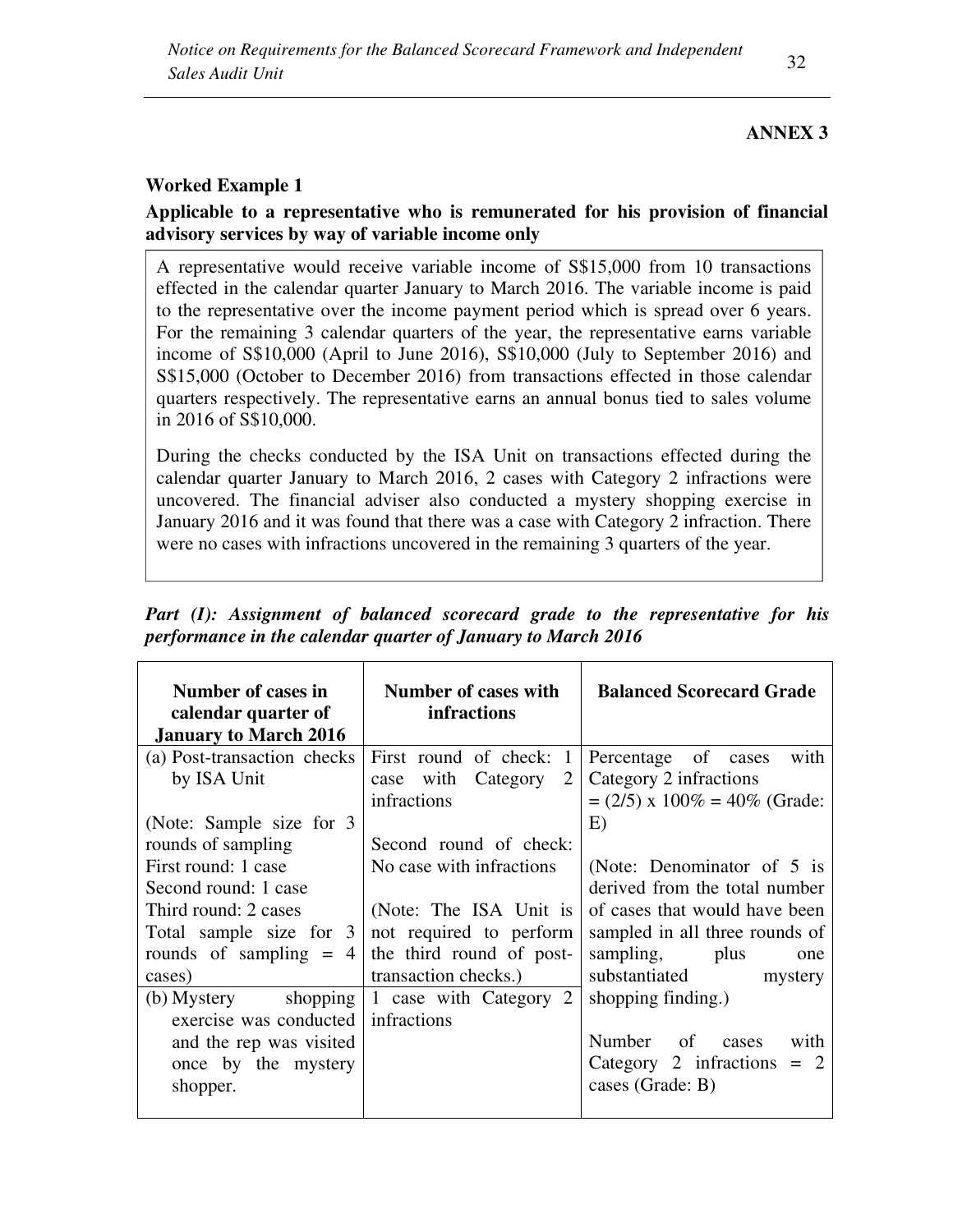|                       |                    | <b>Final Balanced Scorecard</b><br><b>Grade: B</b>                                                                                                                                                                                                                                                                                                                                                                                     |
|-----------------------|--------------------|----------------------------------------------------------------------------------------------------------------------------------------------------------------------------------------------------------------------------------------------------------------------------------------------------------------------------------------------------------------------------------------------------------------------------------------|
|                       |                    | [Note: Where the percentage]<br>of cases with Category 2<br>infractions and the number of<br>with Category 2<br>cases<br>infractions determined in a<br>calendar quarter, corresponds<br>to two different balanced<br>scorecard grades under the<br>Representatives'<br>Grading<br>respectively,<br>Table<br>the<br>financial adviser shall assign<br>the better of the two balanced<br>the<br>scorecard grades to<br>representative.] |
| (c) Number            | $\sigma$ f<br>None | N.A.                                                                                                                                                                                                                                                                                                                                                                                                                                   |
| substantiated         |                    |                                                                                                                                                                                                                                                                                                                                                                                                                                        |
| complaints<br>against |                    |                                                                                                                                                                                                                                                                                                                                                                                                                                        |
| representative        |                    |                                                                                                                                                                                                                                                                                                                                                                                                                                        |

# *Part (II): Computation of representative's entitlement to variable income from transactions effected in the calendar quarter of January to March 2016*

Given that the representative has been assigned a balanced scorecard grade B, he will be entitled to 75% to less than 100% of his specified variable income. Assuming that the financial adviser determined that the representative is entitled to 75% of his specified variable income, the representative's entitlement to variable income will be computed as follows:

Specified variable income =  $60\%^{10}$  x S\$15,000 = S\$9,000

<u>.</u>

Amount of specified variable income affected by the balanced scorecard grade  $= (100\% - 75\%)$  x S\$9,000 = S\$2,250

Amount of variable income that representative is entitled to for transactions effected in the calendar quarter of January to March 2016  $=$  S\$15,000 - S\$2,250 = S\$12,750

*Part (III): Recovery or payment of specified variable income over the income payment period* 

 $10\,60\%$  of a representative's variable income, based on the portfolio of transactions effected in the calendar quarter of January to March 2015, is measured against the non-sales KPIs.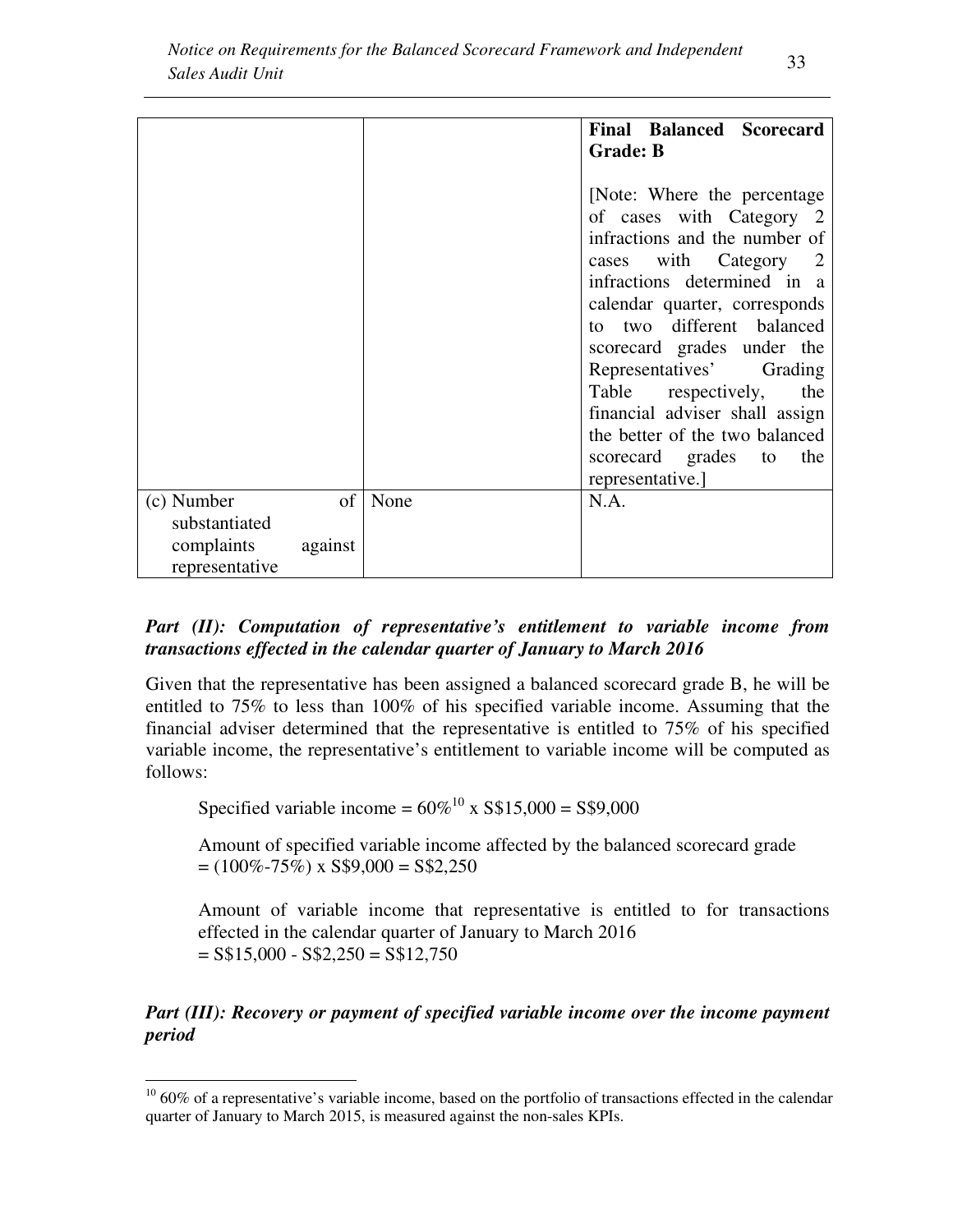# *Scenario A*

Assume that the variable income earned by the representative for the calendar quarter of January to March 2016 is paid out annually and spread over an income payment period of 6 years as follows:

| <b>Period</b>  | <b>January</b> | <b>January</b> | <b>January</b> | <b>January</b> | <b>January</b> | <b>January</b> | <b>Total</b> |
|----------------|----------------|----------------|----------------|----------------|----------------|----------------|--------------|
|                | to             | to             | to             | to             | to             | to             |              |
|                | <b>March</b>   | <b>March</b>   | <b>March</b>   | <b>March</b>   | <b>March</b>   | <b>March</b>   |              |
|                | 2016           | 2017           | 2018           | 2019           | 2020           | 2021           |              |
| Percentage of  | 55%            | 20%            | 10%            | 5%             | 5%             | 5%             | 100%         |
| variable       |                |                |                |                |                |                |              |
| income for     |                |                |                |                |                |                |              |
| the calendar   |                |                |                |                |                |                |              |
| quarter of     |                |                |                |                |                |                |              |
| January to     |                |                |                |                |                |                |              |
| March 2016,    |                |                |                |                |                |                |              |
| spread over 6  |                |                |                |                |                |                |              |
| years          |                |                |                |                |                |                |              |
| Amount of      | 8,250          | 3,000          | 1,500          | 750            | 750            | 750            | 15,000       |
| variable       |                |                |                |                |                |                |              |
| income         |                |                |                |                |                |                |              |
| which the      |                |                |                |                |                |                |              |
| representative |                |                |                |                |                |                |              |
| would          |                |                |                |                |                |                |              |
| receive $(S$)$ |                |                |                |                |                |                |              |
| Amount of      | $60\%$ x       | $60\%$ x       | $60\%$ x       | $60\%$ x       | $60\%$ x       | $60\%$ x       | 9,000        |
| specified      | $8,250=$       | $3,000 =$      | $1,500 =$      | $750 =$        | $750 =$        | $750 =$        |              |
| variable       | 4,950          | 1,800          | 900            | 450            | 450            | 450            |              |
| income the     |                |                |                |                |                |                |              |
| representative |                |                |                |                |                |                |              |
| would          |                |                |                |                |                |                |              |
| receive $(S$)$ |                |                |                |                |                |                |              |

The amount of variable income to be recovered or paid out in each period after factoring the representative's performance against the non-sales KPIs under the balanced scorecard framework will be as follows:

| <b>Period</b>   | <b>January to</b><br><b>March 2016</b> | <b>January</b><br>to March<br>2017 | <b>January</b><br>to<br><b>March</b><br>2018 | <b>January</b><br>to March<br>2019 | <b>January</b><br>to March<br>2020 | <b>January</b><br>to March<br>2021 | <b>Total</b><br>(S\$) |
|-----------------|----------------------------------------|------------------------------------|----------------------------------------------|------------------------------------|------------------------------------|------------------------------------|-----------------------|
| Amount of       | $4,950 \times 25\% =$                  | $1,800 \times$                     | 900x                                         | 450x                               | 450x                               | $450 \times 25\%$                  | 2,250                 |
| specified       | 1,237.50                               | $25\% =$                           | $25% =$                                      | $25\% =$                           | $25\% =$                           | $= 112.50$                         |                       |
| variable        |                                        | 450                                | 225                                          | 112.50                             | 112.50                             |                                    |                       |
| income          |                                        |                                    |                                              |                                    |                                    |                                    |                       |
| affected by the |                                        |                                    |                                              |                                    |                                    |                                    |                       |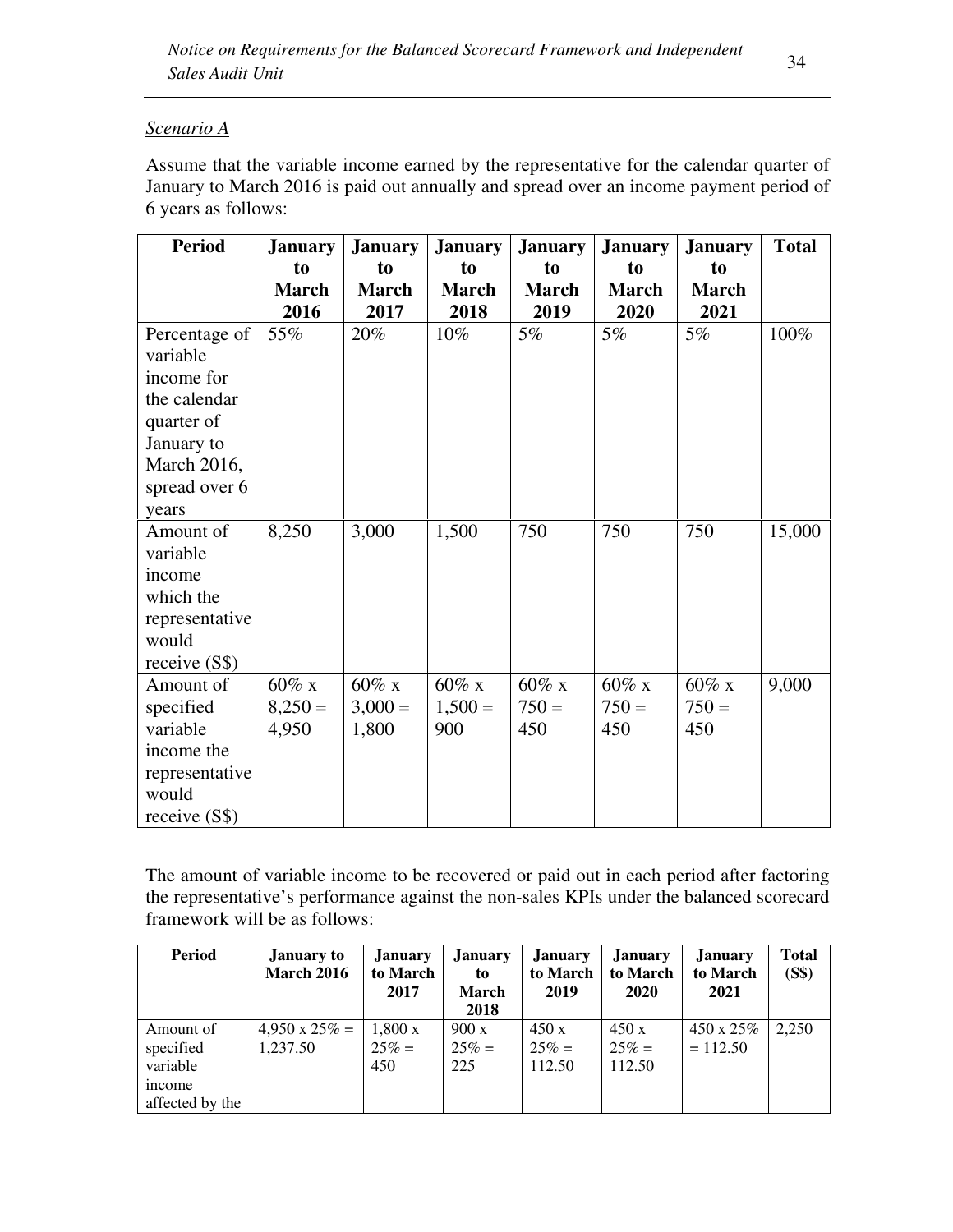| balanced        |                                                                                                                       |           |           |            |            |            |        |
|-----------------|-----------------------------------------------------------------------------------------------------------------------|-----------|-----------|------------|------------|------------|--------|
| scorecard       |                                                                                                                       |           |           |            |            |            |        |
|                 |                                                                                                                       |           |           |            |            |            |        |
| grade (S\$)     |                                                                                                                       |           |           |            |            |            |        |
| Amount of       | $8,250-$                                                                                                              | $3,000-$  | $1,500 -$ | $750 -$    | $750 -$    | $750 -$    | 12,750 |
| variable        | $1,237.50=$                                                                                                           | $450 =$   | $225 =$   | $112.50 =$ | $112.50 =$ | $112.50 =$ |        |
| income that     | 7,012.50                                                                                                              | 2,550     | 1,275     | 637.50     | 637.50     | 637.50     |        |
| representative  |                                                                                                                       |           |           |            |            |            |        |
| is entitled to  |                                                                                                                       |           |           |            |            |            |        |
| (S\$)           |                                                                                                                       |           |           |            |            |            |        |
| Recovery of     | If the financial                                                                                                      | Amount    | Amount    | Amount     | Amount     | Amount of  | 12,750 |
| variable        | adviser had                                                                                                           | of        | of        | of         | of         | variable   |        |
| income          | paid S\$8,250                                                                                                         | variable  | variable  | variable   | variable   | income to  |        |
| affected by the | to the                                                                                                                | income to | income    | income to  | income to  | be paid    |        |
| balanced        | representative                                                                                                        | be paid   | to be     | be paid    | be paid    | out in     |        |
| scorecard       | before                                                                                                                | out in    | paid out  | out in     | out in     | January to |        |
| grade/          | determining                                                                                                           | January   | in        | January    | January    | March      |        |
| deferred        | the percentage                                                                                                        | to March  | January   | to March   | to March   | $2021 =$   |        |
| payment of      | of specified                                                                                                          | $2017 =$  | to March  | $2019 =$   | $2020 =$   | S\$637.50  |        |
| variable        | variable                                                                                                              | S\$2,550  | $2018 =$  | S\$637.50  | S\$637.50  |            |        |
| income which    | income which                                                                                                          |           | S\$1,275  |            |            |            |        |
| representative  | the                                                                                                                   |           |           |            |            |            |        |
| is entitled to  | representative                                                                                                        |           |           |            |            |            |        |
|                 | is entitled to in                                                                                                     |           |           |            |            |            |        |
|                 | the calendar                                                                                                          |           |           |            |            |            |        |
|                 |                                                                                                                       |           |           |            |            |            |        |
|                 | quarter of                                                                                                            |           |           |            |            |            |        |
|                 | January to<br>March 2016                                                                                              |           |           |            |            |            |        |
|                 |                                                                                                                       |           |           |            |            |            |        |
|                 | i.e.                                                                                                                  |           |           |            |            |            |        |
|                 |                                                                                                                       |           |           |            |            |            |        |
|                 |                                                                                                                       |           |           |            |            |            |        |
|                 |                                                                                                                       |           |           |            |            |            |        |
|                 |                                                                                                                       |           |           |            |            |            |        |
|                 |                                                                                                                       |           |           |            |            |            |        |
|                 |                                                                                                                       |           |           |            |            |            |        |
|                 |                                                                                                                       |           |           |            |            |            |        |
|                 | income which                                                                                                          |           |           |            |            |            |        |
|                 | the                                                                                                                   |           |           |            |            |            |        |
|                 | representative                                                                                                        |           |           |            |            |            |        |
|                 | is not entitled                                                                                                       |           |           |            |            |            |        |
|                 | to i.e.                                                                                                               |           |           |            |            |            |        |
|                 | S\$1,237.50,                                                                                                          |           |           |            |            |            |        |
|                 | by no later                                                                                                           |           |           |            |            |            |        |
|                 | than end of                                                                                                           |           |           |            |            |            |        |
|                 |                                                                                                                       |           |           |            |            |            |        |
|                 | S\$7,012.50,<br>the financial<br>adviser shall<br>recover the<br>percentage of<br>specified<br>variable<br>June 2016. |           |           |            |            |            |        |

#### *Scenario B*

Assume that the variable income is spread over the same income payment period as Scenario A. However, the variable income is paid out in equal monthly payments as follows:

Monthly payment over the 6 years from January 2016 to December 2021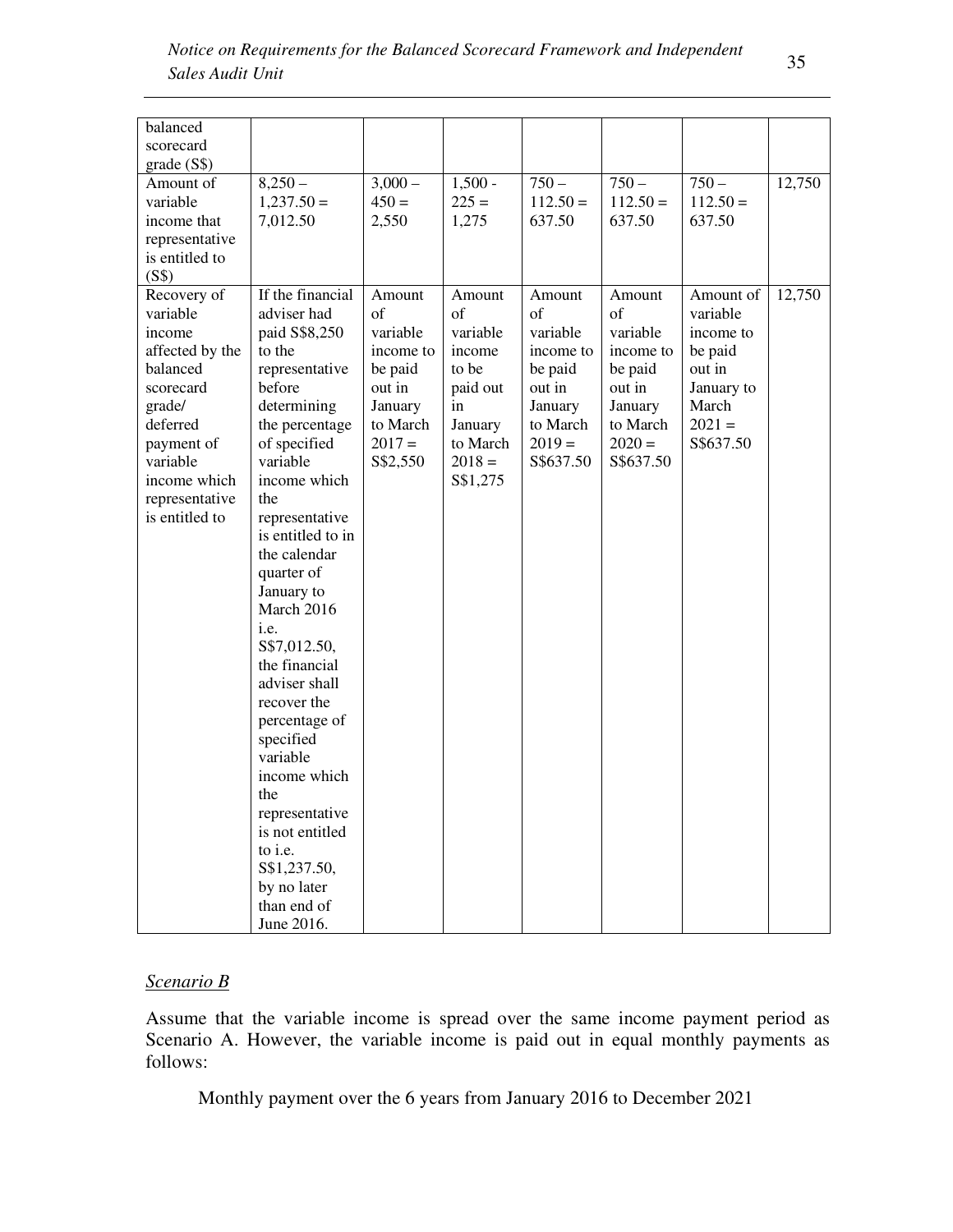$=$  S\$15,000 / 6 years / 12 months  $=$  \$209 (rounded up to the nearest dollar)

The amount of variable income to be recovered or paid out in each period after factoring the representative's performance against the non-sales KPIs under the balanced scorecard framework will be as follows:

| Extract of variable income which would be received, for example, over the 8 month period from |                                                                                     |                                                                |                      |                               |                    |              |                  |                       |
|-----------------------------------------------------------------------------------------------|-------------------------------------------------------------------------------------|----------------------------------------------------------------|----------------------|-------------------------------|--------------------|--------------|------------------|-----------------------|
|                                                                                               |                                                                                     |                                                                |                      | <b>January to August 2016</b> |                    |              |                  |                       |
| <b>Period</b>                                                                                 | <b>Januar</b><br>y 2016                                                             | February<br>2016                                               | <b>Marc</b><br>h2016 | <b>April</b><br>2016          | <b>May</b><br>2016 | June<br>2016 | <b>July 2016</b> | <b>August</b><br>2016 |
| Amount of                                                                                     | 209                                                                                 | 209                                                            | 209                  | 209                           | 209                | 209          | 209              | 209                   |
| variable                                                                                      |                                                                                     |                                                                |                      |                               |                    |              |                  |                       |
| income                                                                                        |                                                                                     |                                                                |                      |                               |                    |              |                  |                       |
| received or to                                                                                |                                                                                     |                                                                |                      |                               |                    |              |                  |                       |
| be received                                                                                   |                                                                                     |                                                                |                      |                               |                    |              |                  |                       |
| (S\$) (rounded                                                                                |                                                                                     |                                                                |                      |                               |                    |              |                  |                       |
| up to the                                                                                     |                                                                                     |                                                                |                      |                               |                    |              |                  |                       |
| nearest dollar)                                                                               |                                                                                     |                                                                |                      |                               |                    |              |                  |                       |
| Amount of                                                                                     | 209x                                                                                | 209x                                                           | 209x                 | 209x                          | 209x               | 209x         | 209x             | 209x                  |
| specified                                                                                     | $60% =$                                                                             | $60\% = 126$                                                   | $60\% =$             | $60\% =$                      | $60\% =$           | $60\% =$     | $60\% = 126$     | $60\% = 126$          |
| variable                                                                                      | 126                                                                                 |                                                                | 126                  | 126                           | 126                | 126          |                  |                       |
| income                                                                                        |                                                                                     |                                                                |                      |                               |                    |              |                  |                       |
| received or to                                                                                |                                                                                     |                                                                |                      |                               |                    |              |                  |                       |
| be received                                                                                   |                                                                                     |                                                                |                      |                               |                    |              |                  |                       |
| (S\$) (rounded                                                                                |                                                                                     |                                                                |                      |                               |                    |              |                  |                       |
| up to the                                                                                     |                                                                                     |                                                                |                      |                               |                    |              |                  |                       |
| nearest dollar)                                                                               |                                                                                     |                                                                |                      |                               |                    |              |                  |                       |
| Amount of                                                                                     | 126x                                                                                | 126x                                                           | 126x                 | 126x                          | 126x               | 126x         | 126x             | 126x                  |
| specified                                                                                     | $25% =$                                                                             | $25\% = 32$                                                    | $25% =$              | $25% =$                       | $25% =$            | $25% =$      | $25\% = 32$      | $25\% = 32$           |
| variable                                                                                      | 32                                                                                  |                                                                | 32                   | 32                            | 32                 | 32           |                  |                       |
| income                                                                                        |                                                                                     |                                                                |                      |                               |                    |              |                  |                       |
| affected by the                                                                               |                                                                                     |                                                                |                      |                               |                    |              |                  |                       |
| balanced                                                                                      |                                                                                     |                                                                |                      |                               |                    |              |                  |                       |
| scorecard                                                                                     |                                                                                     |                                                                |                      |                               |                    |              |                  |                       |
| grade(S\$)                                                                                    |                                                                                     |                                                                |                      |                               |                    |              |                  |                       |
| (rounded up-to<br>the nearest                                                                 |                                                                                     |                                                                |                      |                               |                    |              |                  |                       |
| dollar)                                                                                       |                                                                                     |                                                                |                      |                               |                    |              |                  |                       |
| Amount of                                                                                     | $209 - 32$                                                                          | $209 - 32$                                                     | $209 -$              | $209 - 32$                    | $209 -$            | $209 -$      | $209 - 32$       | $209 - 32$            |
| variable                                                                                      | $= 177$                                                                             | $= 177$                                                        | $32 =$               | $= 177$                       | $32 =$             | $32 =$       | $= 177$          | $= 177$               |
| income that                                                                                   |                                                                                     |                                                                | 177                  |                               | 177                | 177          |                  |                       |
| representative                                                                                |                                                                                     |                                                                |                      |                               |                    |              |                  |                       |
| is entitled to                                                                                |                                                                                     |                                                                |                      |                               |                    |              |                  |                       |
| (S\$)                                                                                         |                                                                                     |                                                                |                      |                               |                    |              |                  |                       |
| Recovery of                                                                                   |                                                                                     | If the financial adviser pays $S$1,254 (S$209 x 6)$ , from     |                      |                               |                    |              | Amount           | Amount                |
| variable                                                                                      |                                                                                     | January to June 2016, to the representative and determines     |                      |                               |                    |              | of               | of                    |
| income                                                                                        |                                                                                     | the percentage of specified variable income which the          |                      |                               |                    |              | variable         | variable              |
| affected by the                                                                               | representative is entitled to for the calendar quarter of<br>income to<br>income to |                                                                |                      |                               |                    |              |                  |                       |
| balanced                                                                                      |                                                                                     | January to March 2016, by end June 2016, the financial         |                      |                               |                    |              | be paid          | be paid               |
| scorecard                                                                                     |                                                                                     | adviser shall recover the percentage of specified variable     |                      |                               |                    |              | out in           | out in                |
| grade/                                                                                        |                                                                                     | income which the representative is not entitled to i.e. S\$192 |                      |                               |                    |              | <b>July 2016</b> | August                |
| deferred                                                                                      |                                                                                     | $(S$32 x 6)$ , by no later than end of June 2016.              |                      |                               |                    |              | $=$ S\$177       | 2016                  |
| payment of                                                                                    | $=$ S\$177                                                                          |                                                                |                      |                               |                    |              |                  |                       |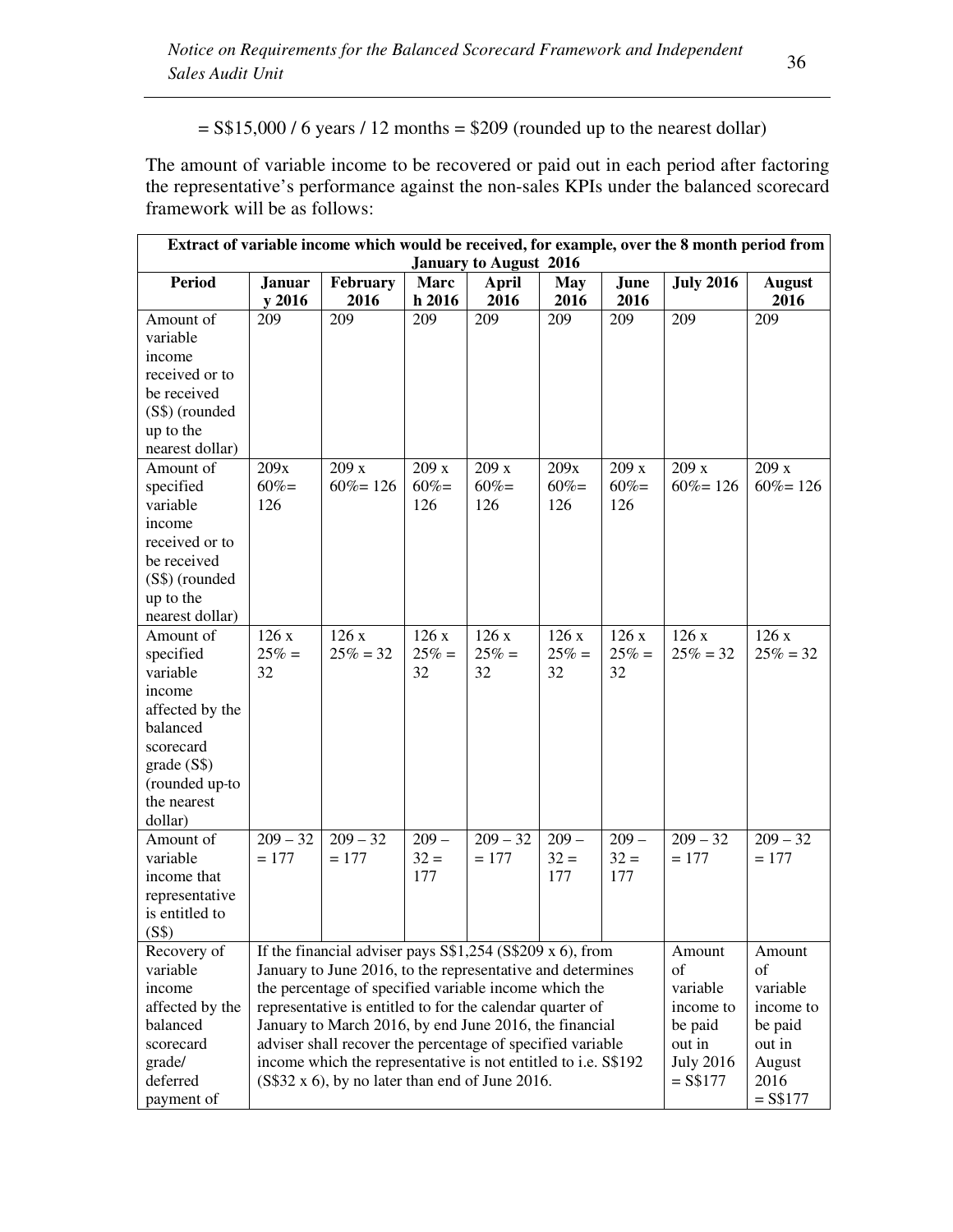| variable       |  |  |
|----------------|--|--|
| income which   |  |  |
| representative |  |  |
| is entitled to |  |  |

### *Part (IV): Computation of the amount of annual bonus tied to sales volume in 2016 which the representative is entitled to*

Given that the annual bonus is tied to the representative's sales performance over the 4 calendar quarters in 2016, the representative's entitlement to his annual bonus is to be computed by assigning weights to each calendar quarter based on the amount of variable income he earns in each calendar quarter. The amount of bonus which the representative is entitled to will be computed as follows:

|                                                                                                                    | <b>January to</b><br><b>March</b><br>2016 | <b>April to</b><br><b>June 2016</b>  | <b>July to</b><br>September<br>2016  | October to<br><b>December</b><br>2016 | <b>Total</b> |
|--------------------------------------------------------------------------------------------------------------------|-------------------------------------------|--------------------------------------|--------------------------------------|---------------------------------------|--------------|
| Variable income from<br>transactions effected (S\$)                                                                | 15,000                                    | 10,000                               | 10,000                               | 15,000                                | 50,000       |
| Weightage of variable income<br>from transactions effected for<br>each calendar quarter                            | 30%                                       | 20%                                  | 20%                                  | 30%                                   | 100%         |
| Amount of bonus tied to<br>transactions effected in each<br>calendar quarter (S\$)                                 | $30\% \times$<br>$10,000 =$<br>3,000      | $20\% \times$<br>$10,000 =$<br>2,000 | $20\% \times$<br>$10,000 =$<br>2,000 | $30\% \times$<br>$10,000 =$<br>3,000  | 10,000       |
| Amount of bonus classified as<br>specified variable income for<br>each calendar quarter (S\$)                      | $60\%^{11}$ x<br>$3,000 =$<br>1,800       | $60\%$ x<br>$2,000 =$<br>1,200       | 60% x 2,000<br>$= 1,200$             | $60\%$ x<br>$3,000 =$<br>1,800        | 6,000        |
| Balanced scorecard grade for<br>the calendar quarter and<br>percentage entitlement to<br>specified variable income | Grade B<br>75%                            | Grade A<br>$100\%$                   | Grade A<br>100%                      | Grade A<br>100%                       |              |
| Amount of bonus affected by<br>the balanced scorecard grade<br>(S\$)                                               | $(100\% -$<br>$75\%)x$<br>$1,800 = 450$   | $0\%$ x<br>$1,200 = 0$               | $0\% \times 1,200 =$<br>$\Omega$     | $0\% \times 1,800$<br>$= 0$           | 450          |
| Bonus that representative is<br>entitled to for each calendar<br>quarter $(S$)$                                    | $3,000 - 450$<br>$= 2,550$                | $2,000 - 0 =$<br>2,000               | $2,000 - 0 =$<br>2,000               | $3,000 - 0 =$<br>3,000                | 9,550        |

If the financial adviser had paid S\$10,000 to the representative before determining the amount of bonus that representative is entitled to for the calendar year, the financial adviser shall recover the amount of bonus that the representative is not entitled to i.e. S\$450, by no later than end of March 2017.

<u>.</u>

<sup>&</sup>lt;sup>11</sup> The representative's performance on non-sales KPIs will be factored into 60% of bonuses being the specified variable income earned from the portfolio of transactions effected each calendar quarter.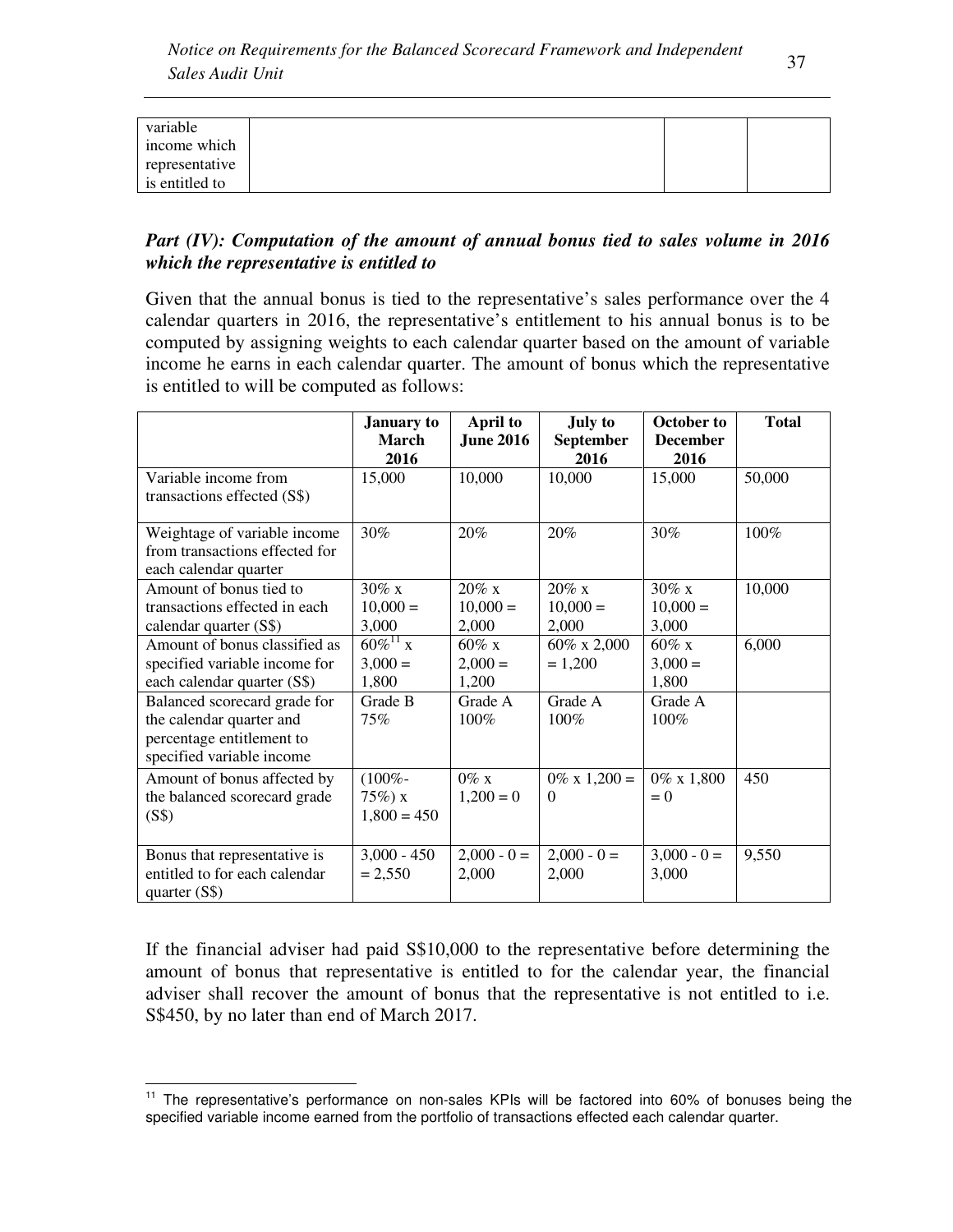If bonuses are paid out every calendar quarter rather than annually, the amount of bonus that the representative is entitled to each calendar quarter will be computed in a similar manner as his entitlement to variable income under Part (II). The bonus to be recovered in each calendar quarter will be as follows:

| <b>Period</b> | <b>January to</b> | <b>April to June</b> | <b>July to</b>    | <b>October to</b> |
|---------------|-------------------|----------------------|-------------------|-------------------|
|               | <b>March 2016</b> | 2016                 | <b>September</b>  | December 2016     |
|               |                   |                      | 2016              |                   |
| Recovery of   | The recovery of   | The recovery of      | The recovery of   | The recovery of   |
| <b>bonus</b>  | the bonus         | the bonus            | the bonus         | the bonus         |
| affected by   | affected by the   | affected by the      | affected by the   | affected by the   |
| the balanced  | balanced          | balanced             | balanced          | balanced          |
| scorecard     | scorecard grade   | scorecard grade      | scorecard grade   | scorecard grade   |
| grade         | is to be carried  | is to be carried     | is to be carried  | is to be carried  |
|               | out or settled by | out or settled by    | out or settled by | out or settled by |
|               | no later than     | no later than end    | no later than end | no later than end |
|               | end of June       | of September         | of December       | of March 2017.    |
|               | 2016.             | 2016.                | 2016.             |                   |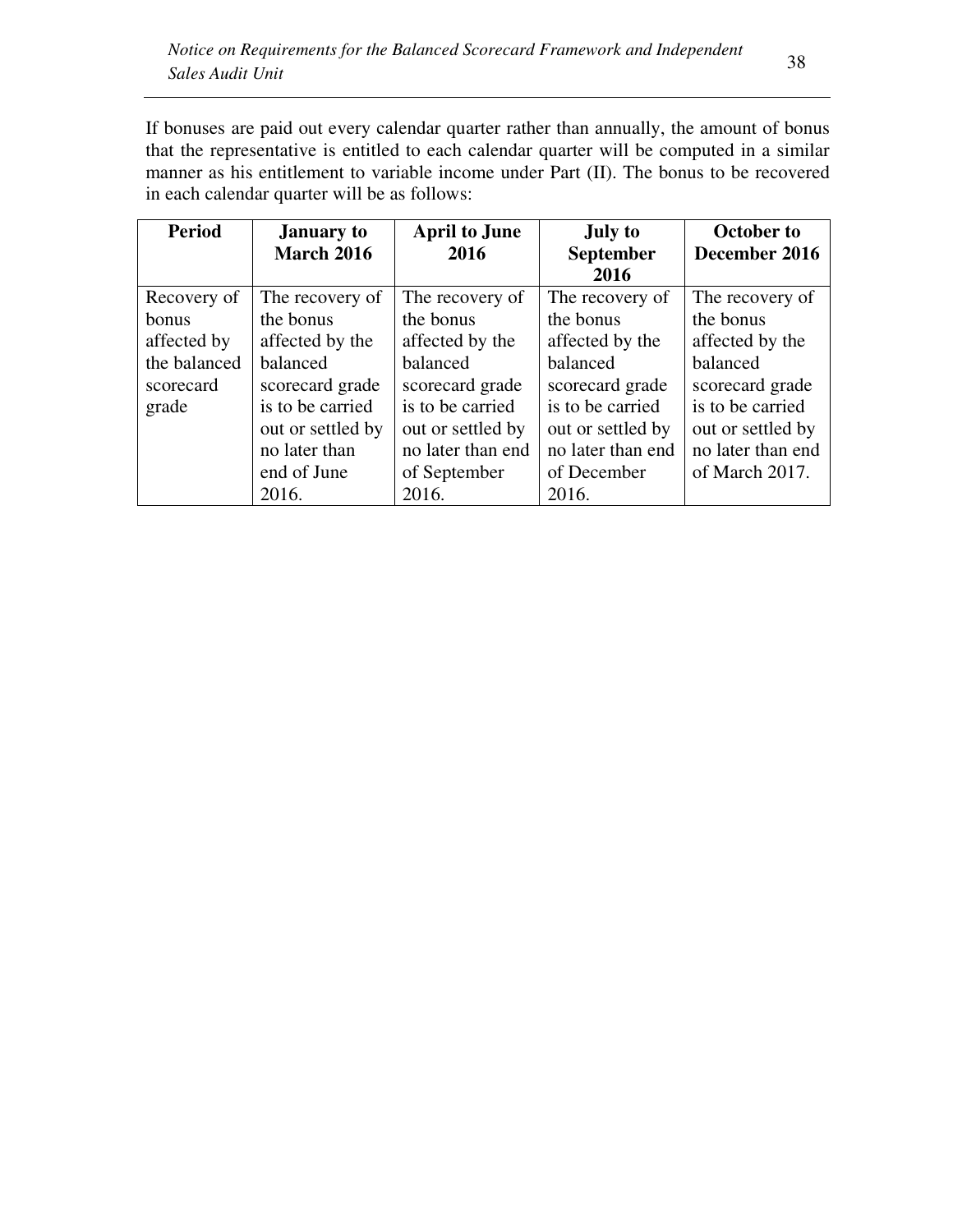# **Worked Example 2**

# **Applicable to a supervisor who is remunerated by way of variable income only and the representatives who are under his supervision or management, are remunerated by way of variable income, whether wholly or partly**

A supervisor would receive a variable income of S\$30,000 for the calendar quarter of January to March 2016. The variable income is paid to the supervisor over the income payment period spread over 6 years. For the remaining 3 calendar quarters of 2016, the supervisor earns variable income of S\$20,000 (April to June 2016), S\$20,000 (July to September 2016) and S\$30,000 (October to December 2016) respectively. The supervisor earns an annual bonus tied to the sales volume of the representatives under his supervision or management in 2016 of S\$50,000.

The supervisor has 4 representatives directly under his supervision and management. The amount of variable income earned by the supervisor for the calendar quarter of January to March 2016 which is dependent on the financial advisory services provided by each of the representative under his supervision or management is as follows:

Representative  $A - S$12,000$ Representative  $B - S$ \$6,000 Representative  $C - S$ \$6,000 Representative  $D - S$6,000$ 

Arising from the financial adviser's assessment of the representatives' performance against the non-sales KPIs for the calendar quarter of January to March 2016, it was determined that the representatives' percentage entitlements to their specified variable income are as follows:

Representative  $A - 75\%$ Representatives B to  $C - 100\%$ All representatives were entitled to their full specified variable income for the remaining 3 quarters of the year.

*Part (I): Computation of the percentage of total specified variable income that the supervisor is entitled to in the calendar quarter January to March 2016* 

| Representative | <b>Variable</b><br>income of the<br>supervisor<br>which is<br>dependent on<br>the financial<br>advisory | Representatives'<br>entitled<br>percentage of<br>specified<br>variable income | Supervisor's<br>specified<br>variable<br>income $(S$)$ | Supervisor's<br>entitlement to<br>specified<br>variable<br>income (S\$) |
|----------------|---------------------------------------------------------------------------------------------------------|-------------------------------------------------------------------------------|--------------------------------------------------------|-------------------------------------------------------------------------|
|----------------|---------------------------------------------------------------------------------------------------------|-------------------------------------------------------------------------------|--------------------------------------------------------|-------------------------------------------------------------------------|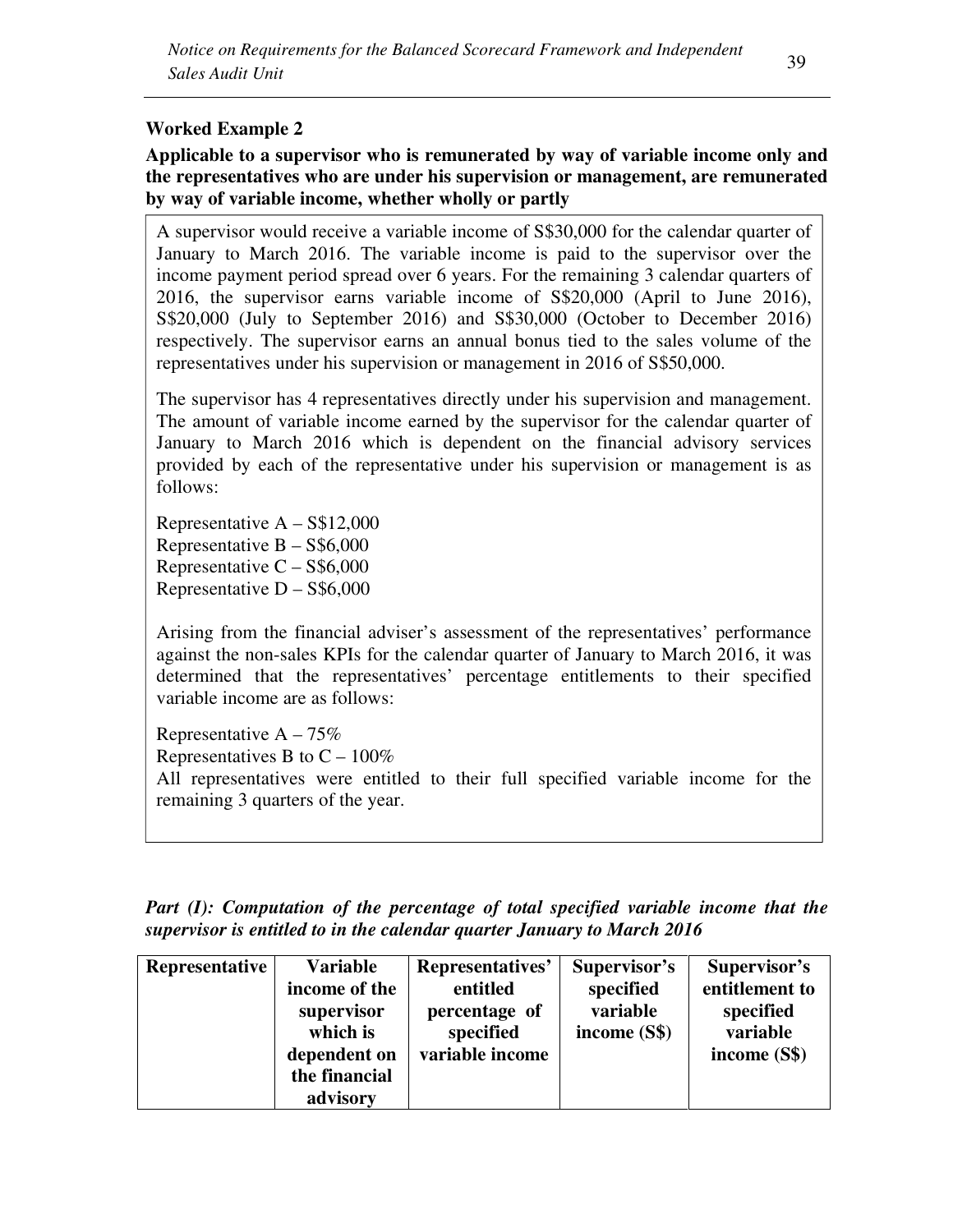|               | services<br>provided by<br>each of the<br>representative<br>(S\$) |      |                       |                          |
|---------------|-------------------------------------------------------------------|------|-----------------------|--------------------------|
| A             | 12,000                                                            | 75%  | 60%x 12,000           | $75\% \times 7,200 =$    |
|               |                                                                   |      | $= 7,200$             | 5,400                    |
| B             | 6,000                                                             | 100% | $60\% \times 6,000 =$ | $100\% \times 3{,}600 =$ |
|               |                                                                   |      | 3,600                 | 3,600                    |
| $\mathcal{C}$ | 6,000                                                             | 100% | $60\% \times 6,000 =$ | $100\% \times 3,600 =$   |
|               |                                                                   |      | 3,600                 | 3,600                    |
| D             | 6,000                                                             | 100% | $60\% \times 6,000 =$ | $100\% \times 3{,}600 =$ |
|               |                                                                   |      | 3,600                 | 3,600                    |
| Total (S\$)   |                                                                   |      | 18,000                | 16,200                   |

Percentage of total specified variable income that supervisor is entitled to in the calendar quarter

 $=$  S\$16,200 / S\$18,000 = 90%

According to the Supervisor's Grading Table, the supervisor will be assigned a balanced scorecard grade B.

# *Part (II): Recovery or payment of specified variable income over the income payment period*

Amount of specified variable income which supervisor is not entitled to in the calendar quarter  $=$  S\$18,000 - S\$16,200  $=$  S\$1,800

Given that the variable income earned by the supervisor is paid to the supervisor over the income payment period spread over 6 years, the financial adviser shall apply the same method of recovery or deferred payment as described under Part (III) of Worked Example 1.

### *Part (III): Computation of the amount of annual bonus tied to sales volume of representatives under the supervisor and recovery of such annual bonus that supervisor is not entitled to*

Given that the annual bonus is tied to the supervisor's variable income over the 4 calendar quarters in 2016, the supervisor's entitlement to his annual bonus is to be computed by assigning weights to each calendar quarter based on the amount of variable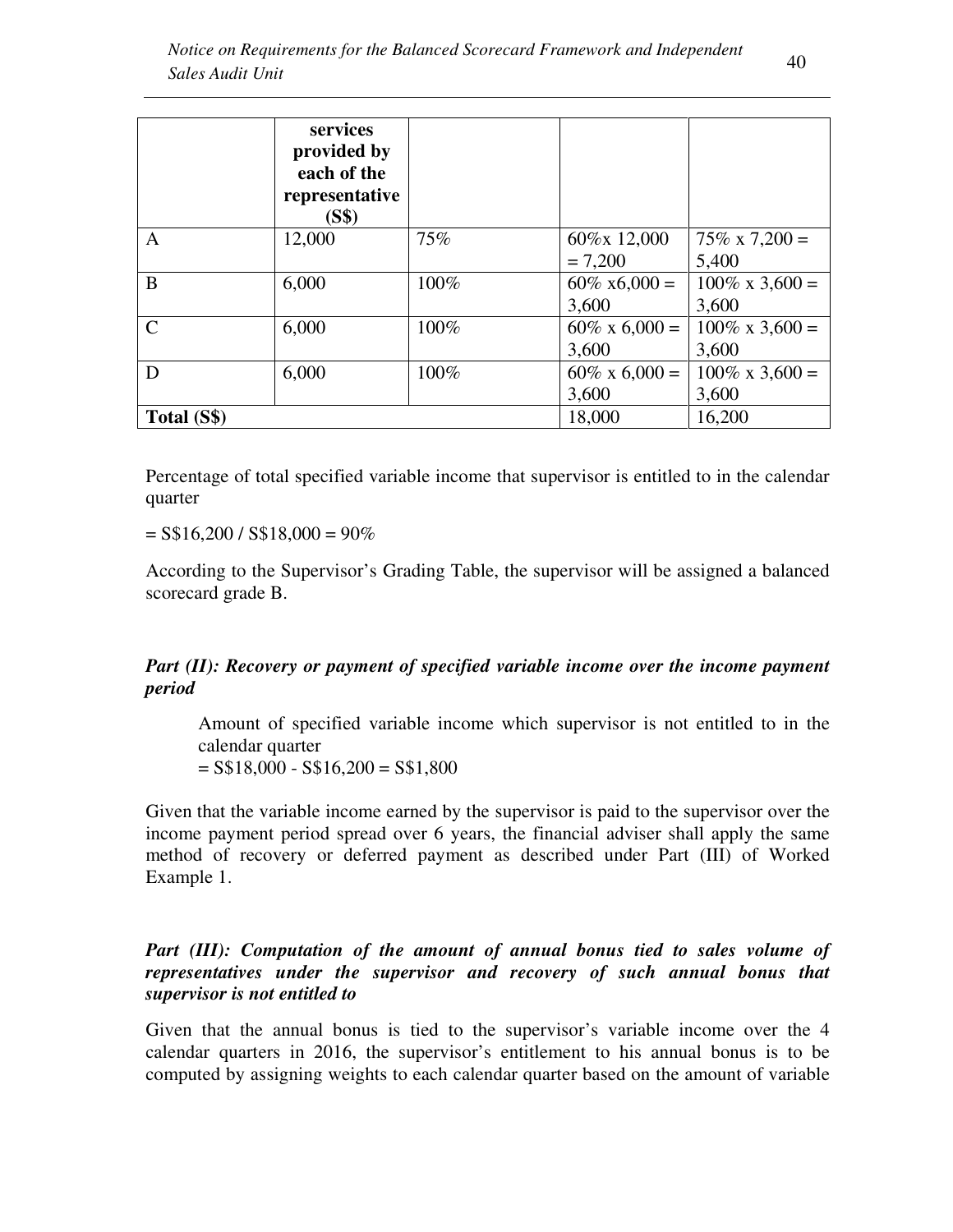|                                                                                                                   | <b>January</b><br>to March                      | <b>April to</b><br><b>June</b>    | <b>July to</b><br><b>September</b> | <b>October</b><br>to             | <b>Total</b> |
|-------------------------------------------------------------------------------------------------------------------|-------------------------------------------------|-----------------------------------|------------------------------------|----------------------------------|--------------|
|                                                                                                                   | 2016                                            | 2016                              | 2016                               | <b>December</b><br>2016          |              |
| Variable income<br>dependent on financial<br>advisory services<br>provided by<br>representatives (S\$)            | 30,000                                          | 20,000                            | 20,000                             | 30,000                           | 100,000      |
| Weightage of variable<br>income for each calendar<br>quarter                                                      | 30%                                             | 20%                               | 20%                                | 30%                              | 100%         |
| Amount of bonus tied to<br>variable income in each<br>calendar quarter (S\$)                                      | $30\%$ x<br>$50,000 =$<br>15,000                | $20\%$ x<br>$50,000 =$<br>10,000  | $20\%$ x<br>$50,000 =$<br>10,000   | $30\%$ x<br>$50,000 =$<br>15,000 | 50,000       |
| Percentage of total<br>specified variable income<br>that supervisor is entitled<br>to in each calendar<br>quarter | 90%<br>(refer to<br>Part $(I)$                  | 100%                              | 100%                               | 100%                             |              |
| Amount of bonus that<br>supervisor is not entitled<br>to $(S$)$                                                   | $(100\% -$<br>$90\%$ ) x<br>$15,000 =$<br>1,500 | $0\%$ x<br>$10,000 =$<br>$\theta$ | $0\%$ x<br>$10,000 = 0$            | $0\%$ x<br>$15,000 = 0$          | 1,500        |
| Bonus that supervisor is<br>entitled to for each<br>calendar quarter (S\$)                                        | $15,000 -$<br>$1,500 =$<br>13,500               | $10,000 -$<br>$0 =$<br>10,000     | $10,000 - 0$<br>$= 10,000$         | $15,000 - 0$<br>$= 15,000$       | 48,500       |

income he earns in each calendar quarter. The amount of bonus which the supervisor is entitled to will be computed as follows:

If the financial adviser had paid S\$50,000 to the representative before determining the amount of bonus that supervisor is entitled to for the calendar year, the financial adviser shall recover the amount of bonus that the supervisor is not entitled to i.e. S\$1,500, by no later than end of March 2017.

If bonuses are paid out every calendar quarter rather than annually, the amount of bonus that the supervisor is entitled to each calendar quarter will be computed in a similar manner as his entitlement to variable income under Part (I). The bonus to be recovered each calendar quarter will be as follows:

| <b>Period</b> | <b>January to</b><br><b>March 2016</b> | <b>April to June</b><br>2016 | <b>July to</b><br><b>September</b><br>2016 | <b>October to</b><br>December 2016 |
|---------------|----------------------------------------|------------------------------|--------------------------------------------|------------------------------------|
| Recovery of   | The recovery of The recovery of        | the bonus that               | The recovery of                            | The recovery of                    |
| bonus that    | the bonus that                         |                              | the bonus that                             | the bonus that                     |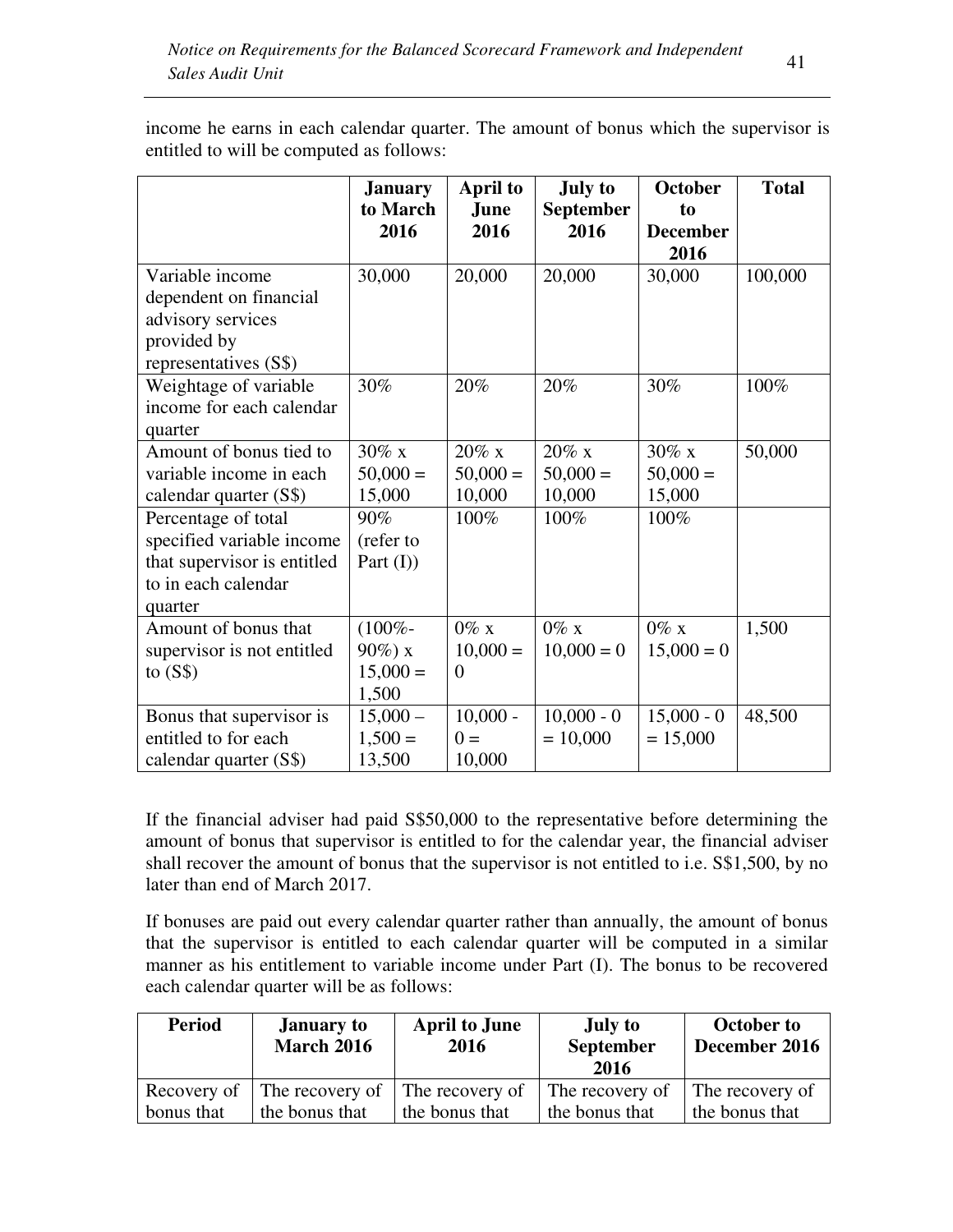| supervisor is | the supervisor is $\vert$ the supervisor is |                    | the supervisor is                              | the supervisor is  |
|---------------|---------------------------------------------|--------------------|------------------------------------------------|--------------------|
| not entitled  | not entitled to is                          | not entitled to is | not entitled to is                             | not entitled to is |
| to            | carried out or                              | carried out or     | carried out or                                 | carried out or     |
|               | settled by no                               | settled by no      | settled by no                                  | settled by no      |
|               | later than end of                           | later than end of  | later than end of                              | later than end of  |
|               | June 2016.                                  |                    | September 2016.   December 2016.   March 2017. |                    |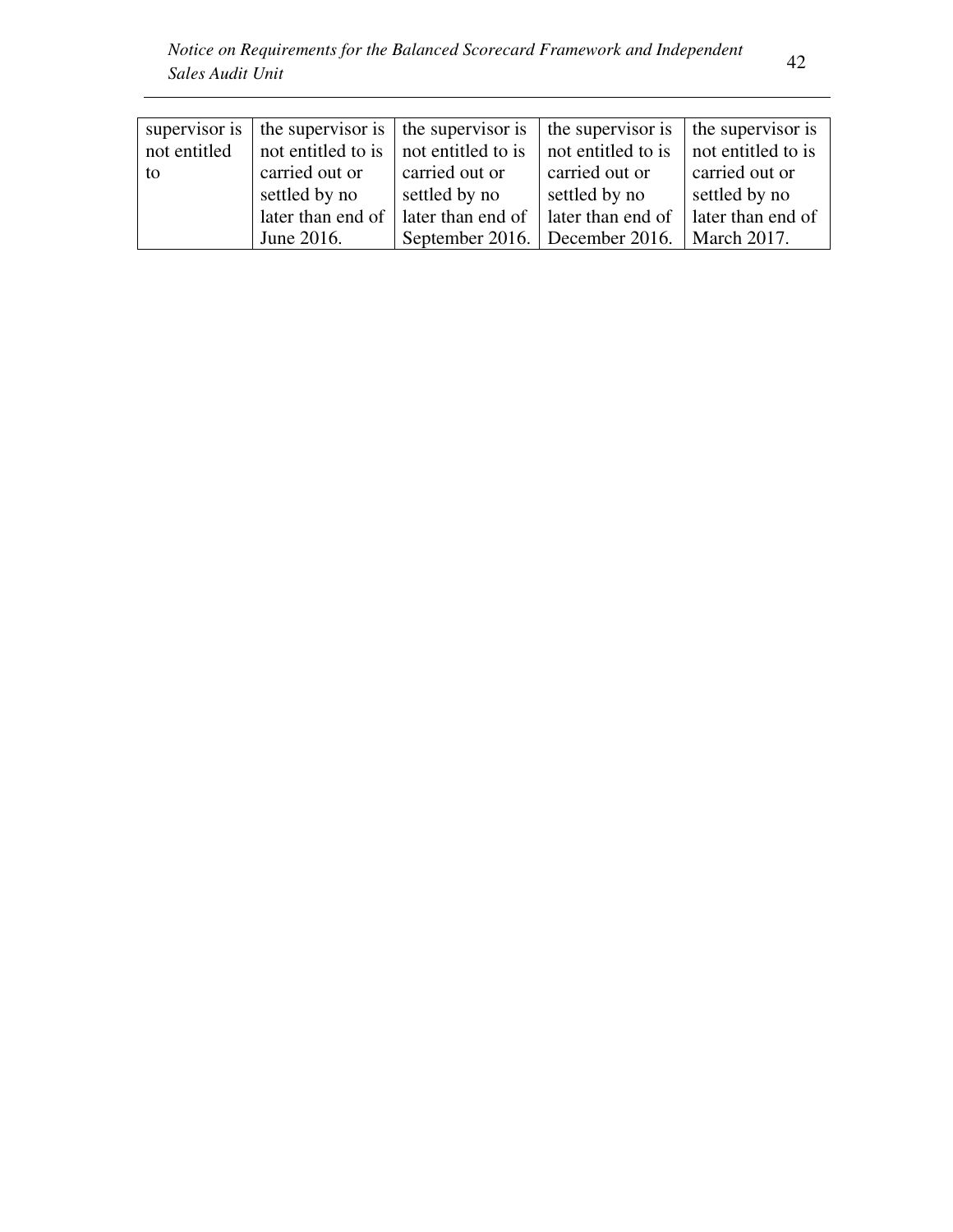# **Worked Example 3**

**Applicable to a supervisor of supervisors, who is remunerated by way of variable income only and the representatives under his supervision or management are remunerated by way of variable income, whether wholly or partly** 

A supervisor would receive variable income of S\$50,000 during the calendar quarter January to March 2016. The variable income is paid to the supervisor over the income payment period spread over 6 years. For the remaining 3 calendar quarters of the year, the supervisor earns variable income of S\$75,000 (April to June 2016), S\$75,000 (July to September 2016) and S\$50,000 (October to December 2016) respectively. The supervisor earns an annual bonus tied to sales volume of the representatives under his supervision or management in 2016 of S\$100,000.

The supervisor has 2 representatives under his supervision or management and 3 supervisors under his supervision or management, who collectively have 9 representatives under their supervision or management. The variable income which the supervisor would receive for the calendar quarter of January to March 2016 is relation to the financial advisory services provided by each of 11 representatives, and the supervisor is deemed to be the supervisor of the 9 representatives.

The respective amounts of variable incomes which the supervisor would receive in relation to the financial advisory services provided by the 11 representatives for the calendar quarter of January to March 2016 are as follows:

| <b>Supervisor 1</b>           | <b>Supervisor 2</b>                                                              | <b>Supervisor 3</b>                                        | <b>Direct</b>   |
|-------------------------------|----------------------------------------------------------------------------------|------------------------------------------------------------|-----------------|
|                               |                                                                                  |                                                            | representatives |
|                               | Representative $A -  $ Representatives D,   Representatives G,   Representatives |                                                            |                 |
| S\$4,000                      |                                                                                  | E and F – S\$5,000   H and I – S\$5,000   and K – S\$5,000 |                 |
| Representatives $B \mid each$ |                                                                                  | each                                                       | each            |
| and $C - S$3,000$             |                                                                                  |                                                            |                 |
| each                          |                                                                                  |                                                            |                 |

Arising from the financial adviser's review and assessment of each of the 11 representatives' performance of the provision of financial advisory services against non-sales KPIs for the calendar quarter of January to March 2016, it is determined that the representatives are entitled to the following percentages of their specified variable income:

Representative  $A - 75\%$ Representatives B, C, D, E, F, G, H, I, J and  $K - 100\%$ All representatives were entitled to 100% of their specified variable income for the remaining 3 quarters of the year.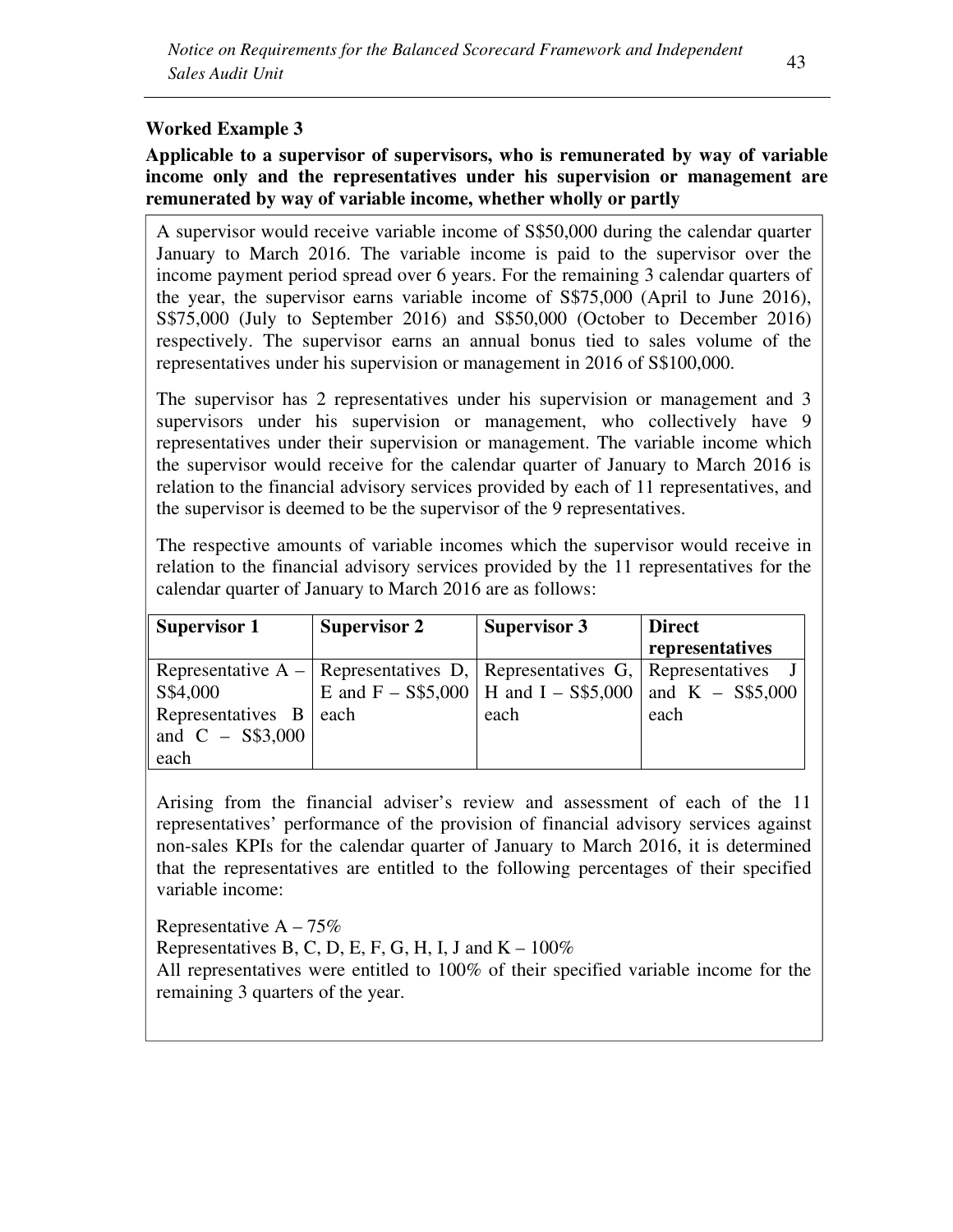| Part (I): Computation of the percentage of total specified variable income that the |  |  |  |  |
|-------------------------------------------------------------------------------------|--|--|--|--|
| supervisor is entitled to for the calendar quarter of January to March 2016         |  |  |  |  |

| ve             | Supervisor /<br>Representati | <b>Variable</b><br>income which<br>the supervisor<br>would receive<br>in relation to<br>the financial<br>advisory<br>services<br>provided by<br>each of the<br>representative<br>(S\$) | Percentage<br>of specified<br>variable<br>income<br>which<br>representativ<br>es are<br>entitled to in<br>the calendar<br>quarter of<br><b>January</b> to<br><b>March 2016</b> | Supervisor's<br>specified<br>variable income<br>subject to the<br>balanced<br>scorecard<br>framework (S\$) | Supervisor's<br>entitlement to<br>specified<br>variable income<br>in the calendar<br>quarter of<br><b>January</b> to<br><b>March 2016 (S\$)</b> |
|----------------|------------------------------|----------------------------------------------------------------------------------------------------------------------------------------------------------------------------------------|--------------------------------------------------------------------------------------------------------------------------------------------------------------------------------|------------------------------------------------------------------------------------------------------------|-------------------------------------------------------------------------------------------------------------------------------------------------|
| $\mathbf{1}$   | $\overline{A}$               | 4,000                                                                                                                                                                                  | 75%                                                                                                                                                                            | $60\% \times 4,000 =$<br>2,400                                                                             | $75\% \times 2,400 =$<br>1,800                                                                                                                  |
|                | B                            | 3,000                                                                                                                                                                                  | 100%                                                                                                                                                                           | $60\% \times 3,000 =$<br>1,800                                                                             | $100\% \times 1,800 =$<br>1,800                                                                                                                 |
|                | $\mathcal{C}$                | 3,000                                                                                                                                                                                  | $100\%$                                                                                                                                                                        | $60\% \times 3,000 =$<br>1,800                                                                             | $100\% \times 1,800 =$<br>1,800                                                                                                                 |
| $\overline{2}$ | D                            | 5,000                                                                                                                                                                                  | 100%                                                                                                                                                                           | $60\% \times 5,000 =$<br>3,000                                                                             | $100\% \times 3,000 =$<br>3,000                                                                                                                 |
|                | E                            | 5,000                                                                                                                                                                                  | 100%                                                                                                                                                                           | $60\% \times 5,000 =$<br>3,000                                                                             | $100\% \times 3,000 =$<br>3,000                                                                                                                 |
|                | $\overline{F}$               | 5,000                                                                                                                                                                                  | 100%                                                                                                                                                                           | $60\% \times 5,000 =$<br>3,000                                                                             | $100\% \times 3,000 =$<br>3,000                                                                                                                 |
| 3              | G                            | 5,000                                                                                                                                                                                  | 100%                                                                                                                                                                           | $60\% \times 5,000 =$<br>3,000                                                                             | $100\% \times 3,000 =$<br>3,000                                                                                                                 |
|                | H                            | 5,000                                                                                                                                                                                  | 100%                                                                                                                                                                           | $60\% \times 5,000 =$<br>3,000                                                                             | $100\% \times 3,000 =$<br>3,000                                                                                                                 |
|                | $\mathbf I$                  | 5,000                                                                                                                                                                                  | 100%                                                                                                                                                                           | $60\% \times 5,000 =$<br>3,000                                                                             | $100\% \times 3,000 =$<br>3,000                                                                                                                 |
|                | $\mathbf J$                  | 5,000                                                                                                                                                                                  | 100%                                                                                                                                                                           | $60\% \times 5,000 =$<br>3,000                                                                             | $100\% \times 3,000 =$<br>3,000                                                                                                                 |
|                | K                            | 5,000                                                                                                                                                                                  | 100%                                                                                                                                                                           | $60\% \times 5,000 =$<br>3,000                                                                             | $100\% \times 3,000 =$<br>3,000                                                                                                                 |
|                |                              | Total (S\$)                                                                                                                                                                            |                                                                                                                                                                                | 30,000                                                                                                     | 29,400                                                                                                                                          |

Percentage of total specified variable income that supervisor is entitled to in the calendar quarter

 $=$  S\$29,400 / S\$30,000 = 98%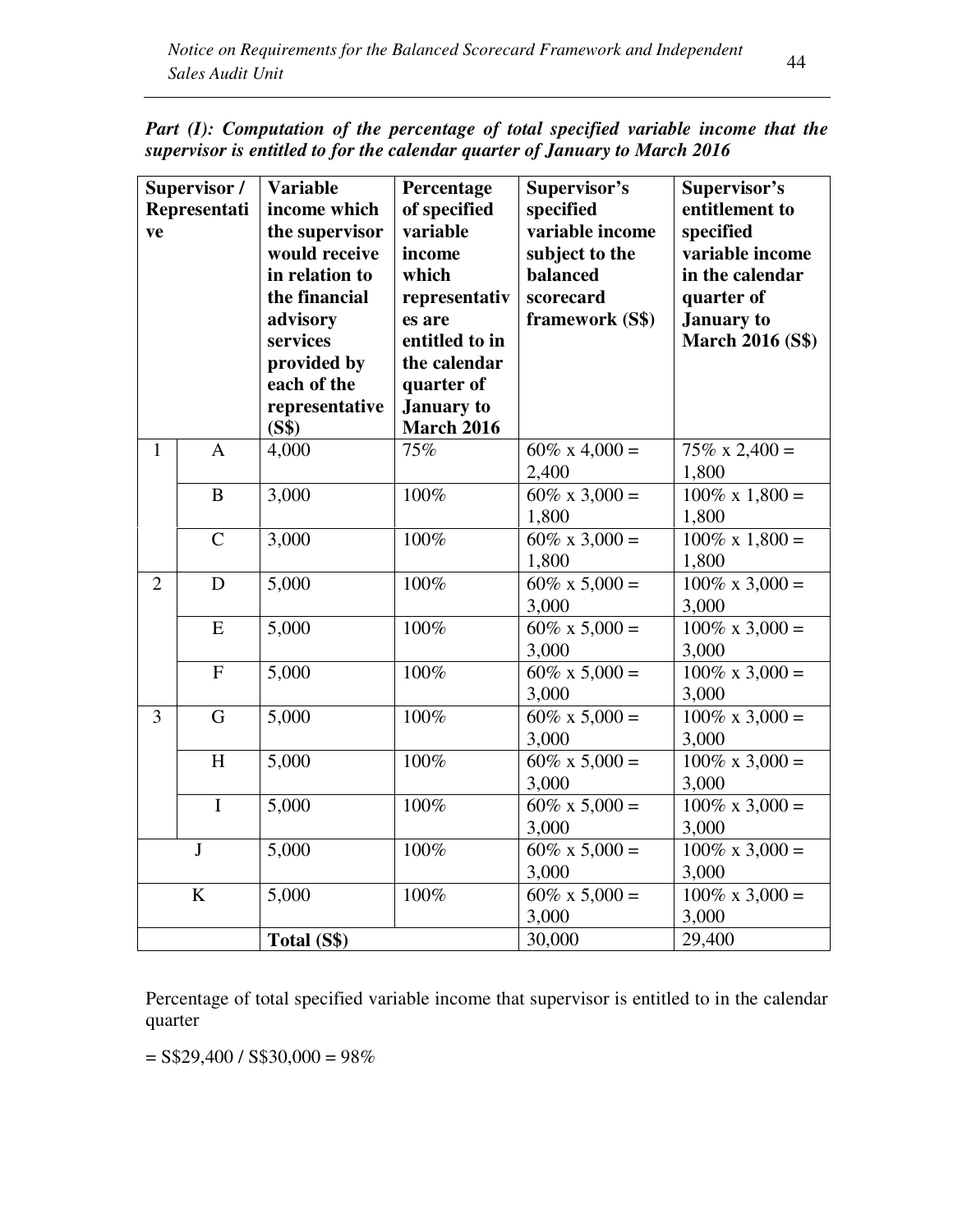According to the Supervisor's Grading Table, the supervisor will be assigned a balanced scorecard grade B.

# *Part (II): Recovery or deferred payment of variable income over the income payment period*

Amount of specified variable income which the supervisor is not entitled to  $=$  S\$30,000 - S\$29,400 = S\$600

Given that the variable income earned by the supervisor is paid to the supervisor over the income payment period spread over 6 years, the financial adviser shall apply the same method of recovery or deferred payment as described under Part (III) of Worked Example 1.

### Part (III): Computation of the amount of annual bonus tied to sales volume of *representatives under the supervisor and recovery of such annual bonus that supervisor is not entitled to*

The financial adviser should apply the same method of computation as described under Part (III) of Worked Example 2.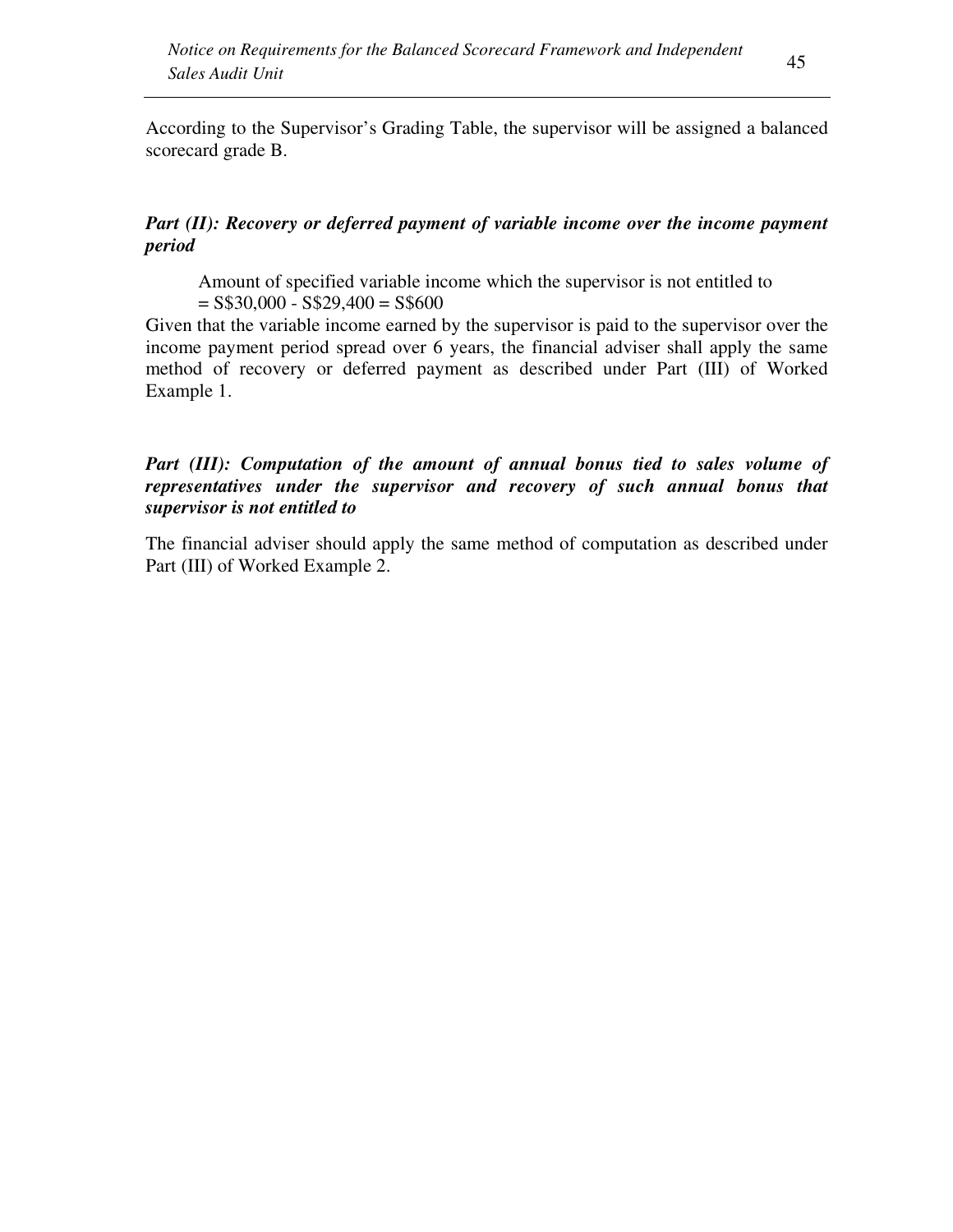# **Worked Example 4**

### **Applicable to a representative who is remunerated for his provision of financial advisory services by way of a fixed salary and a variable income component**

A representative earns variable income of S\$10,000 and fixed salary of S\$5,000 from 60 transactions effected in the calendar quarter of January to March 2016. There is no deferral of income payment. For the remaining 3 calendar quarters of the year, the representative earns variable income of S\$10,000 (April to June 2016), S\$15,000 (July to September 2016) and S\$15,000 (October to December 2016) from transactions effected in those calendar quarters respectively. The representative earns an annual bonus tied to sales volume in 2016 of S\$10,000.

During the post-transactional checks conducted by the ISA Unit on sampled transactions effected in the calendar quarter of January to March 2016, 2 cases with Category 2 infractions were uncovered. The financial adviser also investigated into a client complaint received in March 2016 in relation to a transaction which was effected in February 2016, and held the view that the complaint was substantiated; the case of the substantiated complaint was determined by the financial adviser to be 1 case with Category 2 infractions. There were no cases with infractions uncovered in relation to the representative in the remaining 3 quarters of the year.

*Part (I): Assignment of balanced scorecard grade to the representative for his performance in relation to financial advisory services provided in the calendar quarter of January to March 2016* 

| Number of cases for          | Number of cases with                                     | <b>Balanced Scorecard</b>                             |
|------------------------------|----------------------------------------------------------|-------------------------------------------------------|
| calendar quarter             | <b>infractions</b>                                       | Grade                                                 |
| <b>January to March 2016</b> |                                                          |                                                       |
| (a) Post-transaction checks  | First round of check: 2 cases                            | Percentage of cases with                              |
| by ISA Unit                  | with Category 2 infractions<br>Second round of check: No | Category 2 infractions<br>$= 3/22$ x $100\% = 13.6\%$ |
| (Note: Sample size for 3)    | case with infractions                                    | (Grade: C)                                            |
| rounds of sampling           |                                                          |                                                       |
| First round: 3 cases         | (Note: The ISA Unit is not                               | (Note: Denominator of 22)                             |
| Second round: 6 cases        | required to perform the third                            | is derived from the total                             |
| Third round: 12 cases        | of post-transaction<br>round                             | number of cases<br>that                               |
| Total sample size for 3      | checks.)                                                 | would have been sampled                               |
| rounds of sampling $= 21$    |                                                          | all three rounds of<br>in                             |
| cases)                       |                                                          | sampling, plus<br>one                                 |
| (b) Substantiated complaint  | 2<br>1<br>case with<br>Category                          | substantiated complaint.)                             |
|                              | infractions                                              |                                                       |
|                              |                                                          | Number of cases<br>with                               |
|                              |                                                          | Category 2 infractions $=$ 3                          |
|                              |                                                          | cases (Grade: C)                                      |
|                              |                                                          |                                                       |
|                              |                                                          |                                                       |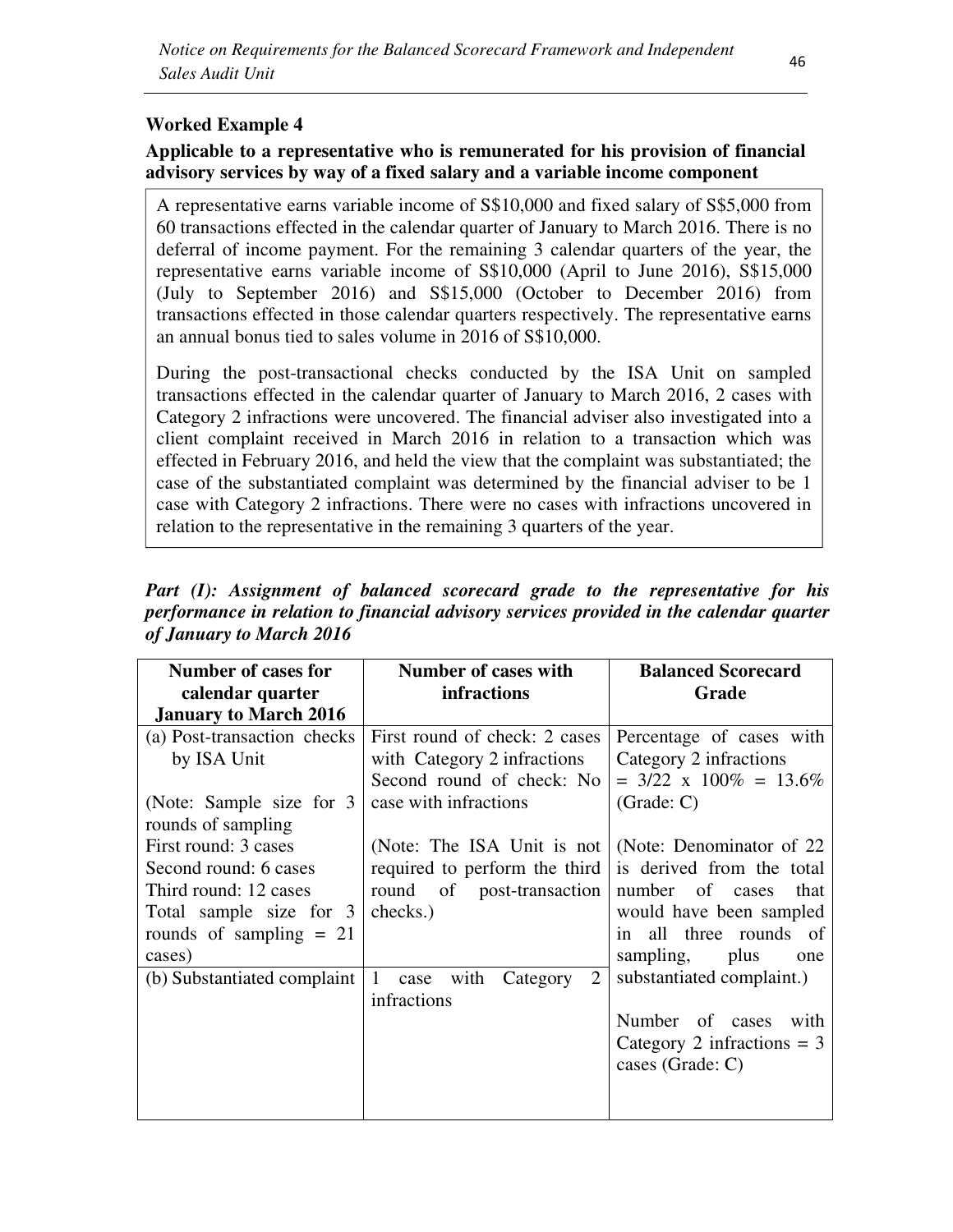|  | <b>Final Balanced</b><br><b>Scorecard Grade: C</b> |
|--|----------------------------------------------------|
|  |                                                    |

# *Part (II): Computation of representative's entitlement to variable income from transactions effected in the calendar quarter of January to March 2016*

Given that the representative has been assigned a balanced scorecard grade C, he will be entitled to 50% to less than 75% of his specified variable income. Assuming that the financial adviser determined that the representative is entitled to 50% of his specified variable income, the representative's entitlement to variable income will be computed as follows:

Specified variable income = S\$10,000

Amount of specified variable income affected by the balanced scorecard grade  $= (100\% - 50\%)$  x S\$10,000 = S\$5,000

Amount of variable income that representative is entitled to for transactions effected in the calendar quarter of January to March 2016  $=$  S\$10,000 - S\$5,000  $=$  S\$5,000

# *Part (III): Recovery of variable income affected by the balanced scorecard grade*

Given that there is no deferral of income payment, if the financial adviser had paid S\$10,000 of variable income to the representative before determining the percentage of specified variable income which the representative is entitled to for the calendar quarter of January to March 2016, the financial adviser shall recover the variable income which the representative is not entitled to i.e. S\$5,000, by no later than end of June 2016.

### *Part (IV): Computation of the amount of annual bonus tied to sales volume in 2016 which the representative is entitled to*

Given that the annual bonus is tied to the representative's sales performance over the 4 calendar quarters in 2016, the representative's entitlement to his annual bonus is to be computed by assigning weights to each calendar quarter based on the amount of variable income he earns in each calendar quarter. The amount of bonus which the representative is entitled to will be computed as follows:

| <b>January</b> | April to | July to          | October         | <b>Total</b> |
|----------------|----------|------------------|-----------------|--------------|
| to March       | June     | <b>September</b> | to              |              |
| 2016           | 2016     | 2016             | <b>December</b> |              |
|                |          |                  | 2016            |              |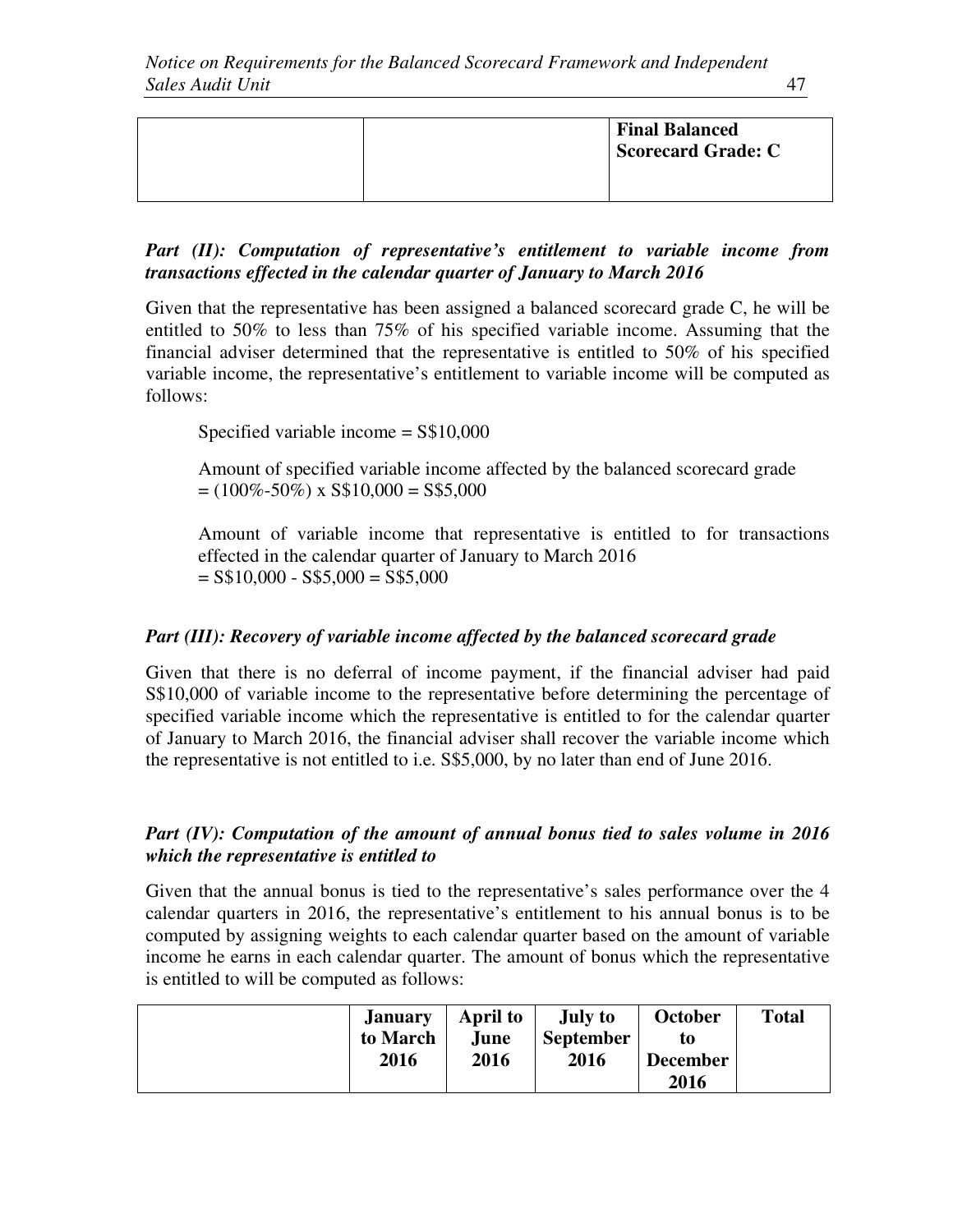| Variable income from<br>transactions effected (S\$)                                                                   | 10,000                                        | 10,000                          | 15,000                          | 15,000                          | 50,000 |
|-----------------------------------------------------------------------------------------------------------------------|-----------------------------------------------|---------------------------------|---------------------------------|---------------------------------|--------|
| Weightage of variable<br>income from transactions<br>effected for each<br>calendar quarter                            | 20%                                           | 20%                             | 30%                             | 30%                             | 100%   |
| Amount of bonus tied to<br>transactions effected in<br>each calendar quarter<br>(S\$)                                 | $20\% \times$<br>$10,000 =$<br>2,000          | $20\%$ x<br>$10,000 =$<br>2,000 | $30\%$ x<br>$10,000 =$<br>3,000 | $30\%$ x<br>$10,000 =$<br>3,000 | 10,000 |
| Amount of bonus<br>classified as specified<br>variable income for each<br>calendar quarter (S\$)                      | 2,000                                         | 2,000                           | 3,000                           | 3,000                           | 10,000 |
| Balanced scorecard grade<br>for the calendar quarter<br>and percentage<br>entitlement to specified<br>variable income | Grade C<br>50%                                | Grade A<br>100%                 | Grade A<br>100%                 | Grade A<br>100%                 |        |
| Amount of bonus<br>affected by the balanced<br>scorecard grade (S\$)                                                  | $(100\% -$<br>$50\%$ ) x<br>$2,000=$<br>1,000 | $0\%$ x<br>$2,000 = 0$          | $0\% \times 3,000$<br>$= 0$     | $0\%$ x<br>$3,000 = 0$          | 1,000  |
| Bonus that representative<br>is entitled to for each<br>calendar quarter (S\$)                                        | $2,000-$<br>$1,000 =$<br>1,000                | $2,000 - 0$<br>$= 2,000$        | $3,000 - 0 =$<br>3,000          | $3,000 - 0$<br>$= 3,000$        | 9,000  |

If the financial adviser had paid S\$10,000 to the representative before determining the amount of bonus that representative is entitled to for the calendar year, the financial adviser shall recover the amount of bonus that the representative is not entitled to i.e. S\$1,000, by no later than end of March 2017.

If bonuses are paid out every calendar quarter rather than annually, the amount of bonus that the representative is entitled to each calendar quarter will be computed in a similar manner as his entitlement to variable income under Part (II). The bonus to be recovered in each calendar quarter will be as follows:

| <b>Period</b> | <b>January to</b> | <b>April to June</b> | <b>July to</b>   | <b>October to</b> |
|---------------|-------------------|----------------------|------------------|-------------------|
|               | <b>March 2016</b> | 2016                 | <b>September</b> | December 2016     |
|               |                   |                      | 2016             |                   |
| Recovery of   | The recovery of   | The recovery of      | The recovery of  | The recovery of   |
| bonus         | the bonus         | the bonus            | the bonus        | the bonus         |
| affected by   | affected by the   | affected by the      | affected by the  | affected by the   |
| the balanced  | balanced          | balanced             | balanced         | balanced          |
| scorecard     | scorecard grade   | scorecard grade      | scorecard grade  | scorecard grade   |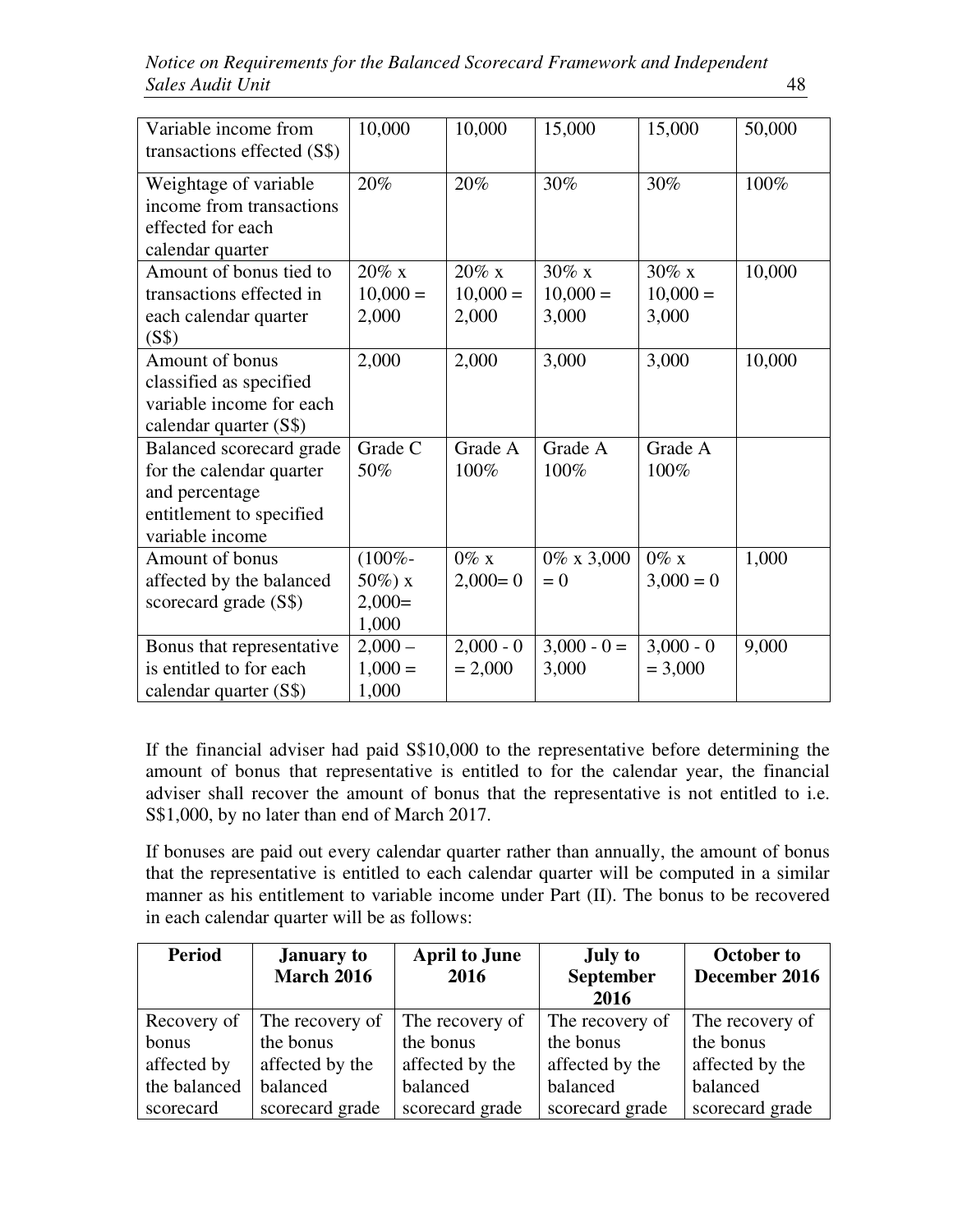*Notice on Requirements for the Balanced Scorecard Framework and Independent Sales Audit Unit* 49

| grade | is to be carried  | is to be carried  | is to be carried                                          | is to be carried  |
|-------|-------------------|-------------------|-----------------------------------------------------------|-------------------|
|       | out or settled by | out or settled by | out or settled by                                         | out or settled by |
|       | no later than     |                   | no later than end   no later than end   no later than end |                   |
|       | end of June       | of September      | of December                                               | of March $2017$ . |
|       | 2016.             | 2016.             | 2016.                                                     |                   |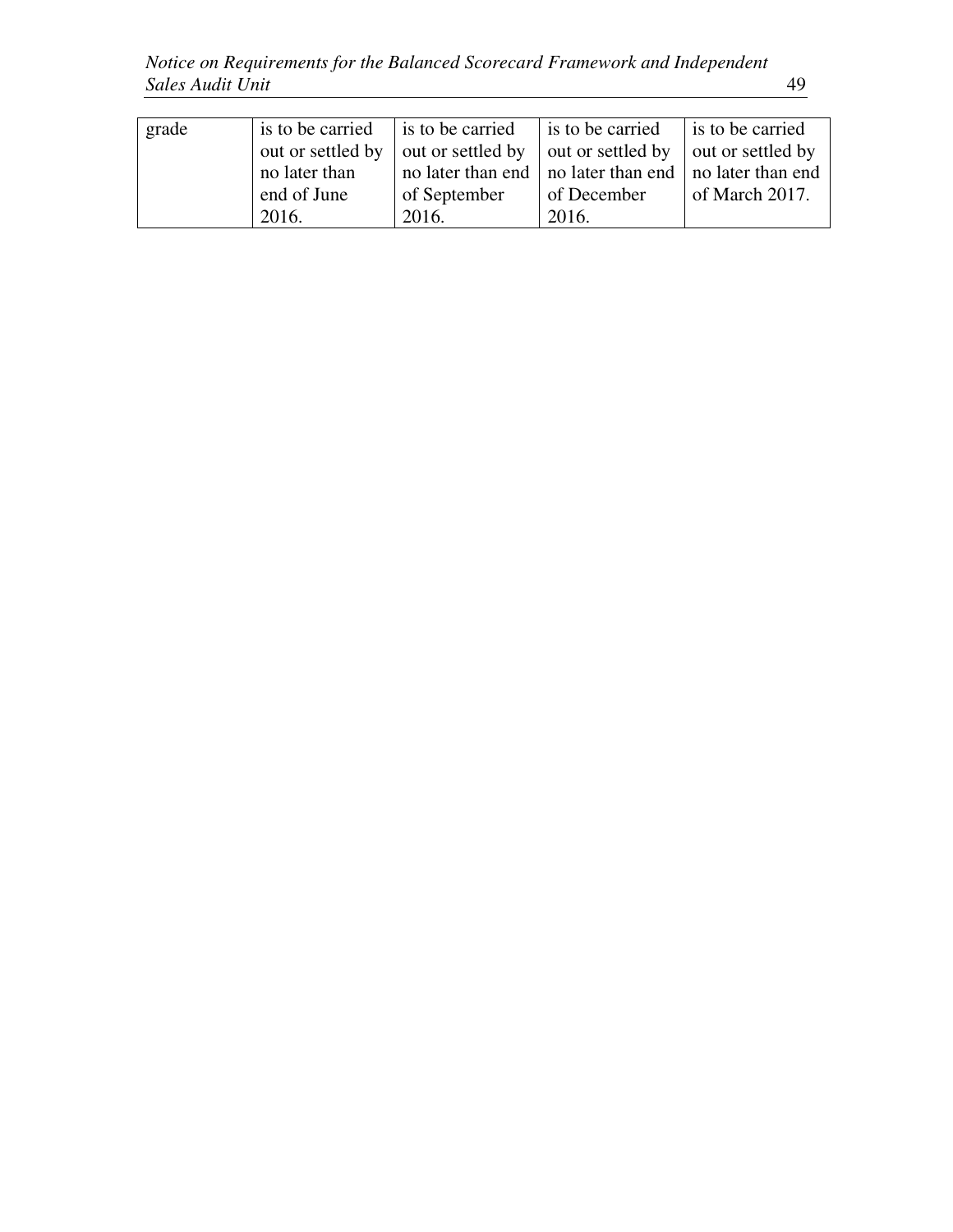# **Worked Example 5**

**Applicable to a supervisor who is remunerated by way of a fixed salary and a variable income component and the representatives under his supervision or management are remunerated by way of variable income, whether wholly or partly** 

A supervisor earns variable income of S\$20,000 and fixed salary of S\$10,000 during the calendar quarter January to March 2016. There is no deferral of income payment. For the remaining 3 calendar quarters of the year, the supervisor earns variable income of S\$20,000 (April to June 2016), S\$30,000 (July to September 2016) and S\$30,000 (October to December 2016) respectively. The supervisor earns an annual bonus tied to sales volume of representatives under his supervision and management in 2016 of S\$50,000.

The supervisor has 4 representatives under his supervision or management. The amount of variable income earned by the supervisor during the calendar quarter January to March 2016 which is in relation to the financial advisory services provided by each of the representative under his supervision or management is as follows:

Representative  $A - S$6,000$ Representative  $B - S$ \$5,000 Representative  $C - S$ \$5,000 Representative  $D - S$4,000$ 

Arising from the financial adviser's assessment of the performance of each representatives' provision of financial advisory services against the non-sales KPIs for the calendar quarter of January to March 2016, it was determined that the representatives' are entitled to the following percentages of specified variable income are as follows:

Representative  $A - 50\%$ Representatives B to  $D - 100\%$ All representatives were entitled to their full specified variable income for the remaining 3 quarters of the year.

|  | Part (I): Computation of the percentage of total specified variable income that the |  |  |  |  |
|--|-------------------------------------------------------------------------------------|--|--|--|--|
|  | supervisor is entitled to in the calendar quarter of January to March 2016          |  |  |  |  |

| Representative | <b>Variable</b> | Percentage of  | Supervisor's | <b>Specified</b>  |
|----------------|-----------------|----------------|--------------|-------------------|
|                | income of       | specified      | specified    | variable          |
|                | supervisor      | variable       | variable     | income (S\$)      |
|                | which is in     | income which   | income (S\$) | which the         |
|                | relation to the | each           |              | supervisor is     |
|                | financial       | representative |              | entitled to for   |
|                | advisory        | is entitled to |              | the calendar      |
|                | services        | for the        |              | quarter of        |
|                | provided by     | calendar       |              | <b>January to</b> |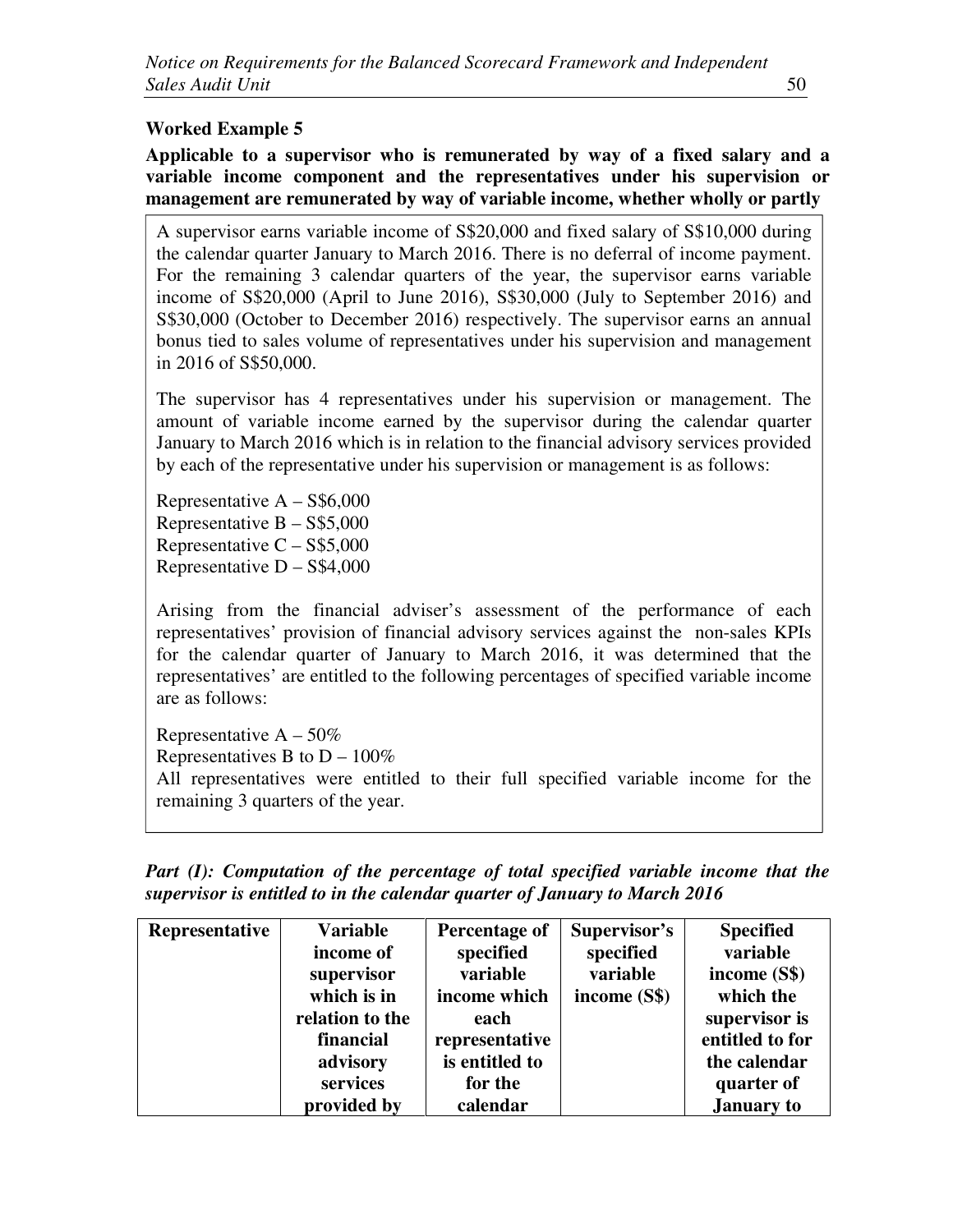|               | each of the<br>representatives<br>for the<br>calendar<br>quarter of<br><b>January</b> to<br><b>March 2016</b><br>(S\$) | quarter of<br><b>January</b> to<br><b>March 2016</b> |        | <b>March 2016</b>                 |
|---------------|------------------------------------------------------------------------------------------------------------------------|------------------------------------------------------|--------|-----------------------------------|
| $\mathbf{A}$  | 6,000                                                                                                                  | 50%                                                  | 6,000  | $50\% \times 6,000 =$<br>3,000    |
| B             | 5,000                                                                                                                  | 100%                                                 | 5,000  | $100\% \times 5{,}000 =$<br>5,000 |
| $\mathcal{C}$ | 5,000                                                                                                                  | 100%                                                 | 5,000  | $100\% \times 5{,}000 =$<br>5,000 |
| D             | 4,000                                                                                                                  | 100%                                                 | 4,000  | $100\% \times 4,000 =$<br>4,000   |
| Total (S\$)   |                                                                                                                        |                                                      | 20,000 | 17,000                            |

Percentage of total specified variable income that supervisor is entitled to in the calendar quarter

 $=$  S\$17,000 / S\$20,000 = 85%

According to the Supervisor's Grading Table, the supervisor will be assigned a balanced scorecard grade B.

# *Part (II): Recovery or payment of specified variable income over the income payment period*

Amount of specified variable income which supervisor is not entitled to  $=$  S\$20,000 - S\$17,000 = S\$3,000

Given that there is no deferral of income payment, if the financial adviser had paid S\$20,000 of variable income to the supervisor before determining the percentage of specified variable income which the supervisor is entitled to for the calendar quarter of January to March 2016, the financial adviser shall recover the variable income which the supervisor is not entitled to i.e. S\$3,000, by no later than end of June 2016.

Part (III): Computation of the amount of annual bonus tied to sales volume of *representatives under the supervisor and recovery of such annual bonus that supervisor is not entitled to*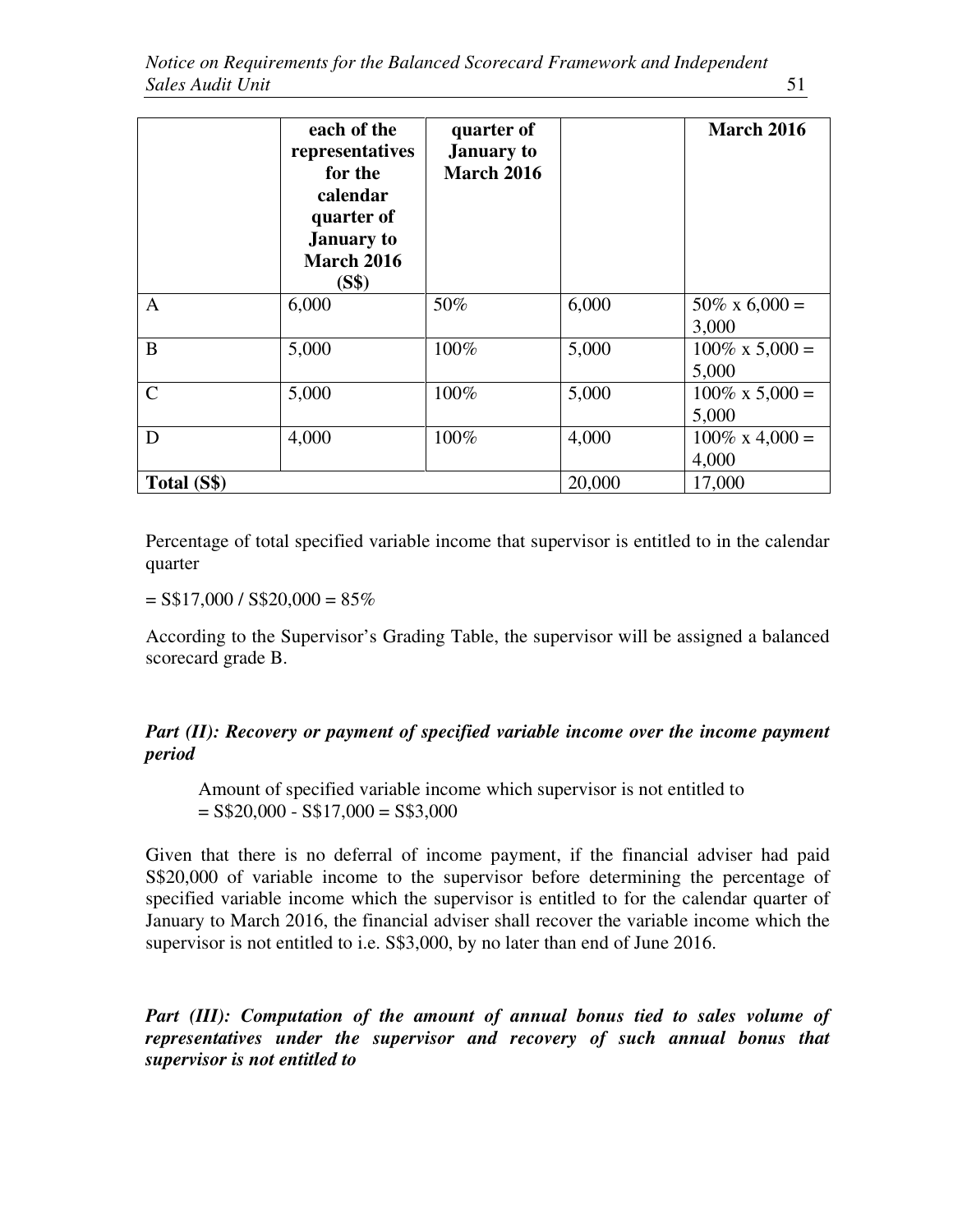Given that the annual bonus is tied to the supervisor's variable income over the 4 calendar quarters in 2016, the supervisor's entitlement to his annual bonus is to be computed by assigning weights to each calendar quarter based on the amount of variable income he earns in each calendar quarter. The amount of bonus which the supervisor is entitled to will be computed as follows:

|                             | <b>January</b> | <b>April to</b> | <b>July to</b>   | <b>October</b>  | <b>Total</b> |
|-----------------------------|----------------|-----------------|------------------|-----------------|--------------|
|                             | to March       | June            | <b>September</b> | to              |              |
|                             | 2016           | 2016            | 2016             | <b>December</b> |              |
|                             |                |                 |                  | 2016            |              |
| Variable income             | 20,000         | 20,000          | 30,000           | 30,000          | 100,000      |
| dependent on financial      |                |                 |                  |                 |              |
| advisory services           |                |                 |                  |                 |              |
| provided by                 |                |                 |                  |                 |              |
| representatives (S\$)       |                |                 |                  |                 |              |
| Weightage of variable       | 20%            | 20%             | 30%              | 30%             | 100%         |
| income for each calendar    |                |                 |                  |                 |              |
| quarter                     |                |                 |                  |                 |              |
| Amount of bonus tied to     | $20\%$ x       | $20\%$ x        | $30\%$ x         | $30\%$ x        | 50,000       |
| variable income in each     | $50,000 =$     | $50,000 =$      | $50,000 =$       | $50,000 =$      |              |
| calendar quarter (S\$)      | 10,000         | 10,000          | 15,000           | 15,000          |              |
| Percentage of total         | 85%            | 100%            | 100%             | 100%            |              |
| specified variable income   | (refer to      |                 |                  |                 |              |
| that supervisor is entitled | Part $(I)$     |                 |                  |                 |              |
| to in each calendar         |                |                 |                  |                 |              |
| quarter                     |                |                 |                  |                 |              |
| Amount of bonus that        | $(100\% -$     | $0\%$ x         | $0\%$ x          | $0\%$ x         | 1,500        |
| supervisor is not entitled  | $85\%) x$      | $10,000 =$      | $15,000 = 0$     | $15,000 = 0$    |              |
| to $(S$)$                   | $10,000 =$     | $\overline{0}$  |                  |                 |              |
|                             | 1,500          |                 |                  |                 |              |
| Bonus that supervisor is    | $10,000 -$     | $10,000 -$      | $15,000 - 0$     | $15,000 - 0$    | 48,500       |
| entitled to for each        | $1,500 =$      | $0 =$           | $= 15,000$       | $= 15,000$      |              |
| calendar quarter (S\$)      | 8,500          | 10,000          |                  |                 |              |

If the financial adviser had paid S\$50,000 to the supervisor before determining the amount of bonus that supervisor is entitled to for the calendar year, the financial adviser shall recover the amount of bonus that the supervisor is not entitled to i.e. S\$1,500, by no later than end of March 2017.

If bonuses are paid out every calendar quarter rather than annually, the amount of bonus that the supervisor is entitled to each calendar quarter will be computed in a similar manner as his entitlement to variable income under Part (I). The bonus to be recovered in each calendar quarter will be as follows:

| <b>Period</b> | <b>January to</b> | <b>April to June</b> | July to          | October to    |
|---------------|-------------------|----------------------|------------------|---------------|
|               | <b>March 2016</b> | 2016                 | <b>September</b> | December 2016 |